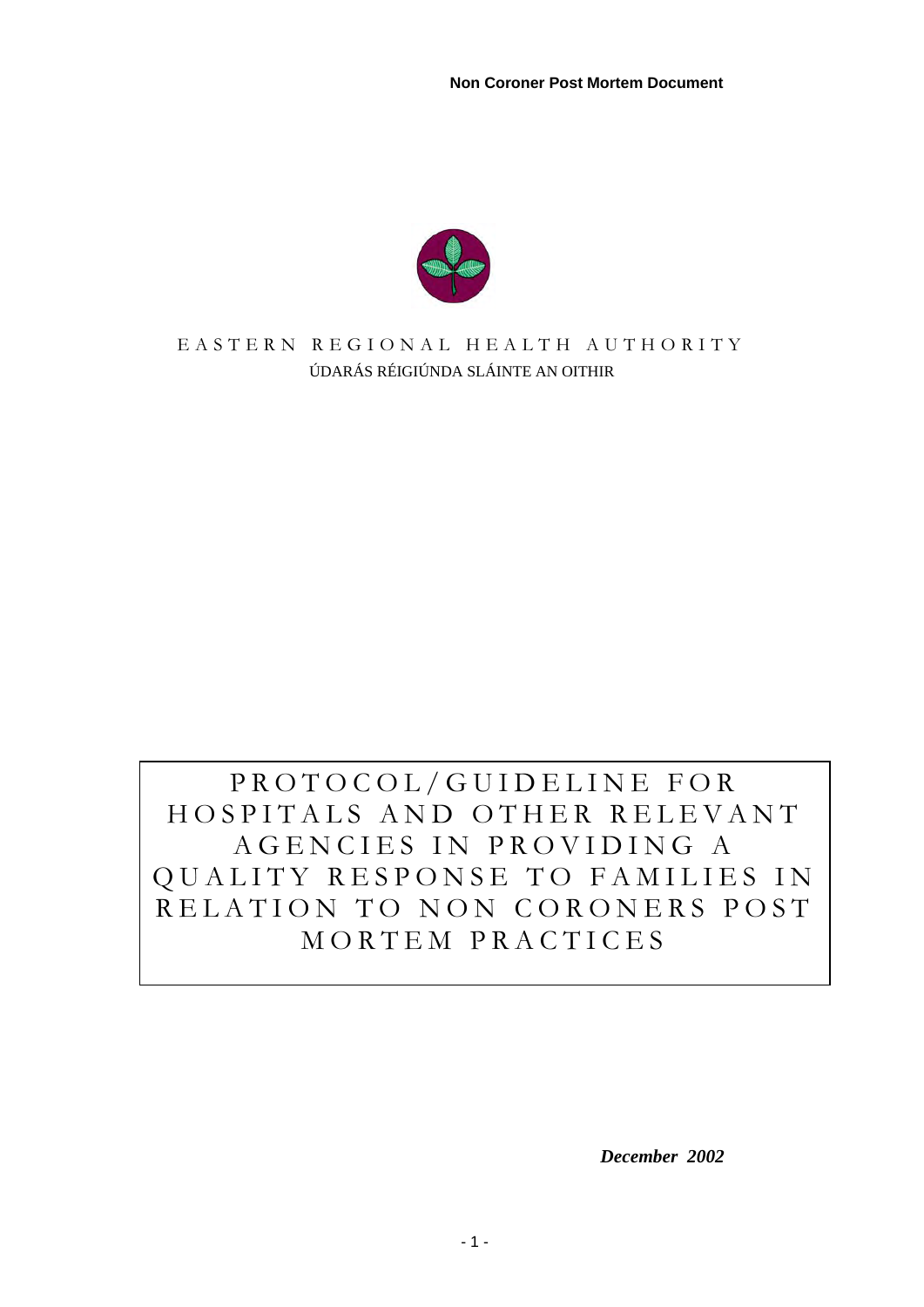| <b>Table of Contents</b> |  |
|--------------------------|--|
|--------------------------|--|

| Introduction                                                                                     | 1              |
|--------------------------------------------------------------------------------------------------|----------------|
| Scope of this Review                                                                             | 3              |
| 1. Communication with families – Key issues to be covered                                        | $\overline{4}$ |
| 2. Consent options in relation to carrying out Post Mortems and<br><b>Organ Retention</b>        | 6              |
| 3. Communication of Post Mortem results to families                                              | 8              |
| 4. Choices for families in relation to organ disposal following<br>completion of the post mortem | 9              |
| Disposal Options                                                                                 |                |
| <b>Burial</b>                                                                                    |                |
| Cremation                                                                                        |                |
| <b>Religious Beliefs</b>                                                                         |                |
| 5. Organ Storage following completion of the Post Mortem Examination                             | 12             |
| Short term storage for Diagnostic Purposes                                                       |                |
| Longer term storage for Education and Research.<br>6. Record Management                          | 13             |
|                                                                                                  |                |
| Appendix 1 Sample Post mortem Consent Form                                                       | 14             |
| <b>Sample Family Information Leaflets</b>                                                        |                |
| 1. Non - Coroner Post Mortem Examinations - Adults                                               | 16             |
|                                                                                                  | 22             |
| 2. Non - Coroner Post Mortem Examinations - Children                                             |                |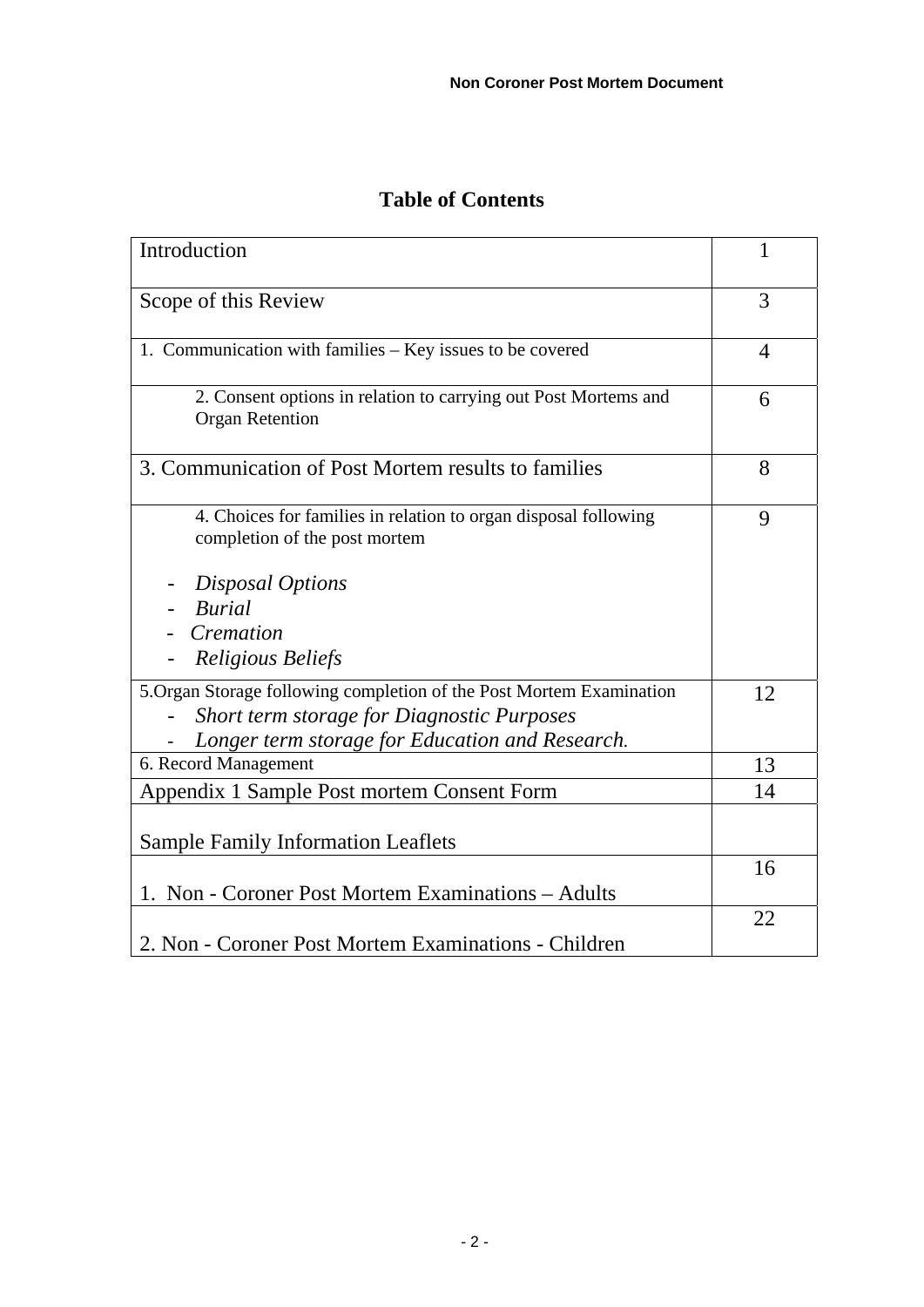# **Introduction**

This document is intended to provide advice/guidance to hospital personnel in relation to procedures to be followed in coroner post mortem cases. It recognises that individual hospitals may need to modify the guidelines somewhat to reflect local issues/considerations. It should, however, be remembered that the primary purpose of this document was an attempt to standardise practice between and among hospitals – as such efforts should be made to keep local modifications to a minimum.

It is recommended that hospitals review their policies and guidelines in the area of post mortem practice on a regular basis. **It is not intended that this document be provided to families/relatives** – sample family information sheets are provided

A separate document dealing with procedures in "coroner" post mortems is also available in your hospital.

Throughout this document significant emphasis is placed on the whole question of consent. These guidelines acknowledge that a balance needs to be struck between providing enough information to ensure that families/relatives can make an informed decisions, while at the same time recognising the need for sensitivity and empathy at a time of great upset.

A sample consent form is also included as an appendix but it is important to appreciate that consent forms in themselves are only intended to be a record of the fact that a communication process has taken place. The test of this process is whether any piece of information has been withheld which might, if given, lead to a different decision being taken by the next-of-kin. Accordingly issues such as what the post mortem entails, what is likely to happen with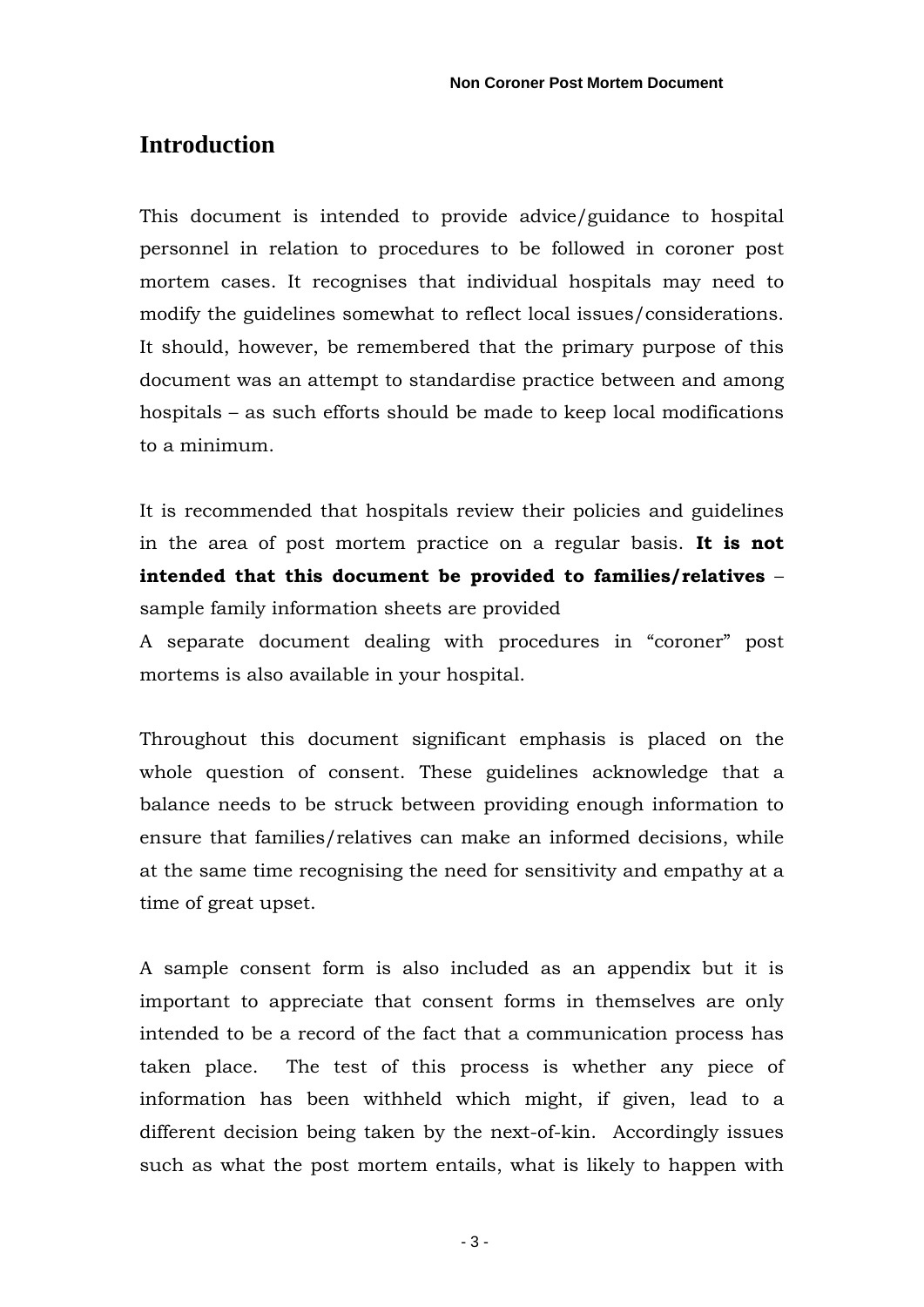organs, and how the deceased will look afterwards are all issues to be addressed.

There is no doubt that providing all necessary information is, at times, a difficult and stressful task. Where a clinician was involved in the care of the deceased it is considered desirable that he/she should communicate with family on the issues surrounding the post mortem. Not withstanding this, a multidisciplinary approach to supporting relatives will often be appropriate. It is therefore suggested that in addition to the senior clinician the following professionals be included in this team and drawn on as required:

Nursing/Midwifery staff

Bereavement counsellor

Medical social worker

Pathologist

Pastoral care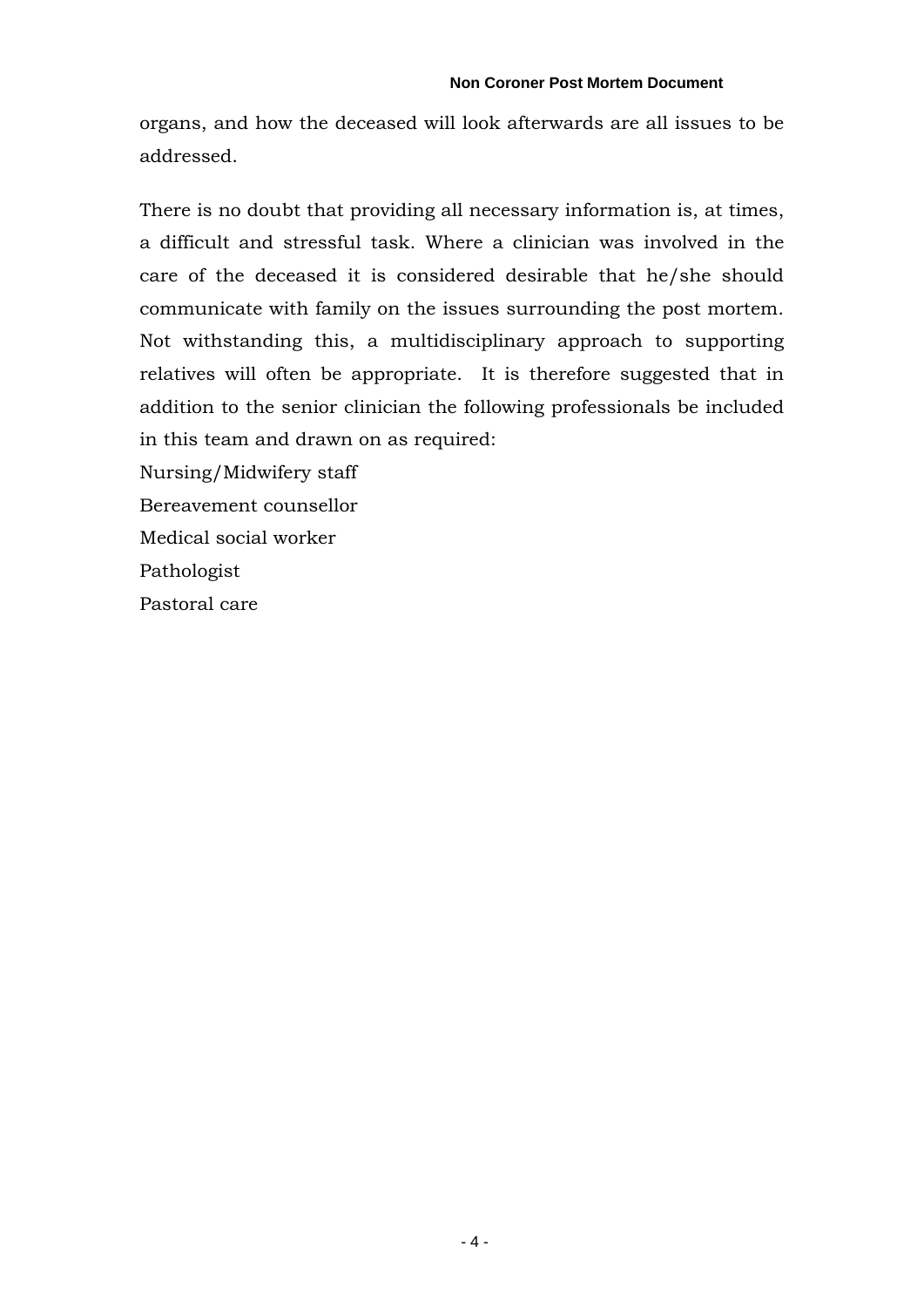# **The Scope of this Document**.

This document deals with the following issues.

- 1. Communication with families key issues to be covered
- 2. Consent options in relation to carrying out post mortem and organ retention.
- 3. Communication of results to families
- 4. Choices for families in relation to organ disposal
- 5. Storage of organs following completion of post mortem
- 6. Record management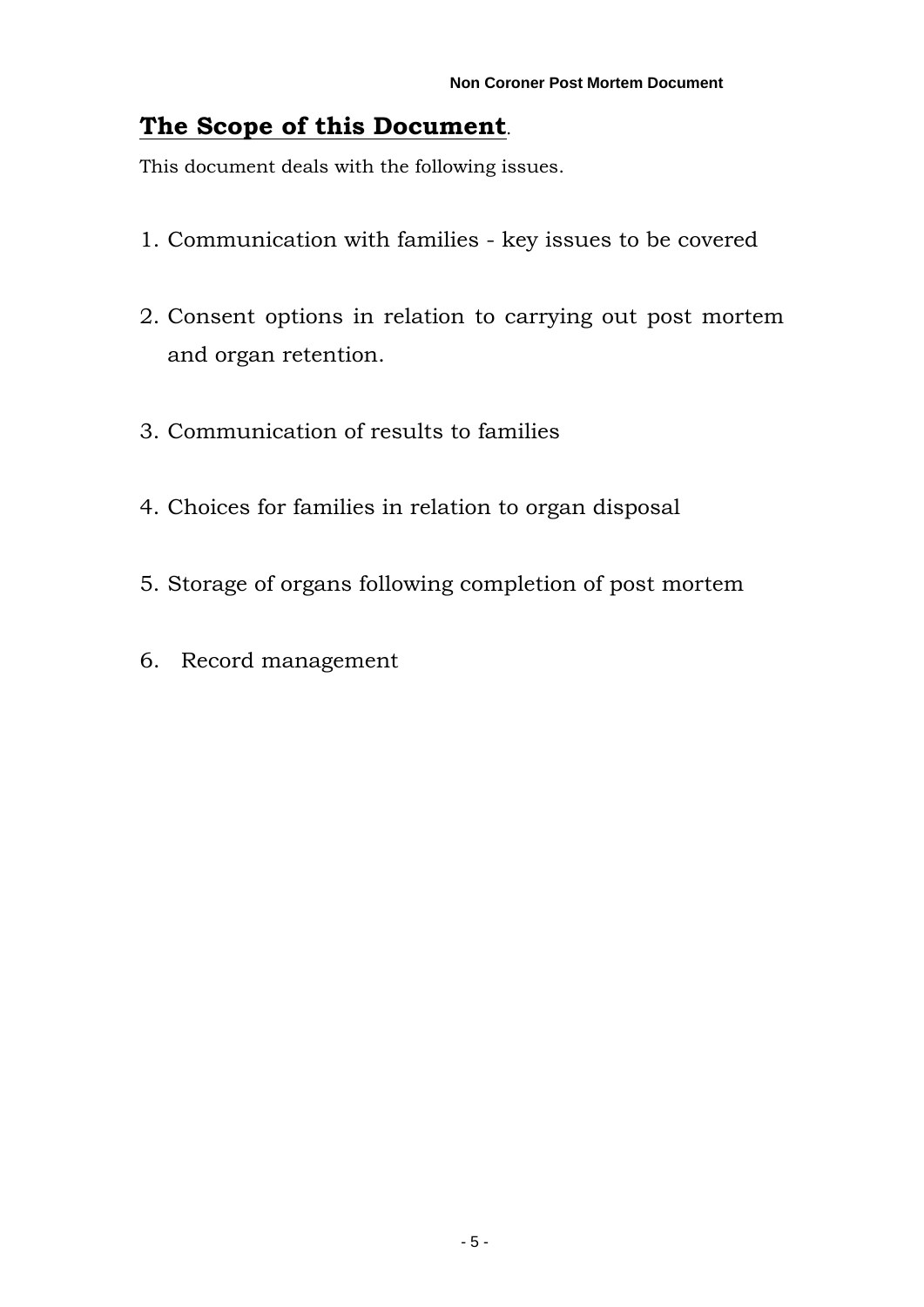# 2. **Informed Consent for Non-Coroner Post Mortems**

In the case of a non-coroner post mortem it is important to ensure that relatives understand what a post mortem is and why it is undertaken. This discussion should include details of what a post mortem entails and in particular the following:

- a) that post mortem examinations can either be full or limited and what each entails, including the fact that limited post mortems may not provide as much information as full post mortems.
- b) that in order to examine the organs of the body it is necessary to remove them for weighing, measuring and dissection as part of the diagnostic process,
- c) that body fluids/tissues are sometimes taken for testing such as biochemical, metabolic and toxicology analysis and genetic testing.
- d) that tissue samples are taken for the purposes of diagnosis and retained as histological blocks and slides, which form part of the hospital's post mortem record and therefore subsequent review if required. The storage and management of these slides will follow the procedures which are in place for dealing with samples from surgical procedures.
- e) that clinical photography/x-rays may be used as part of the post mortem process and become part of the post mortem record,
- f) that in certain circumstances a pathologist may consider it necessary to retain organs for further diagnostic purposes. In such circumstances consent is required. As the need to retain organs, or parts of organs, may only become apparent during the post mortem itself it needs to be discussed in advance with the next of kin, as it may affect funeral arrangements.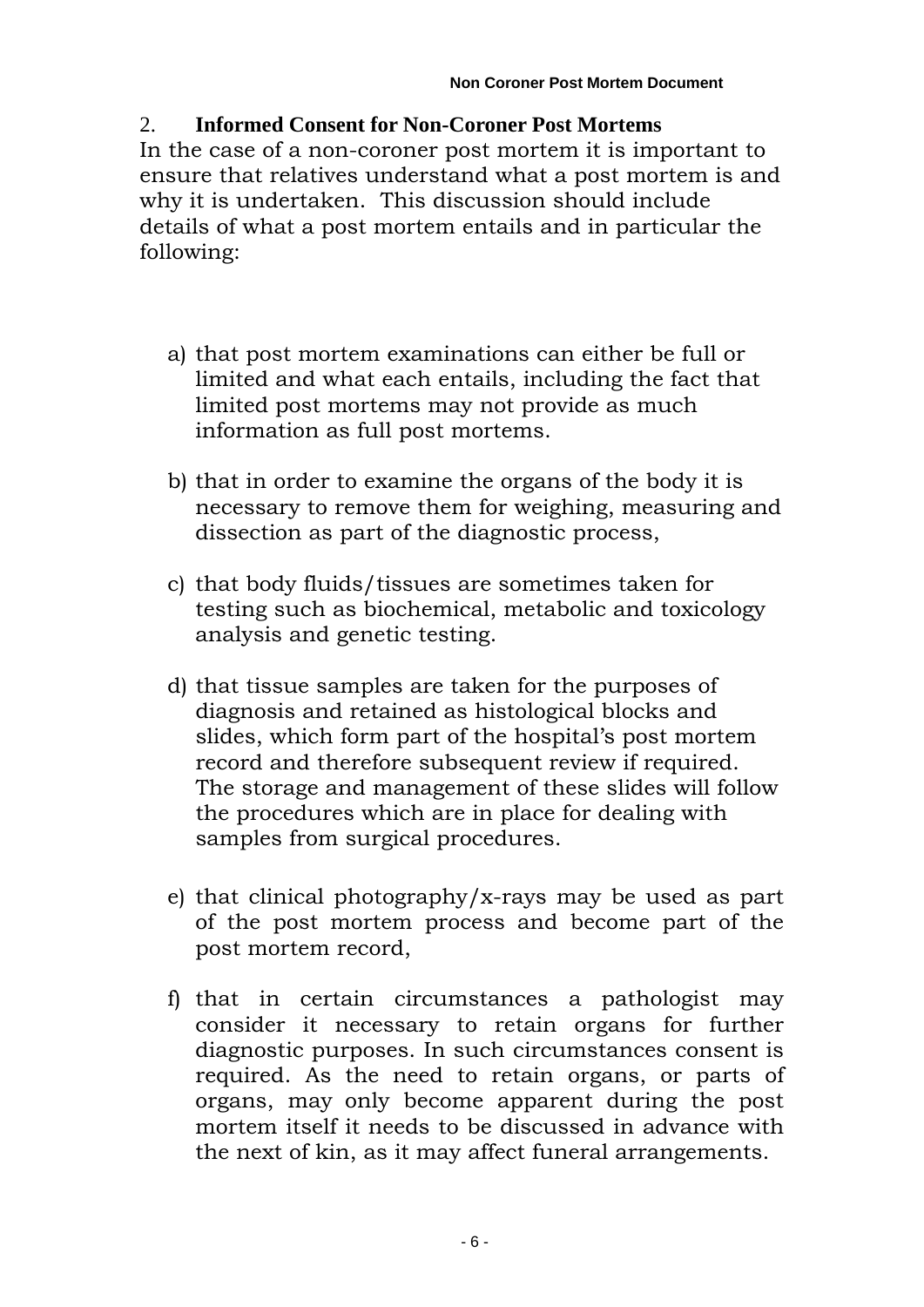- g) that a pathologist may consider to retain organs and tissues for education and/or research purposes. In these circumstances separate consent is required. In seeking this consent then the issue of how such organs and tissues will be used, stored and ultimately disposed of (excepting blocks and slides) should be discussed. It should be fully explained to relatives that all such samples are fully anonymised and that on completion of the research the organs, or parts of organs would be disposed respectively and in accordance with hospital policy at the time.
- h) In a minority of cases where organs have been retained for educational purposes they are used as medical museum specimens for teaching purposes. In such cases they are appropriately prepared, anonymised and if their educational value ceases at any time in the future they will be disposed of in keeping with practice at that time.

Other relevant issues to be covered should include the following:

- i) how the deceased will look subsequent to the procedure,
- j) whether the post mortem will delay the funeral,
- k) how the death is registered,
- l) how retained organs and tissues will be stored, and,
- m)the options for disposal of organs not returned to the body prior to the funeral. *It should be stressed that decisions in this regard are not required immediately and that families will be contacted at the appropriate time.*

Sample information leaflets provided in the appendices to assist relatives in making their decision to consent to a non-Coroner's post mortem. More detailed guidance on the issues of storage and disposal are contained further on.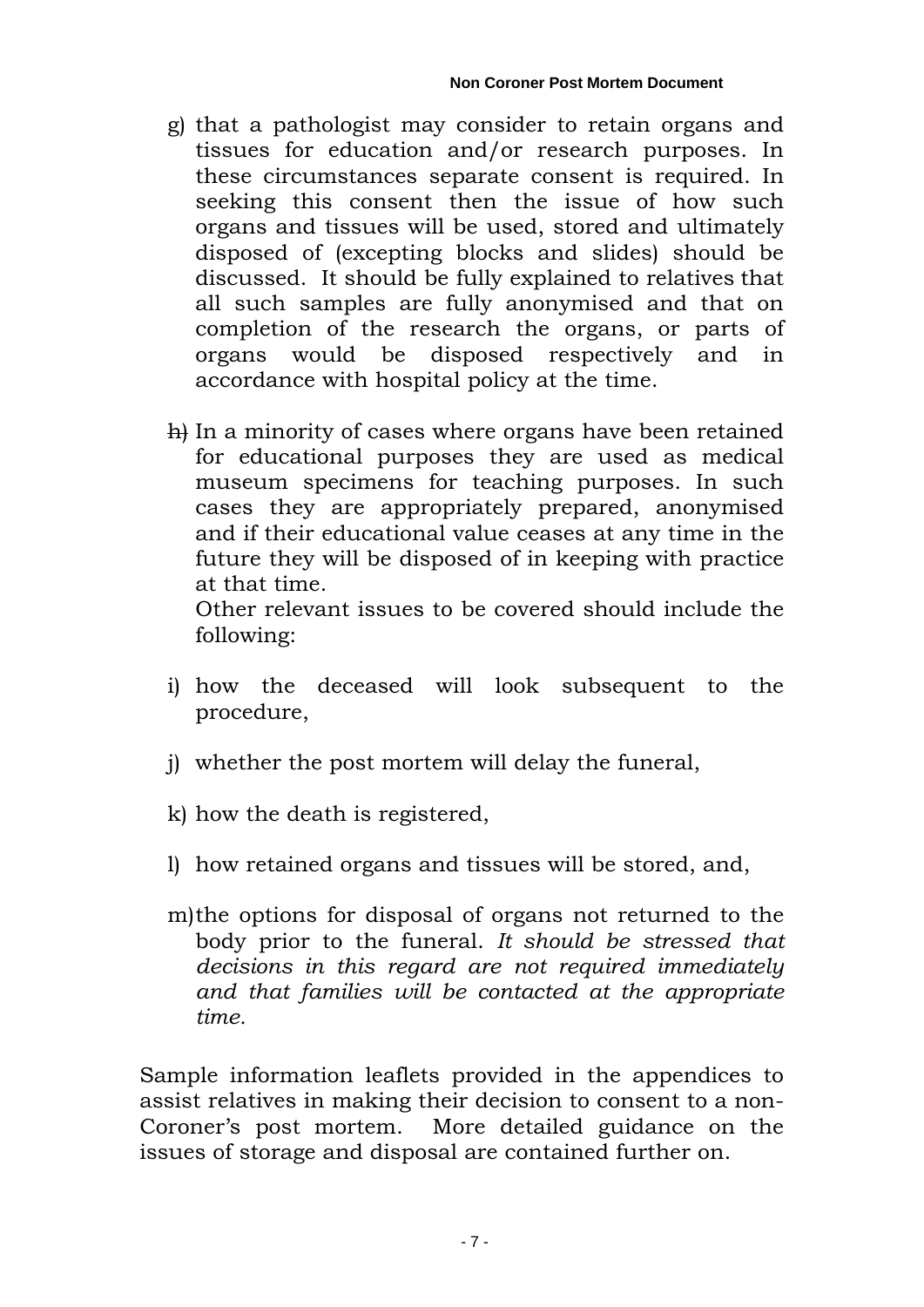### **2. Consent options in relation to non-coroner post mortems**

It should be made clear to the families that they have a number of options with regard to both the carrying out of a post mortem and the retention of organs.

With regard to the carrying out of the post mortem there are three options as follows:

#### *Full post mortem*

In a full Post-Mortem examination all internal organs such as the brain, heart, lungs, and glands will take place. Incisions are made to allow the organs to be removed and studied in detail. X-rays and/or photographs may be taken during the examination.

# *2 ) Limited post mortem*

A limited post mortem confines itself to an examination of those organs most likely to have been directly related to the cause of death. It should be conveyed to the families that a limited post mortem might not provide either the family or the pathologist with sufficient information to establish/clarify a definite diagnosis. It might also be pointed out to families that a pathologist will rightly decline to conduct a limited post mortem where he/she believes that it is unlikely to provide a diagnosis (Any limitations being sought by the family need to be conveyed to the pathologist within the consent form.)

#### *Withholding of consent*

where permission is not granted to carrying out a post mortem.

Where families consent to a post mortem there are a number of options in relation to organ retention, as follows: (These options apply to both limited and full post mortem)

 Retention of organs, or parts of organs, tissues and/or other body fluids for diagnostic, education and /or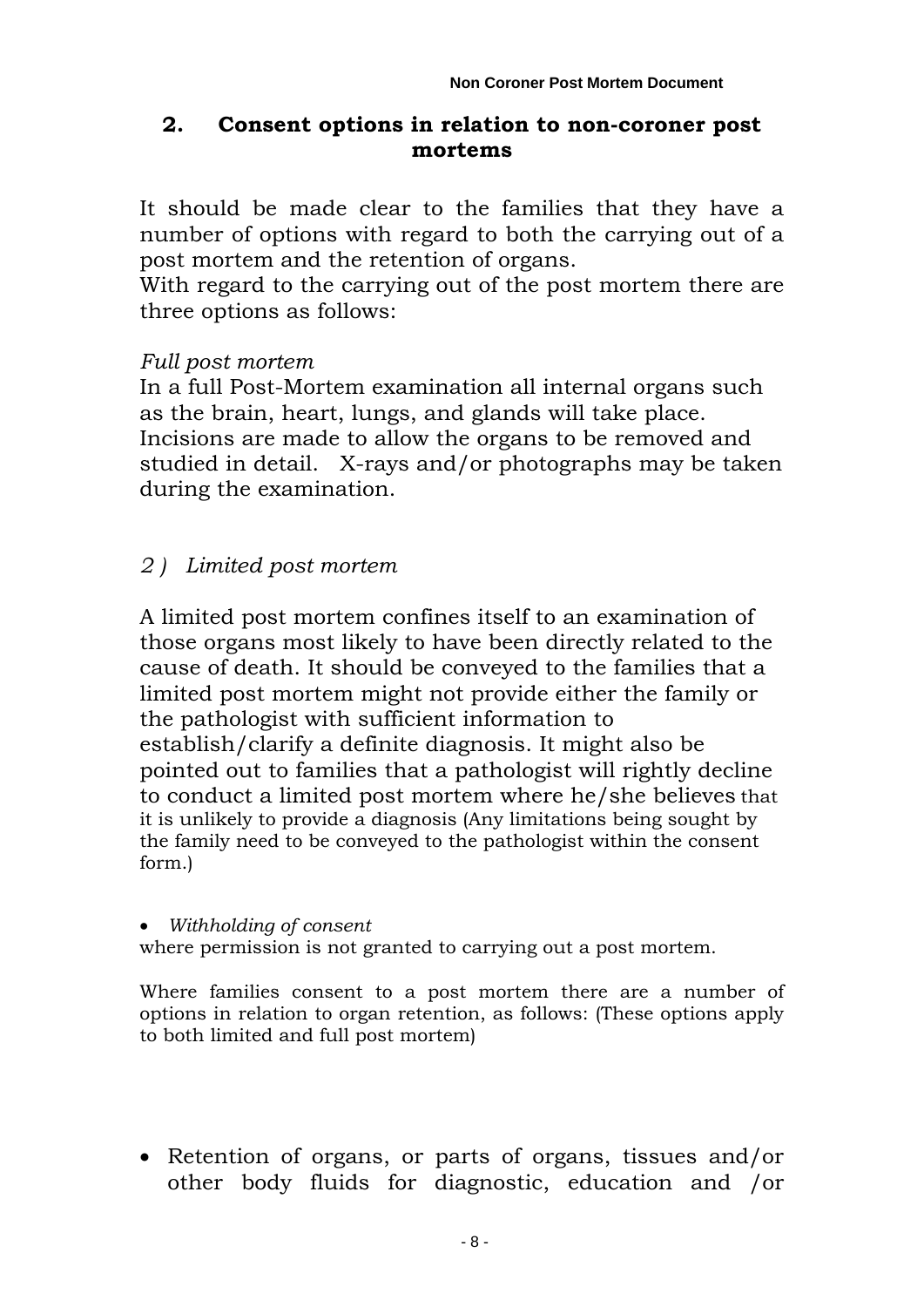research purposes. However this does not preclude junior pathology/mortuary staff who would ordinarily be present from attending. (A sample form can be found in appendix 2, which covers the consent that is needed for the permanent retention of organs, or parts of organs, tissues and/or other body fluids.)

- Retention of organs, or parts of organs, tissues and/or other body fluids for diagnostic purposes only. This consent option precludes the use of the Post Mortem examination itself or the organs for any formal education or training purposes.
- No retention of organs, or parts of organs, tissues and/or other body fluids under any circumstances – while acknowledging that tissue will ordinarily be retained in blocks and slides This consent option precludes the use of the Post Mortem examination itself or the organs for any formal education or training purposes.

A copy of a sample consent form is attached (Appendix 1). A copy of the completed consent form should be given to relatives. Should a family decide to grant permission to a post mortem the facility of having a meeting with hospital personnel, as appropriate when the report is available should be offered. If for some reason the family do not wish to avail of this, the option of having the report released to an appropriate person, such as a general practitioner, can be offered.

Accurate records of all discussions held between the relative(s) concerned and any member of the multidisciplinary team should be kept. These should be signed and dated on the patient's file. More detailed guidance on record management is offered further on in this document.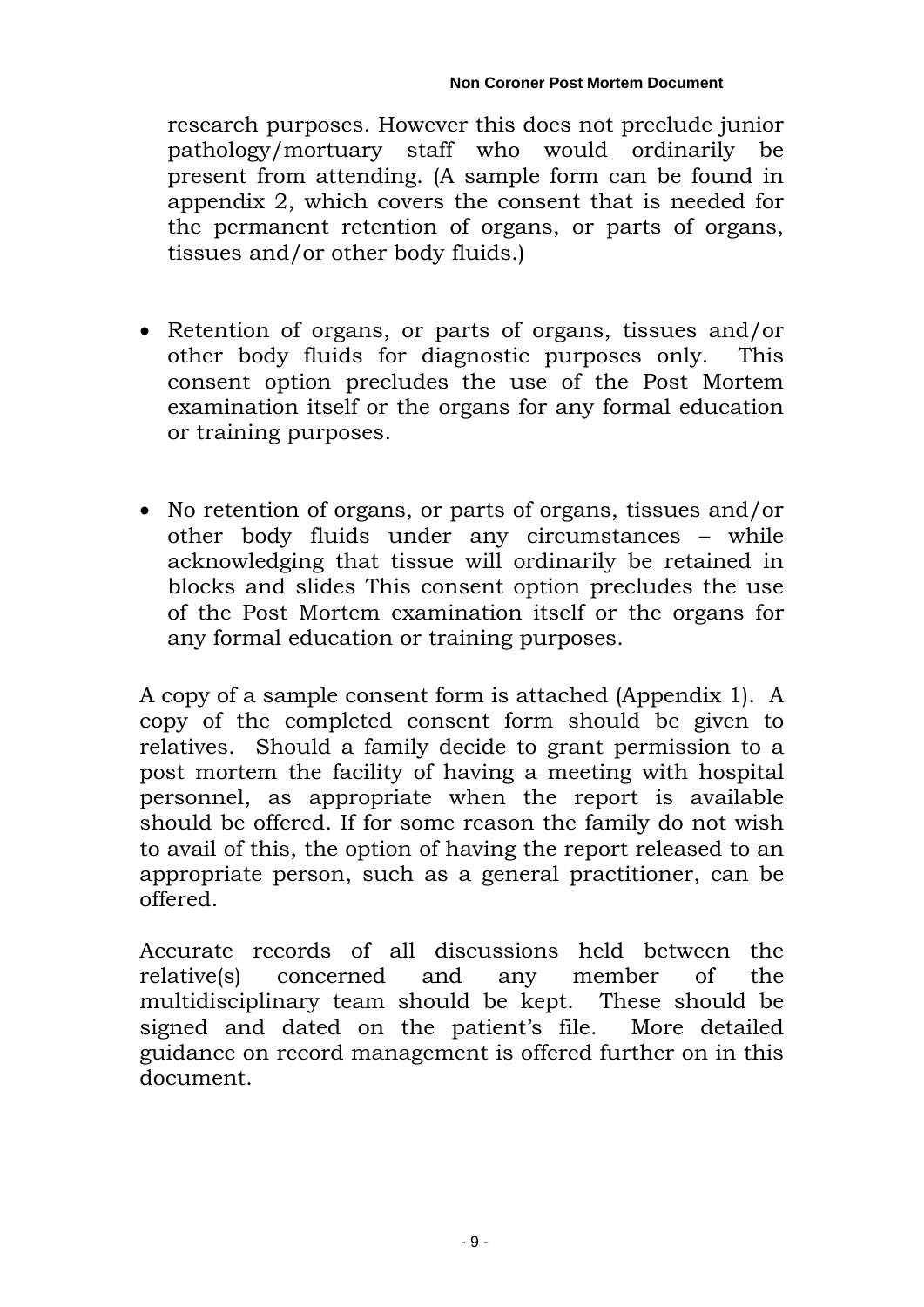# **3. Communications of Post Mortem Results to Families**

Families should be given the following options in relation to communication of the post mortem results:

- 1 No communication whatsoever where the family indicates that they do not want to be given details of the results,
- 2 Written communication with the next of kin
- 3 Meeting with the next of kin involving relevant personnel. In this context it is suggested that the hospital consultant/team requesting the post mortem should be involved in communicating the results to the next of kin.
- 4 The results are sent to the general practioner so that he/she can discuss the findings with the next of kin/family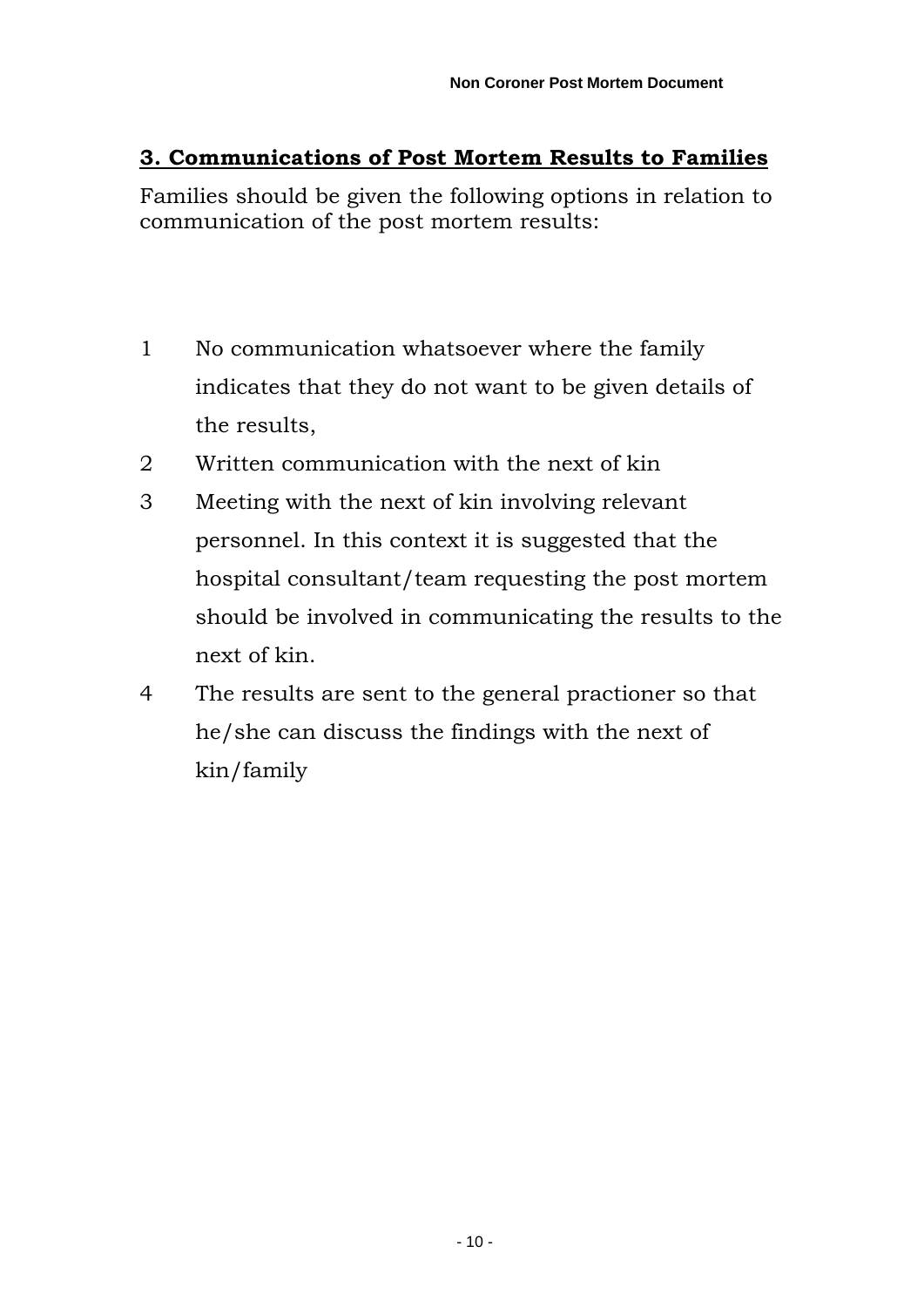# **4. Choices in relation to Organ Retention and Disposal following Completion of Post Mortem Examination**

### **Organ Disposal- Choices for families**

It is important to discuss with relatives, what is involved in a post mortem and what will happen to organs and tissues that have been retained. While this may seem insensitive at the time of death, it is crucial that relatives understand that organs and tissues may not be returned to the body in time for the funeral. Where prompt return of organs is not possible, the options available for subsequent disposal should be fully explained to families, but it is important to appreciate that no decision is required from the family at that time.

The key aim for hospitals should be to preserve as much choice as is practicable for families in making a decision relating to dignified and respectful disposal. The preferred options for disposal are burial and cremation.

When obtaining consent to a post mortem it is important that disposal issues are discussed with the family or their representative but that an immediate decision is not necessary at this time. The hospital will consult with you on number of disposal options :

- a) Hospital arranges burial or cremation without your participation and in line with normal practices.
- b) Hospital arranges burial or cremation in line with any specific request that you may have..
- c) Next of kin takes responsibility for disposal of deceased's organs, the organs are given to you on the understanding that they will be buried or cremated in an approved place to achieve this, it is recommended that you use an undertaker for this process.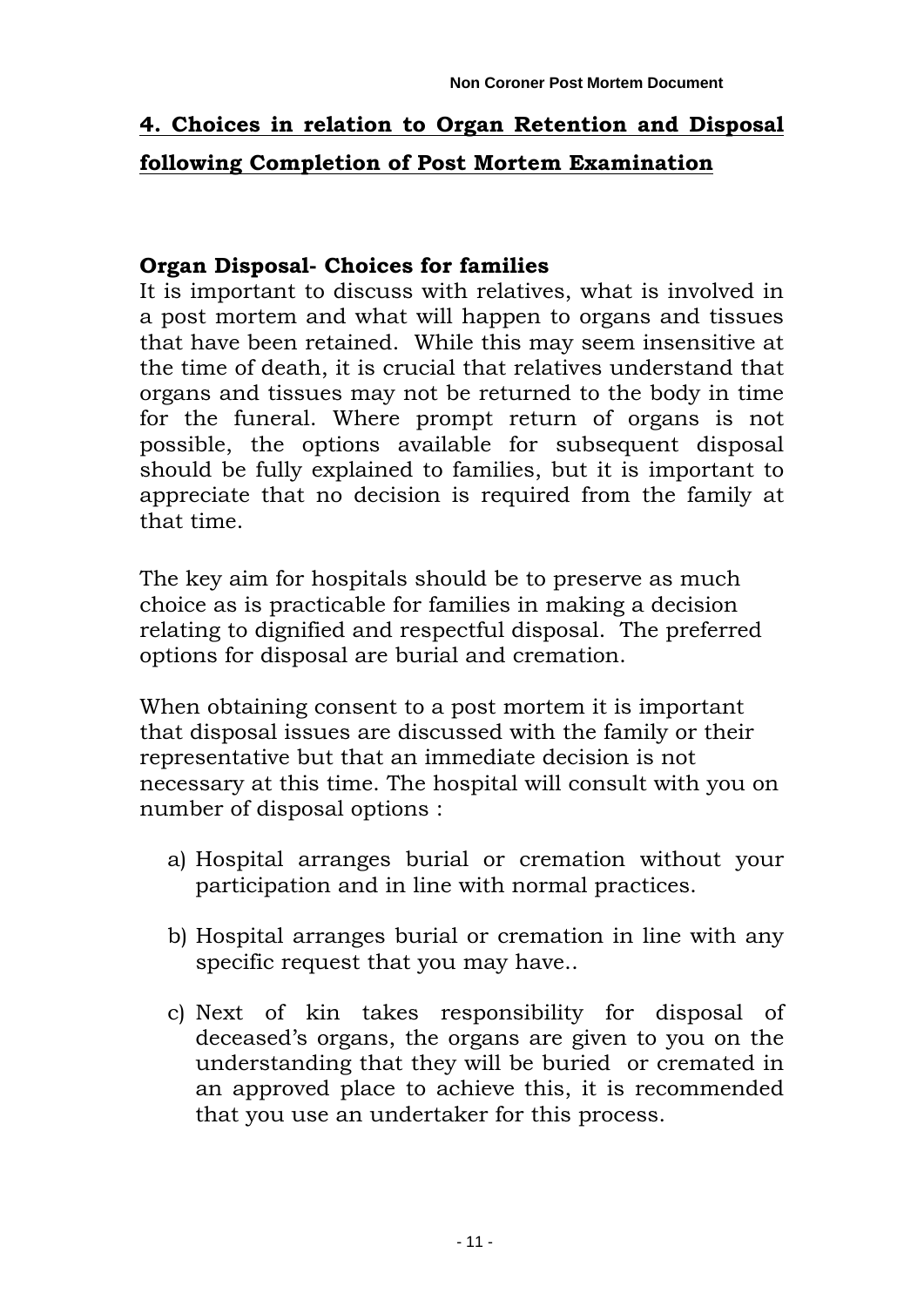#### **Burial**

:

In the case of a hospital arranged burial, it should be explained that organs and remaining tissues will be appropriately sealed, clearly identified and buried in a hospital plot at a named cemetery. It is noted that some hospitals bury organs and tissues communally. If this is the case it should be explained to relatives that such organs are sealed and identified and that the burial takes places when a sufficient number of organs and tissues have accumulated for burial. An appropriate ceremony should take place prior to burial. If families so wish they may attend this ceremony. A register of such burials should be maintained.

# *Cremation*

For the purposes of a hospital-arranged cremation, organs should be appropriately sealed, identified and sent to a named crematorium. It should be made clear to the family that cremating any part of the body in the absence of bone does not result in ashes. It is essential that relatives understand that there will not, in fact, be any ash left from the organs/tissue. Families should be informed that detailed forms need to be completed prior to cremation.

In the case of wax blocks and slides taken at the time of post mortem for histology purposes it should be explained to families that these form part of the long-term hospital record in relation to the post mortem and that disposal of these is not advisable. It is important to explain to relatives that blocks and slides form part of the autopsy record and that disposal would mean that there will be no remaining histology record for the family. A decision taken by a family to dispose of blocks and slides should be documented. If, for some reason, discussion is taking place in relation to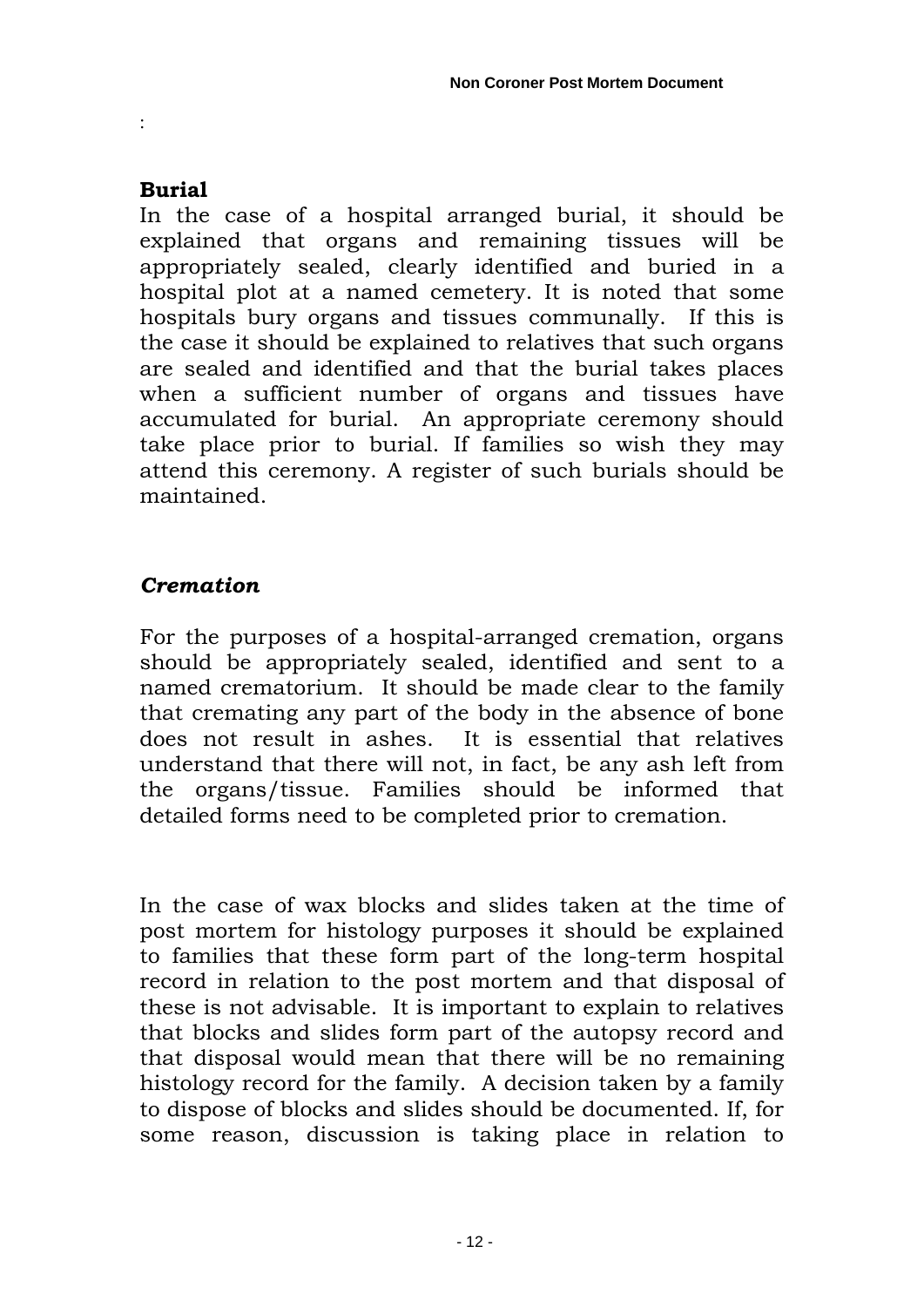release of blocks and slides it should be borne in mind that the Coroners approval will be necessary in a Coroners case.

# **Religious Beliefs**

There are many cultural traditions associated with death and the burial process. It is important that in the context of the options associated with disposal that members of the multidisciplinary team dealing with the family are sensitive to their practices. To ensure this, hospitals will need to give due consideration to staff training needs with regard to awareness/understanding of cultural traditions.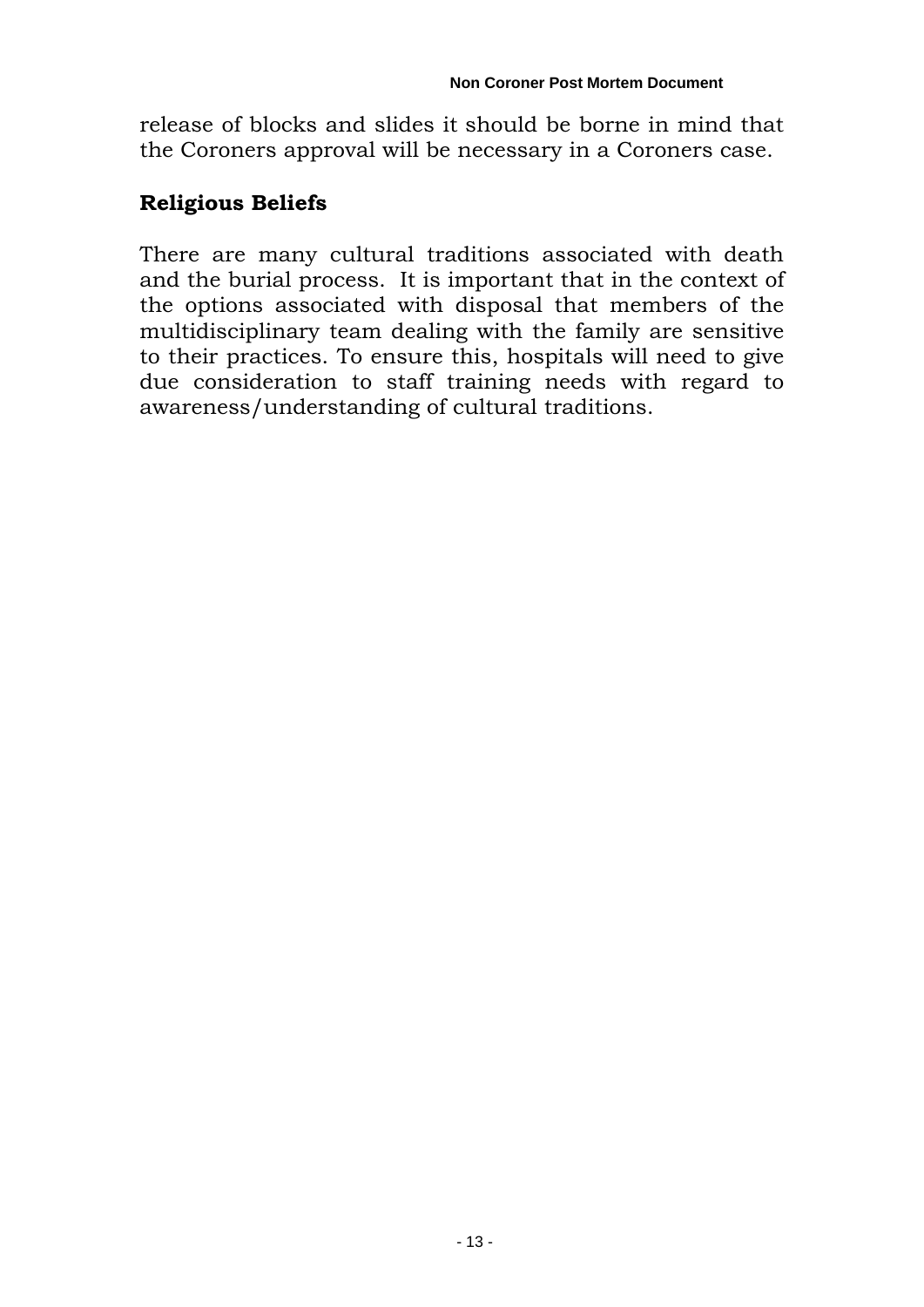# **Organ Storage**

The way in which organs, or parts of organs, tissues and/or other body fluids are retained should be fully explained to relatives. It is important that hospitals ensure that best practice with regard to the storage of such organs and tissues is adhered to. Organs that are retained must be stored in a respectful manner and be clearly identifiable. The following offers guidance on issues relating to storing organs and tissues:

# *Short Term Storage for Diagnostic Purposes*

Organs and tissues that are retained for the purpose of completing the post mortem process should be kept in appropriate containers that are clearly identified, traceable and stored in a designated secure area. As soon as the diagnostic process is complete the organs can and should be released as soon as is appropriate.

In the case of all organs, or parts of organs, tissues and/or other body fluids including blocks and slides, that have been retained as part of the post mortem process a document tracking system should be in operation so that they can be traced and located with ease.

# *Longer Term Storage for Education and Research*

In the case where informed consent has been given for retention of organs, or parts of organs, tissues and/or other body fluids for education and research purposes there are a number of broad principles, which should under pin the storage arrangements. In order to ensure due respect these procedures will include security, ventilation, and proper archiving arrangements.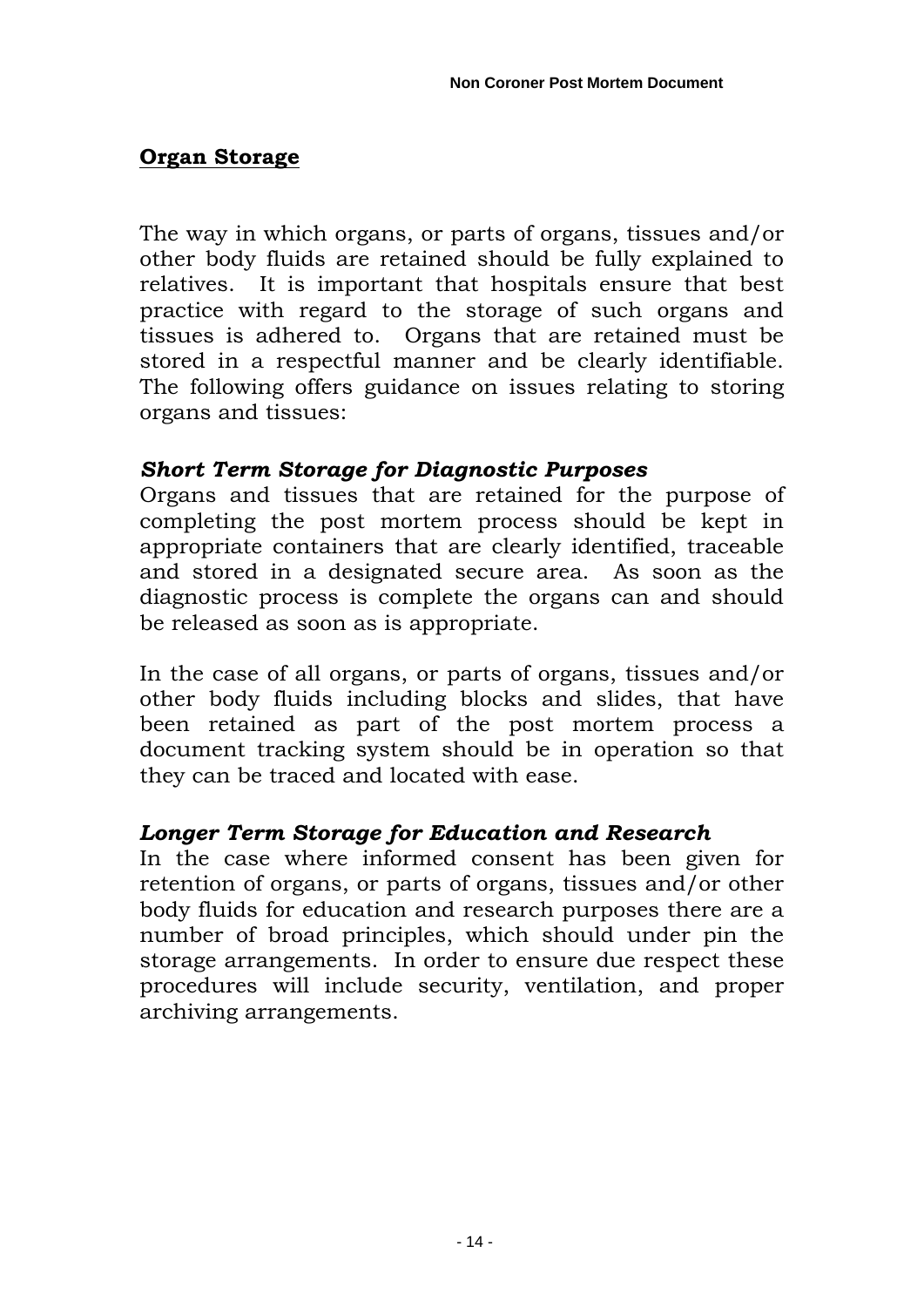# **Record Management**

The practice of having a secure and effective way of recording information surrounding the death and subsequent post mortem is central to the issue of post mortem and organ retention. All medical and pathology records should be reviewed to reflect the following information.

- (a)name, hospital medical reference number and date of birth;
- (b)date and place of death/miscarriage;
- (c) name and address of next of kin;
- (d)whether post mortem carried out.
- (e) date informed consent given;
- (f) signed informed consent form;
- (g)name of pathologist and others in attendance;
- (h)post mortem reference number
- (i) date of examination;
- (j) date of preliminary/final post mortem reports;
- (k)record of specific instruction from clinicians;
- (l) record of retained organs, other samples, wax blocks, slides, photographs, x-rays, if organs are disposed of, record should be kept of date and method of disposal;
- (m) case notes;
- (n)copy of any other relevant correspondence or notes;
- (o)name and address of general practitioner;
- (p)date of when post mortem report sent to general practitioner;
- (q)record of communication with next of kin;
- (r) date that final report sent to Consultant; (if appropriate)
- (s) date that final report sent to Social Worker; (if appropriate)
- (t) record of disposal options selected by the relatives.

Recording information in this manner ensures that there is a clear audit trail for future enquiries relating to post mortem practice.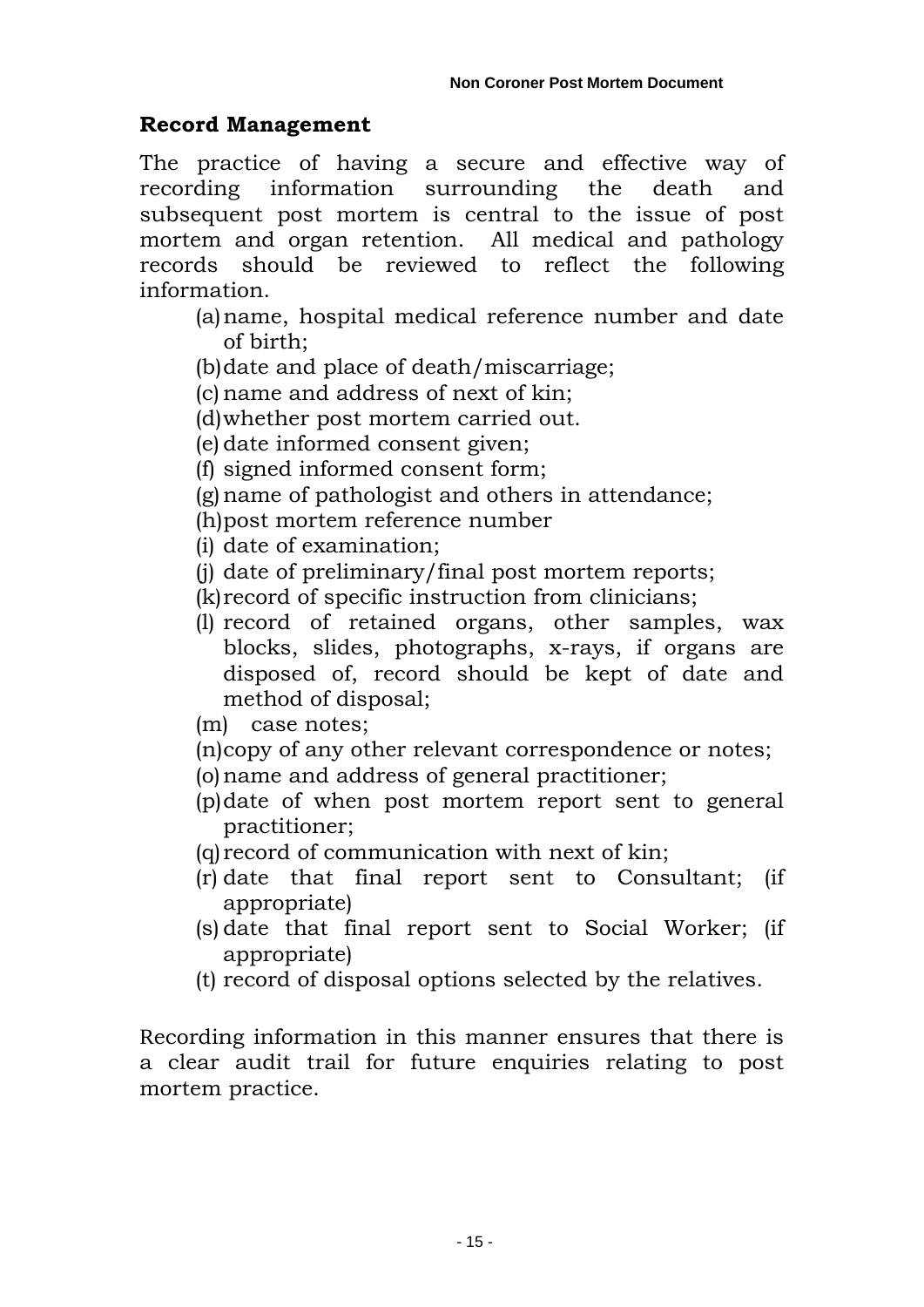# *1. Appendix 1*

### **Sample Post Mortem Consent Form**

I………..hereby give my consent to the performance of a post mortem/examination being carried out on………………..

- I have been given an information leaflet and I understand that I can ask for clarification of any issue that I am not certain about. I understand that there is no obligation whatsoever to agree to the post mortem examination. YES/NO
- $\geq 1$  understand that it will be necessary to remove organs, or parts of organs, tissues and/or other body fluids for examination during the post mortem. YES/NO
- I understand that x-rays or photographs may be taken during the post mortem examination
- I understand that some tissue or organs may need to be retained for more detailed laboratory examination.
- I understand and small amounts of organs/tissue will be retained for the purposes of preparing histological blocks and slides, which become part of the permanent post mortem record.
- I agree that retained organs may be used for:

| Diagnostic purposes only |  |
|--------------------------|--|
| Education purposes       |  |
| Research purposes        |  |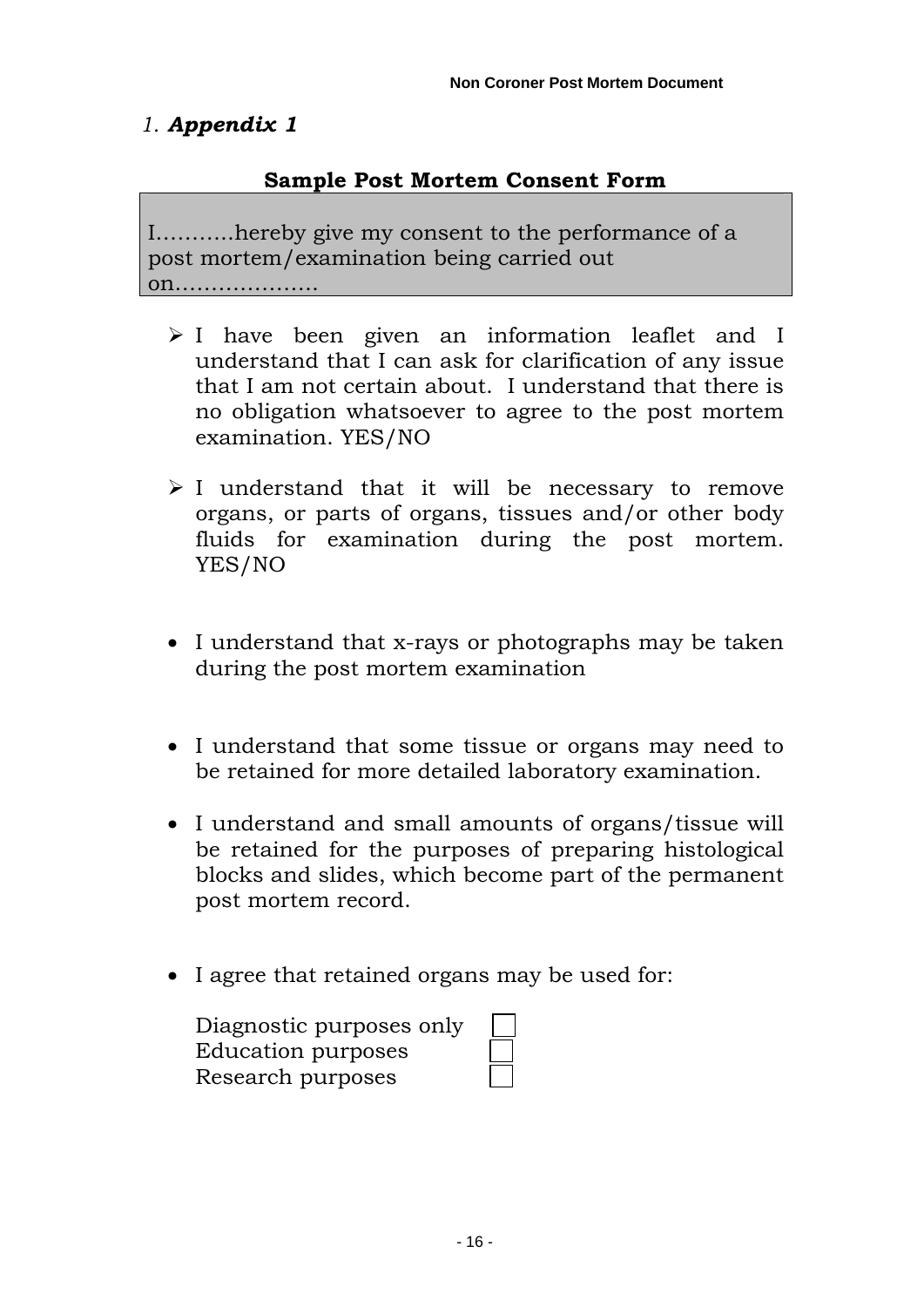| I would like the hospital to make arrangements for the disposal of<br>any retained organs in accordance with hospital policy<br>Yes. | No |  |
|--------------------------------------------------------------------------------------------------------------------------------------|----|--|
| If no, record preference here (including option of waiting to make<br>decision when the organs are ready for<br>disposal             |    |  |
|                                                                                                                                      |    |  |

| I understand that I can record here any limitations that I |       |       |  |      |     |
|------------------------------------------------------------|-------|-------|--|------|-----|
| wish                                                       | to to | place |  | - on | the |
| examination                                                |       |       |  |      |     |

\_\_\_\_\_\_\_\_\_\_\_\_\_\_\_\_\_\_\_\_\_\_\_\_\_\_\_\_\_\_\_\_\_\_\_\_\_\_\_\_\_\_\_\_\_\_\_\_\_\_\_\_\_\_\_\_\_\_\_

I HEREBY CONSENT TO A POST MORTEM BEING CARRIED OUT IN ACCORDANCE WITH THE DETAILS NOTED ABOVE:

| Signed: |  |  |  |
|---------|--|--|--|
| Dated:  |  |  |  |

| Relationship to |  |
|-----------------|--|
| deceased:       |  |

| Name in |  |  |
|---------|--|--|
| print:  |  |  |
|         |  |  |

| Address:<br>lraaa' |  |  |  |
|--------------------|--|--|--|
|                    |  |  |  |

|                          | Telephone number: |
|--------------------------|-------------------|
| Counter-signed by        |                   |
| healthcare professional: |                   |
| Title:                   |                   |

Dated:\_\_\_\_\_\_\_\_\_\_\_\_\_\_\_\_\_\_\_\_\_\_\_\_\_\_\_\_\_\_\_\_\_\_\_\_\_\_\_\_\_\_\_\_\_\_\_\_\_\_\_\_\_\_\_\_\_\_\_\_\_\_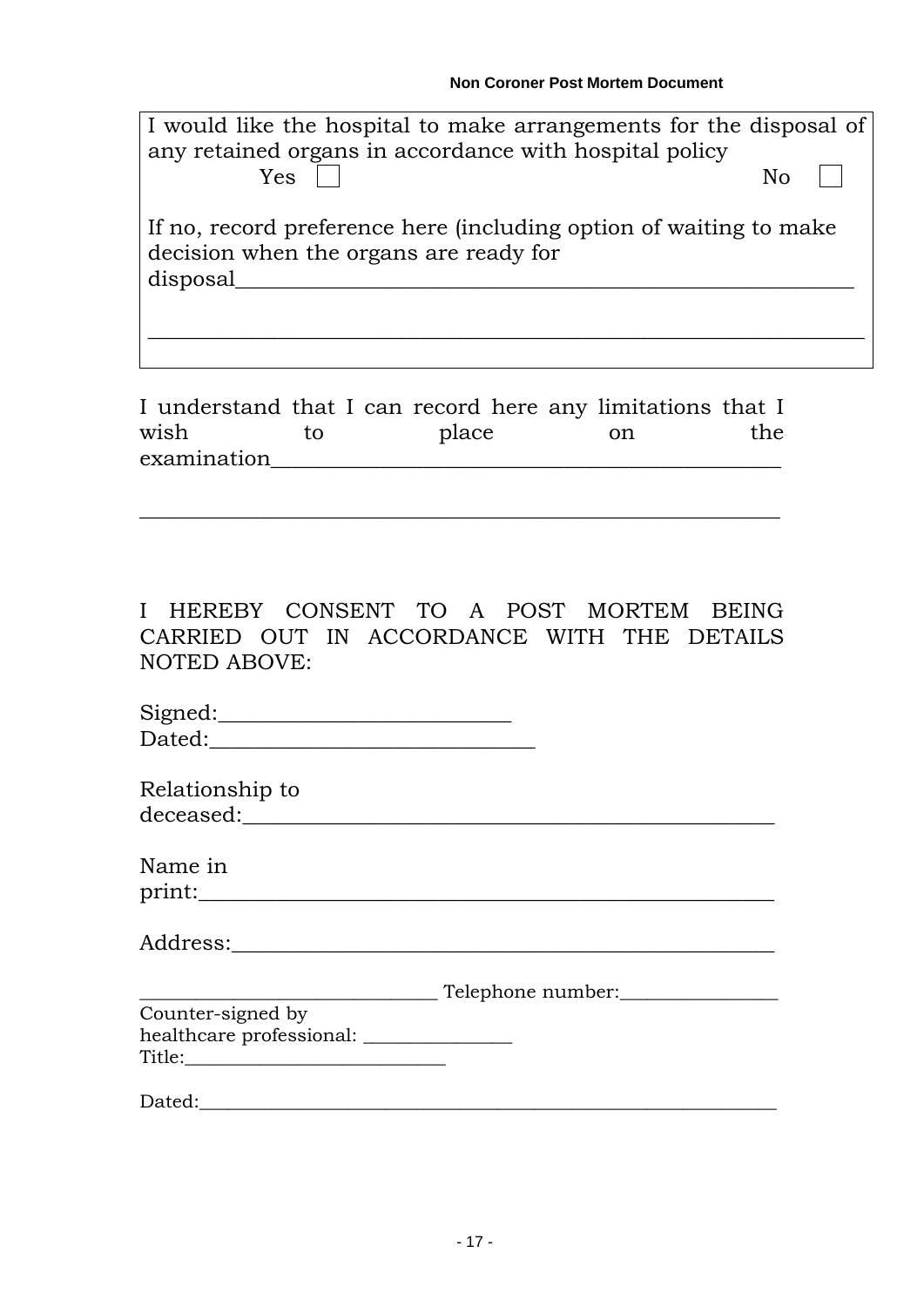**Non Coroner Post Mortem Document** 



# EASTERN REGIONAL HEALTH AUTHORITY **ÚDARÁS RÉIGIÚNDA SLÁINTE AN OITHIR**

*SAMPLE FAMILY INFORMATION LEAFLET* 

 **Non-Coroner Post Mortem Examinations - Adults**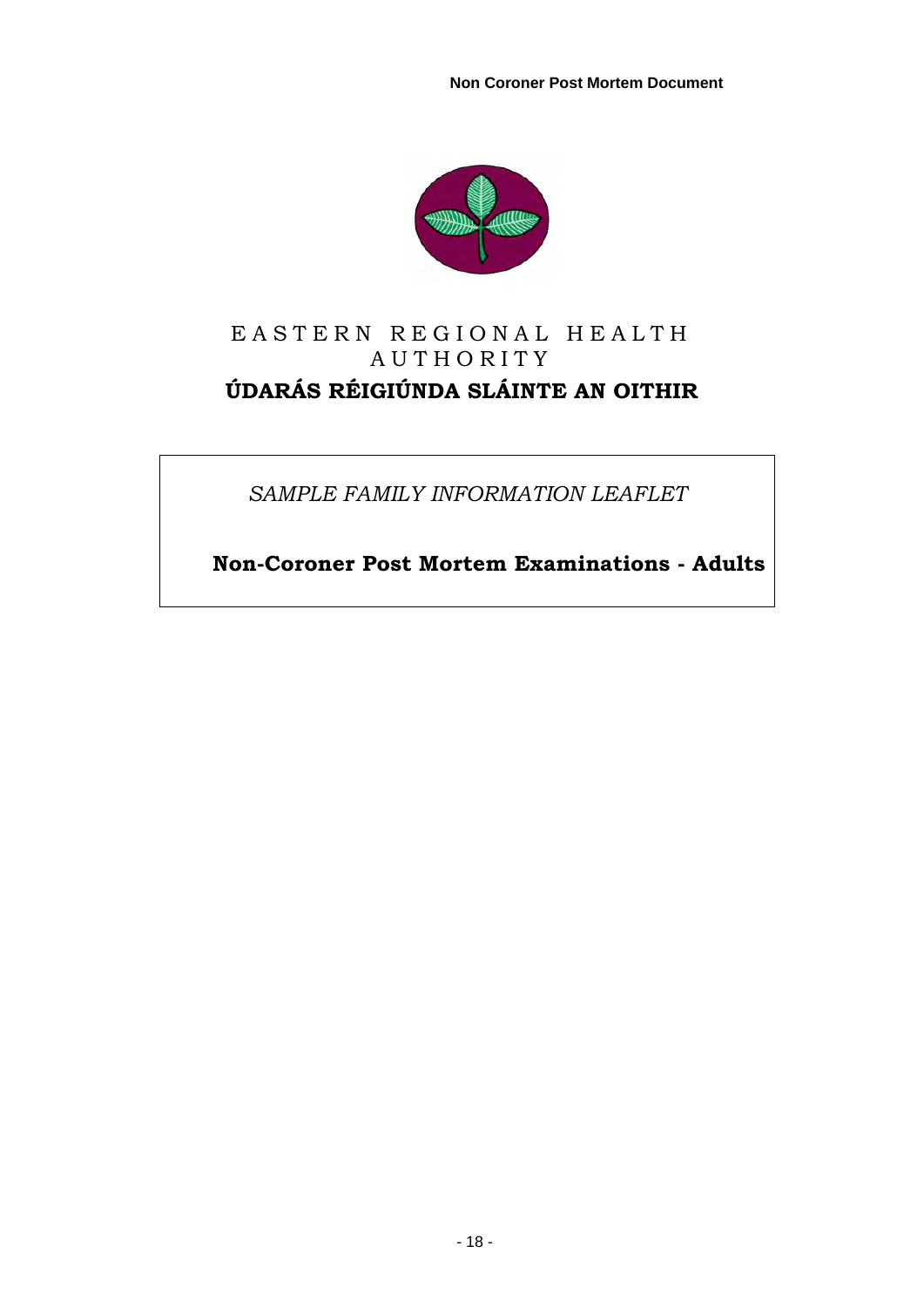# **Introduction**

A Post-Mortem (which is also called an autopsy) is the medical examination of a person that takes place after death. It may seem somewhat insensitive of us to bring up the question of a post mortem at this difficult time for you and your family but there are important reasons why we need to do so.

From the outset you should understand that you are entirely free to decide whether or not a post mortem will be carried out.

This information leaflet is intended to help you understand what is involved in a Post Mortem examination, why it can be important and to outline your choices in this regard. We want to respect your wishes in every way we can. If there is anything you don't fully understand or would like to discuss further please do not hesitate to contact a member of staff that you are dealing with in the hospital.

# **Why are Post-Mortem examinations carried out?**

The post-mortem examination is one of the most informative investigations in medicine. It provides objective details on a person's illness or disease and on the response to any treatment given to them. The Post Mortem is an important means of establishing a medical diagnosis. A post mortem can sometimes leave questions unanswered in relation the death but even in these situations it can provide important and valuable information for the family and the doctors.

For the bereaved family the post-mortem provides information and explanations about the cause of death but can also reveal other conditions, knowledge of which could be of benefit to other family members.

The information obtained during the examination can also greatly assist doctors by providing knowledge that can be used in their treatment of other people in the future.

Post-Mortems can also be very valuable for ongoing medical training purposes.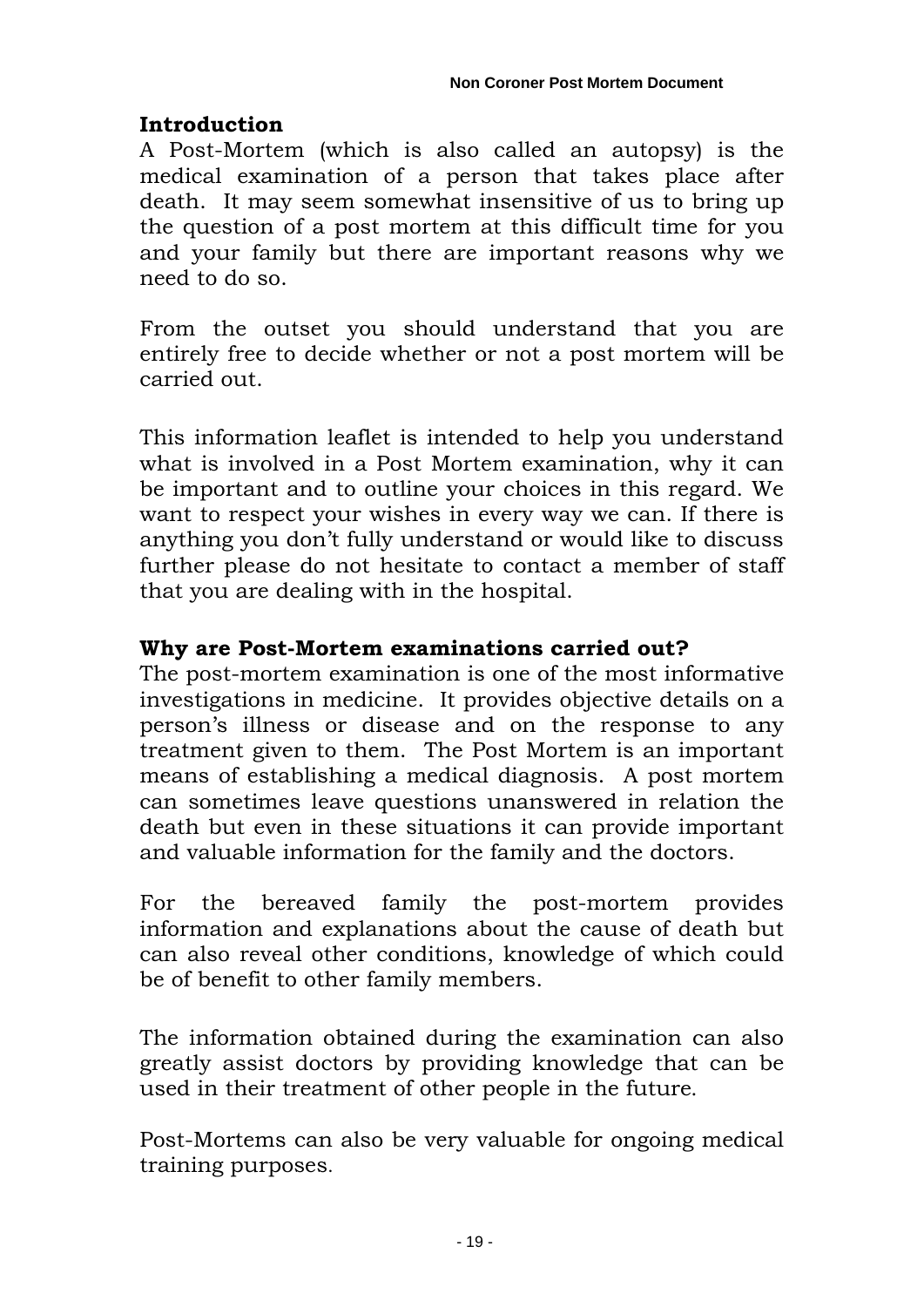### **What does a Post-Mortem entail?**

The post mortem examination is performed by a specially trained doctor called a Pathologist. A Pathologist specialises in the study of disease. During the examination the Pathologist is assisted by a Technician who is also specially trained for this purpose. The post mortem examination itself is carried out with the same care that would be taken if the deceased were having an operation.

During the Post-Mortem the body is carefully examined and any abnormalities or injuries are noted. In a full Post-Mortem examination all internal organs such as the brain, heart, lungs, and glands will take place. Incisions are made to allow the organs to be removed and studied in detail. Xrays and/or photographs may be taken during the examination.

Small portions of tissue from each organ may be kept to prepare microscopic blocks and slides. These slides are carefully examined to establish a diagnosis and they become part of the post mortem record. A small amount of blood may also be kept to facilitate biochemical, metabolic and toxicology analysis.

A limited Post-Mortem can be carried out which confines itself to those organs most likely to have been directly associated with the cause of death.

# **Appearance of the deceased after the Post-Mortem**

Relatives are often concerned about the appearance of their loved one after the Post Mortem examination. Incisions are carefully stitched and dressed as neatly as possible and as facial disfiguration should not occur it is not usually obvious from the appearance of the deceased that a Post-Mortem has been undertaken.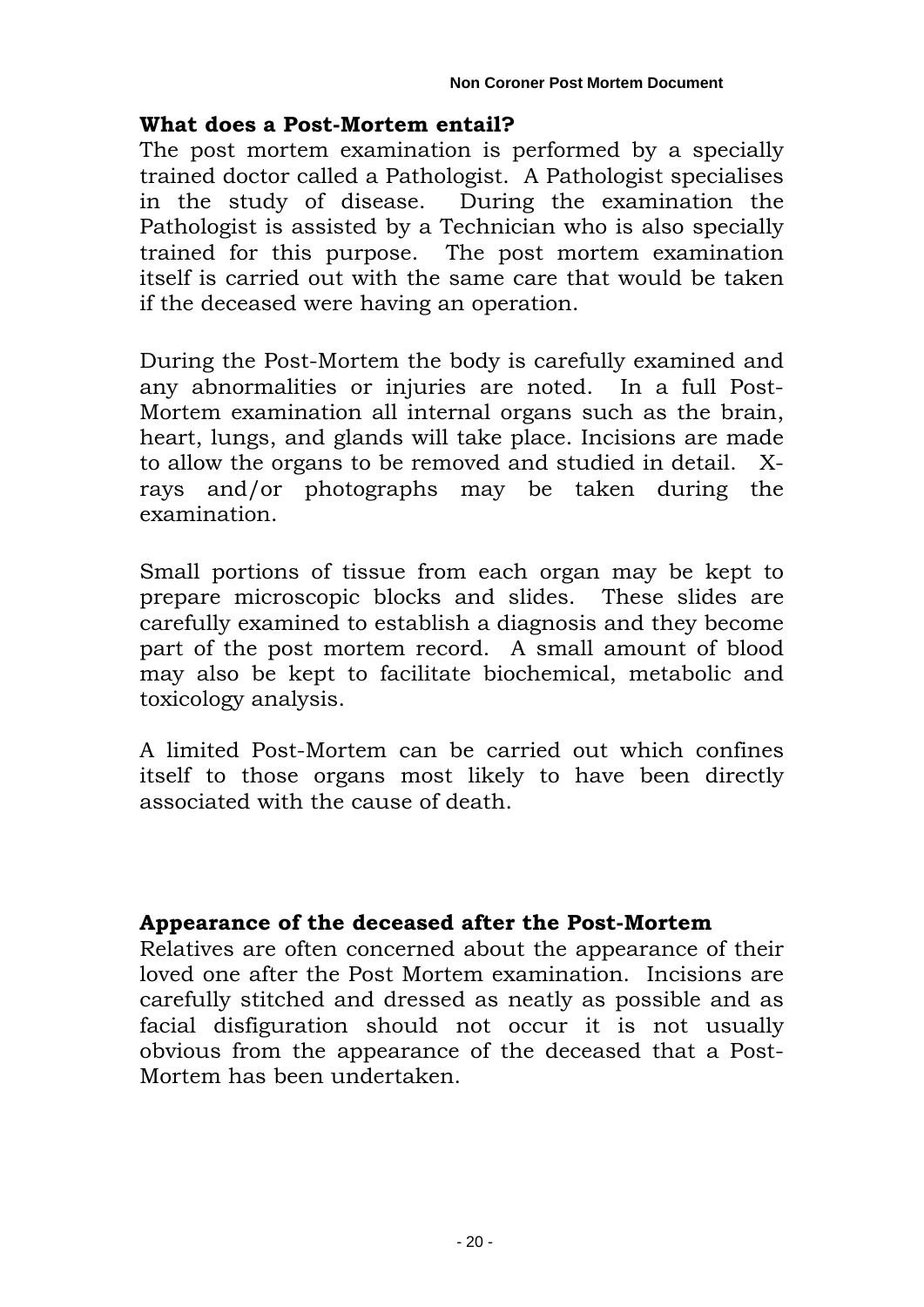# **Will the post-mortem affect funeral arrangements?**

Every effort is made to perform the post-mortem in a timely fashion so as not to affect or impinge upon funeral arrangement. Funerals are not usually delayed however as availability of Pathologists can vary you should discuss intended funeral arrangements with the hospital staff you are dealing with.

# **Will any organs or tissue be retained?**

In some cases, it is necessary to temporarily retain whole organs (such as the heart), or parts of organs, tissues and/or other body fluids for detailed examination in order to make a diagnosis but not to establish/clarify the cause of death. Organs and tissues that are retained for the purpose of completing the post mortem process are carefully stored.

As soon as the diagnostic process is complete the organs can be released by the Pathologist. The Hospital will make contact with you at that time.

# **What will happen to any organs retained during a postmortem?**

There are a number of options open to you in relation to how retained organs can be dealt with. It is not necessary for you to make a decision in this respect now but the hospital will consult you on a number of disposal options -

- a) Hospital arranges burial or cremation without your participation and in line with normal practices.
- b) Hospital arranges burial or cremation in line with any specific request that you may have.
- c) Next of kin takes responsibility for disposal of deceased's organs, the organs are given to you on the understanding that they will be buried or cremated in an approved place to achieve this, it is recommended that you use an undertaker for this process.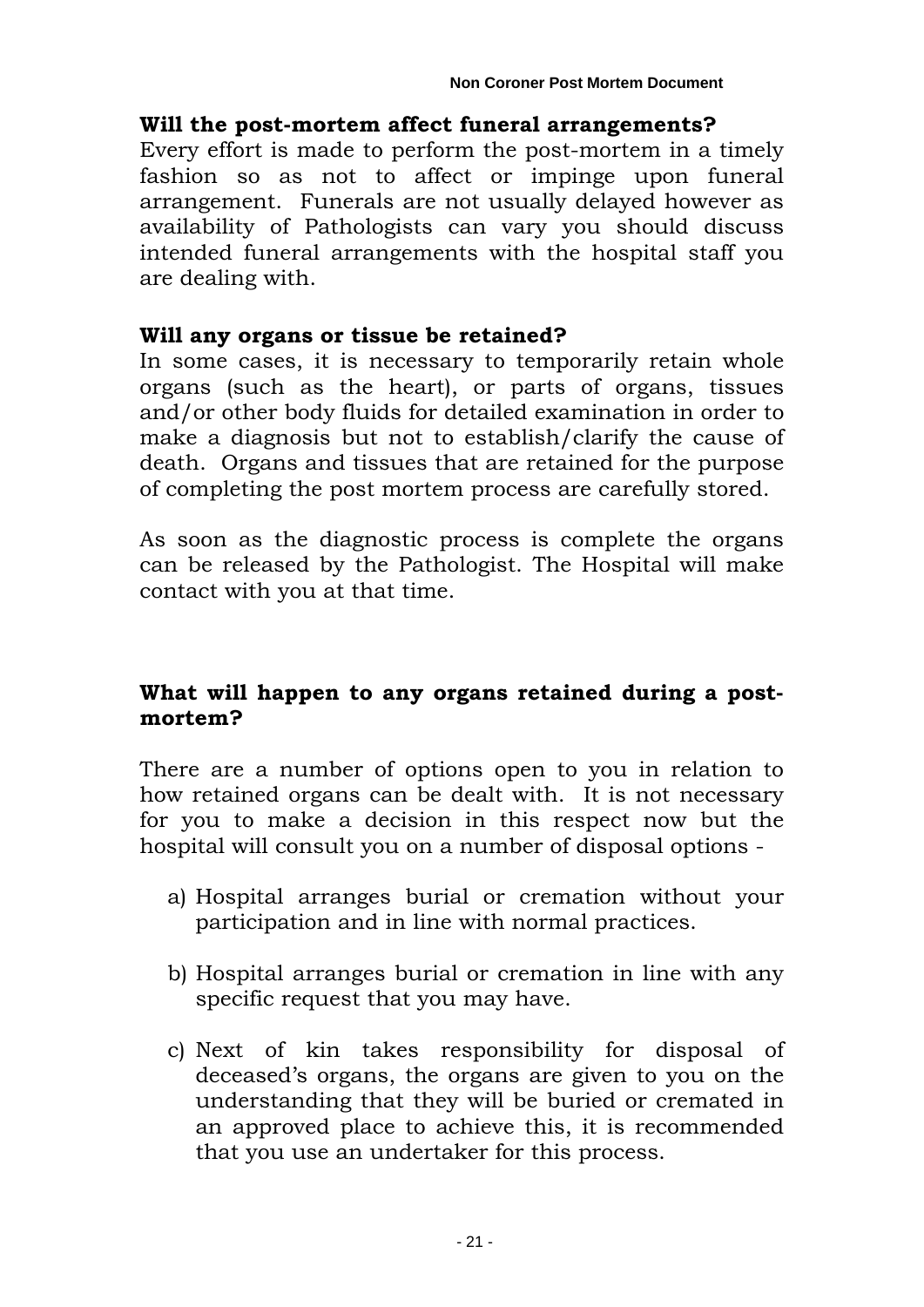d) You might like to consider giving the organ(s) for medical/education and research purposes. This means that the organs are kept indefinitely by the hospital and can be very valuable for on-going medical training purposes**.** In such cases they are appropriately prepared, annoymised and if their educational value ceases at any time in the future they will be disposed of in keeping with practice at the time. In some rare instances they are preserved and framed as medical museum specimens. When the organs are no longer needed they will be respectfully disposed of by

the Hospital in accordance with the policy at that time.

# **Will the post-mortem report be available?**

Post-Mortem reports can be obtained on request from the Hospital. As laboratory tests can take time to complete the report itself may not be available for some months.

Post mortem reports contain a lot of clinical/medical terminology and if you do want to know the full results you might find in more helpful to accept an invitation to meet with the medical staff when the report is finalised, or perhaps have the report itself released to an appropriate person who can help to interpret the findings – such as your General Practitioner.

### **Who issues the Death Certificate?**

The Hospital issues a notification of the death to the registrar of Deaths, Birth and Marriages and thereafter the death certificate becomes available from the registrar Deaths, Birth and Marriages. If a hospital Post-Mortem is carried out the Hospital may not issue the notification to the Registrar until laboratory tests are completed.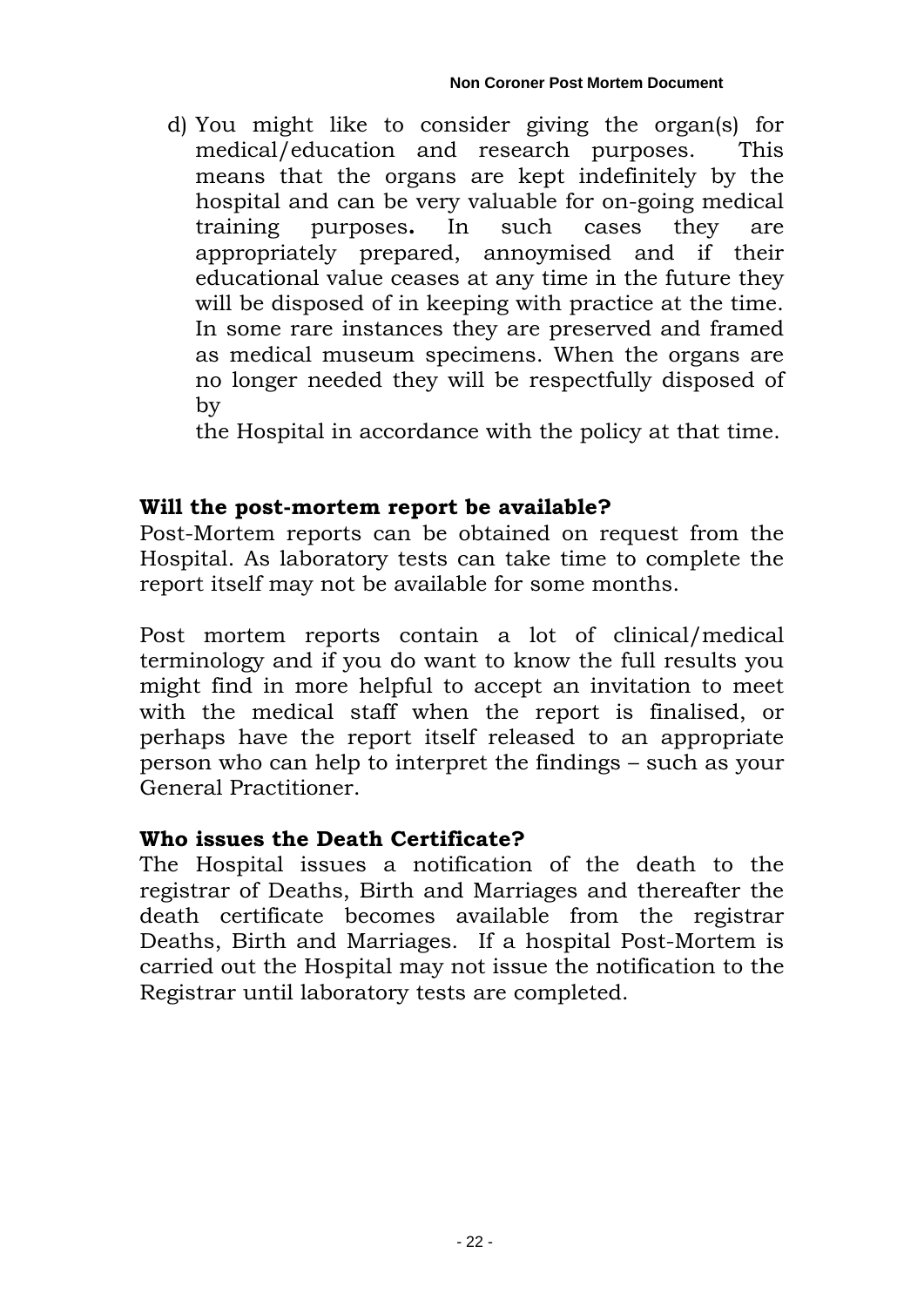The relevant Registrar's office is located at:

*We hope that we have provided you with enough information on the different areas of post mortem examinations. If you have any questions that you feel have not been answered or if you have any queries you should not hesitate to ask.*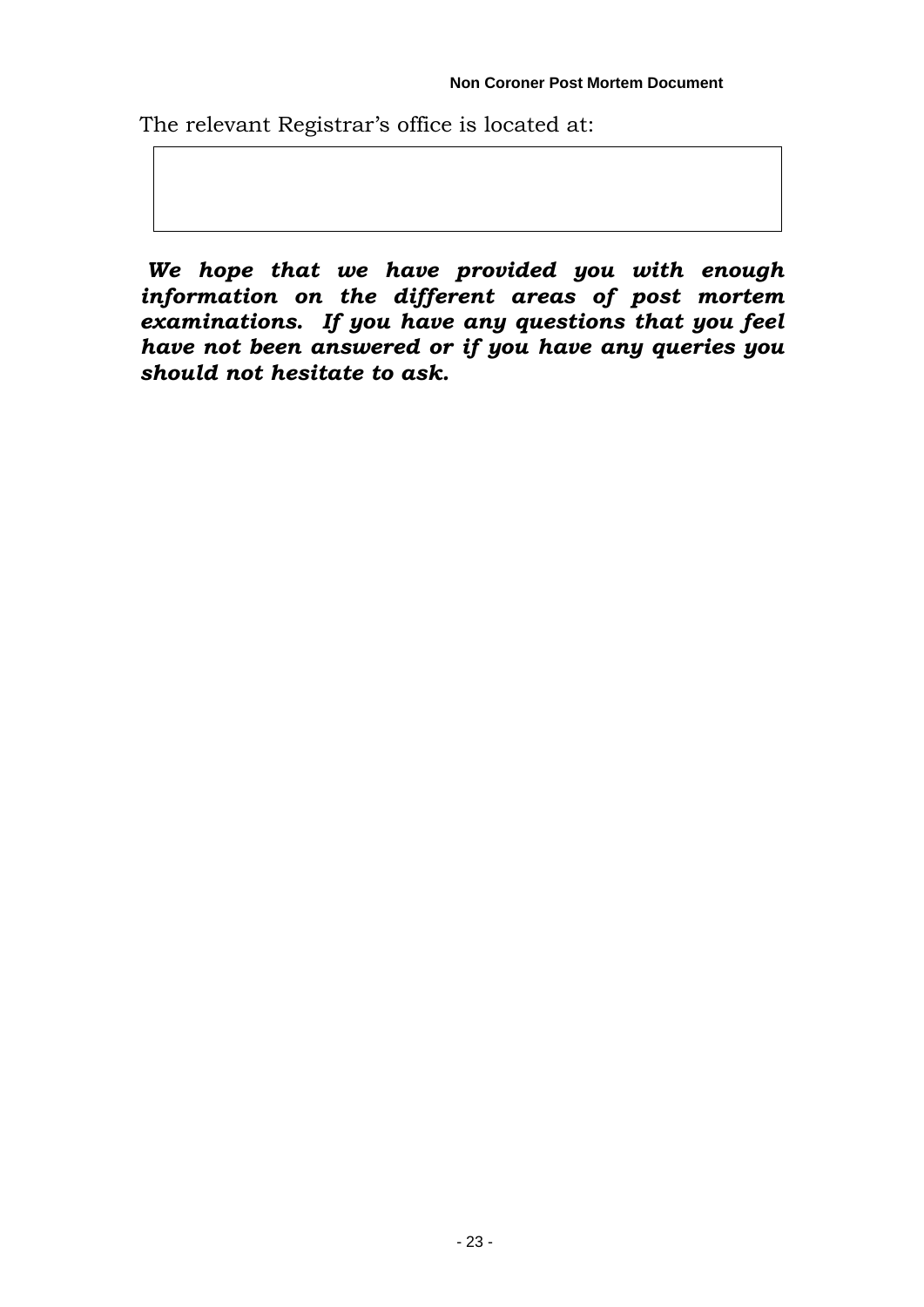**Non Coroner Post Mortem Document** 



# EASTERN REGIONAL HEALTH AUTHORITY ÚDARÁS RÉIGIÚNDA SLÁINTE AN OITHIR

*SAMPLE FAMILY INFORMATION LEAFLET* 

 **Non-Coroner Post Mortem Examinations - Children**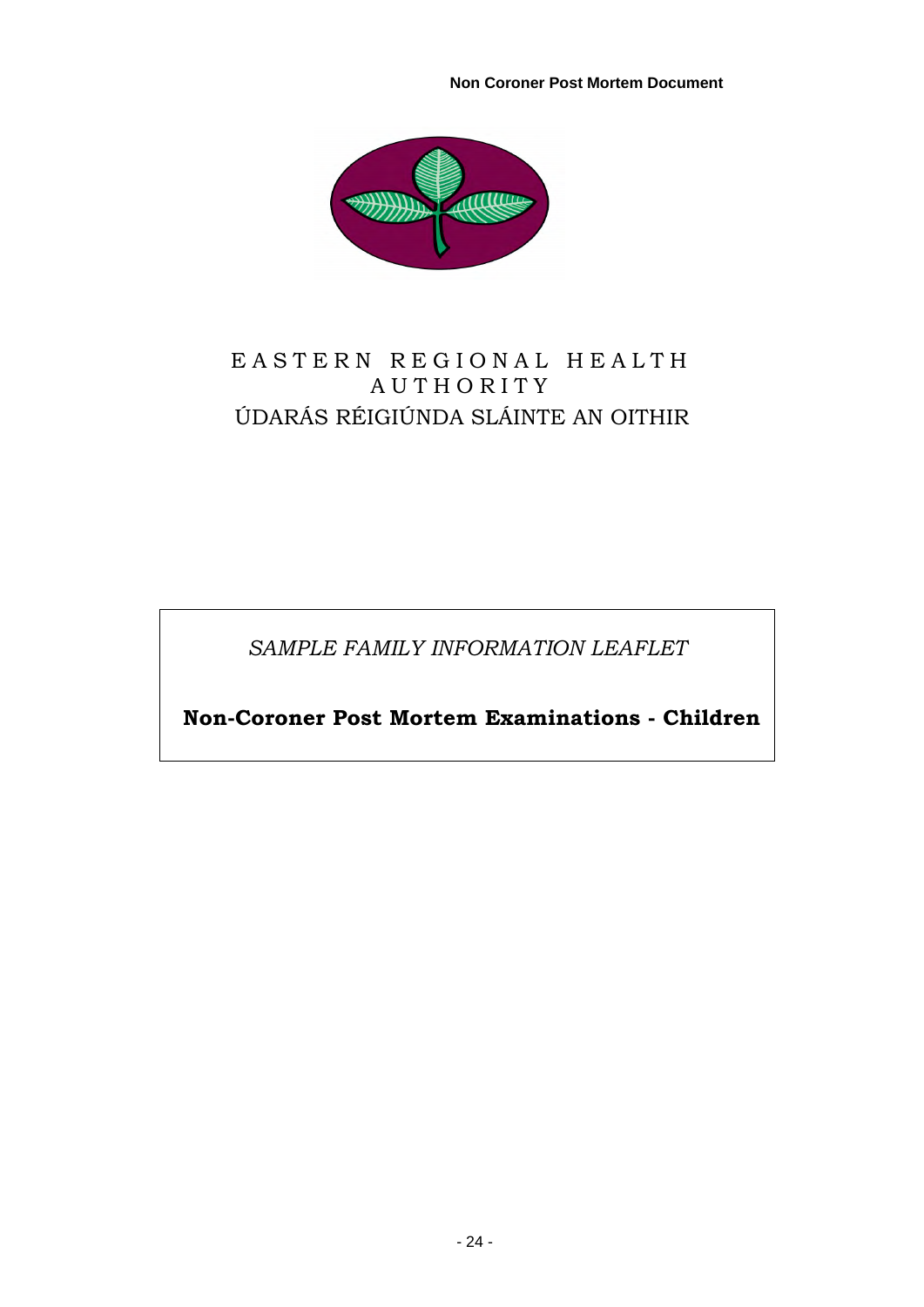# **Introduction**

A Post-Mortem (which is also called an autopsy) is the medical examination of a person that takes place after death. It may seem somewhat insensitive of us to bring up the question of a post mortem at this difficult time for you and your family but there are important reasons why we need to do so.

From the outset you should understand that you are entirely free to decide whether or not a post mortem examination will be carried out.

This information leaflet is intended to help you understand what is involved in a Post Mortem examination and why it can be important, to outline your choices in this regard. We want to respect your wishes in every way we can. If there is anything you don't fully understand or would like to discuss further please do not hesitate to contact a member of staff that you are dealing with in the hospital.

# **Why are Post-Mortem examinations carried out?**

The post-mortem examination is one of the most informative investigations in medicine. It provides objective details on a child's illness or disease and on the response to any treatment given to them. A Post Mortem is an important means of establishing a medical diagnosis. A post mortem can sometimes leave questions unanswered in relation to the exact cause of death but even in these situations it can provide important and valuable information for families and doctors.

For bereaved parents and family members the post-mortem provides information and explanations not only on the death but can also reveal other conditions, knowledge of which could be of benefit to other family members.

The information obtained during the examination can also greatly assist other doctors by providing knowledge that can be used in their treatment of other people in the future.

Post-Mortems can also be very valuable in ongoing medical training.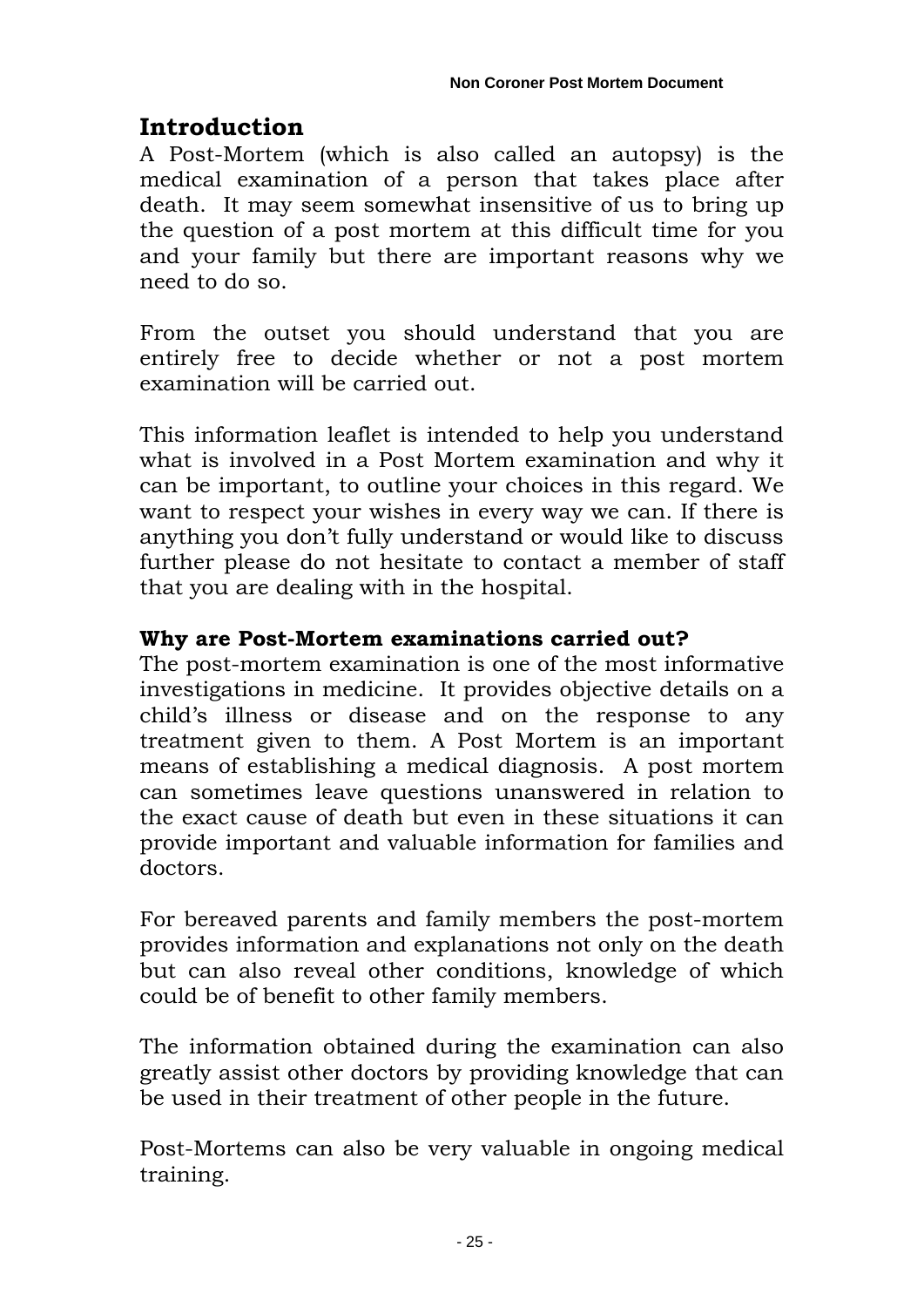#### **What does a Post-Mortem entail?**

The post mortem examination is carried out by a specially trained doctor called a Pathologist. A Pathologist specialises in the study of disease. During the examination the Pathologist is assisted by a Technician who is also specially trained for this purpose. The post mortem examination itself is carried out with the same care that would be taken if the child were having an operation.

During the Post-Mortem the body is carefully examined and any abnormalities or injuries are noted. In a full Post-Mortem examination of all internal organs such as the brain, heart, lungs, glands will take place. Incisions are made to allow the organs to be removed and studied in detail. X-rays and/or photographs may be taken during the examination.

Small portions of tissue from each organ may be kept to prepare microscopic blocks and slides. These slides are carefully examined to establish a diagnosis and they become part of the post mortem record. A small amount of blood may also be kept to facilitate biochemical, metabolic and toxicology analysis.

A limited Post-Mortem can be carried out which confines itself to those organs most likely to have been directly associated with the cause of death. For example, if a child has died of a cardiac condition, the heart and lungs might only be examined. Because there is less involved in a limited Post Mortem examination it may be that information about other abnormalities, which might have contributed to the death, is not discovered.

### **Appearance of your child after the Post-Mortem**

Parents are often concerned about the appearance of their child after the Post Mortem examination. Incisions are carefully stitched and dressed as neatly as possible and as facial incisions should not necessary occur it is not usually obvious from the appearance of the child that a Post-Mortem has been undertaken.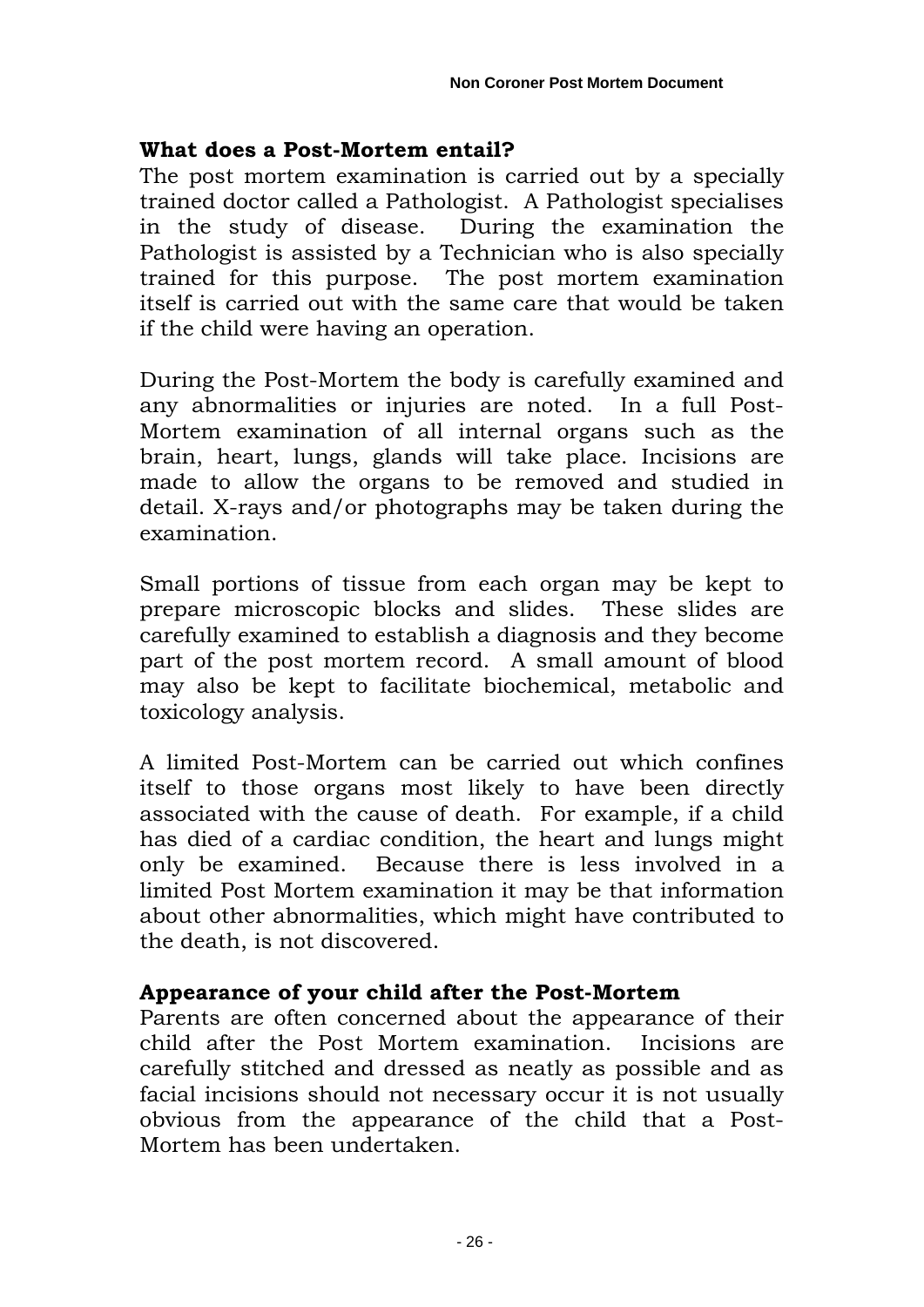After the post mortem you can see and hold your child again if you wish and your child can be dressed in his/her own clothes. We would also suggest a cap or bonnet for smaller infants or children to cover any bandages/incisions that may have been made during the process. You may dress your child yourself or the hospital staff can do this if you prefer. The appearance and colour of you child's skin will change naturally after death irrespective of whether or not a post mortem examination is carried out.

# **Will the post-mortem affect funeral arrangements?**

Every effort is made to perform the post-mortem in a timely fashion so as not to affect or impinge upon funeral arrangement. Funerals are not usually delayed however as availability of Pathologists can vary you should discuss intended funeral arrangements with the hospital staff you are dealing with.

# **Will any organs or tissue be retained?**

In some cases, it is necessary to temporarily retain whole organs (such as the heart), or parts of organs, tissues and/or other body fluids for detailed examination in order to make a diagnosis. Organs and tissues that are retained for the purpose of completing the post mortem process are carefully stored.

As soon as the diagnostic process is complete the organs can be released by the Pathologist. The Hospital will make contact with you at that time. It should be remembered that tissue sample as mentioned earlier are not ordinarily released as they form part of the medical records

# **What will happen to any organs retained during a postmortem?**

There are a number of options open to you in relation to how retained organs can be dealt with. It is not necessary for you to make a decision in this respect now but the hospital will consult you on a number of disposal options -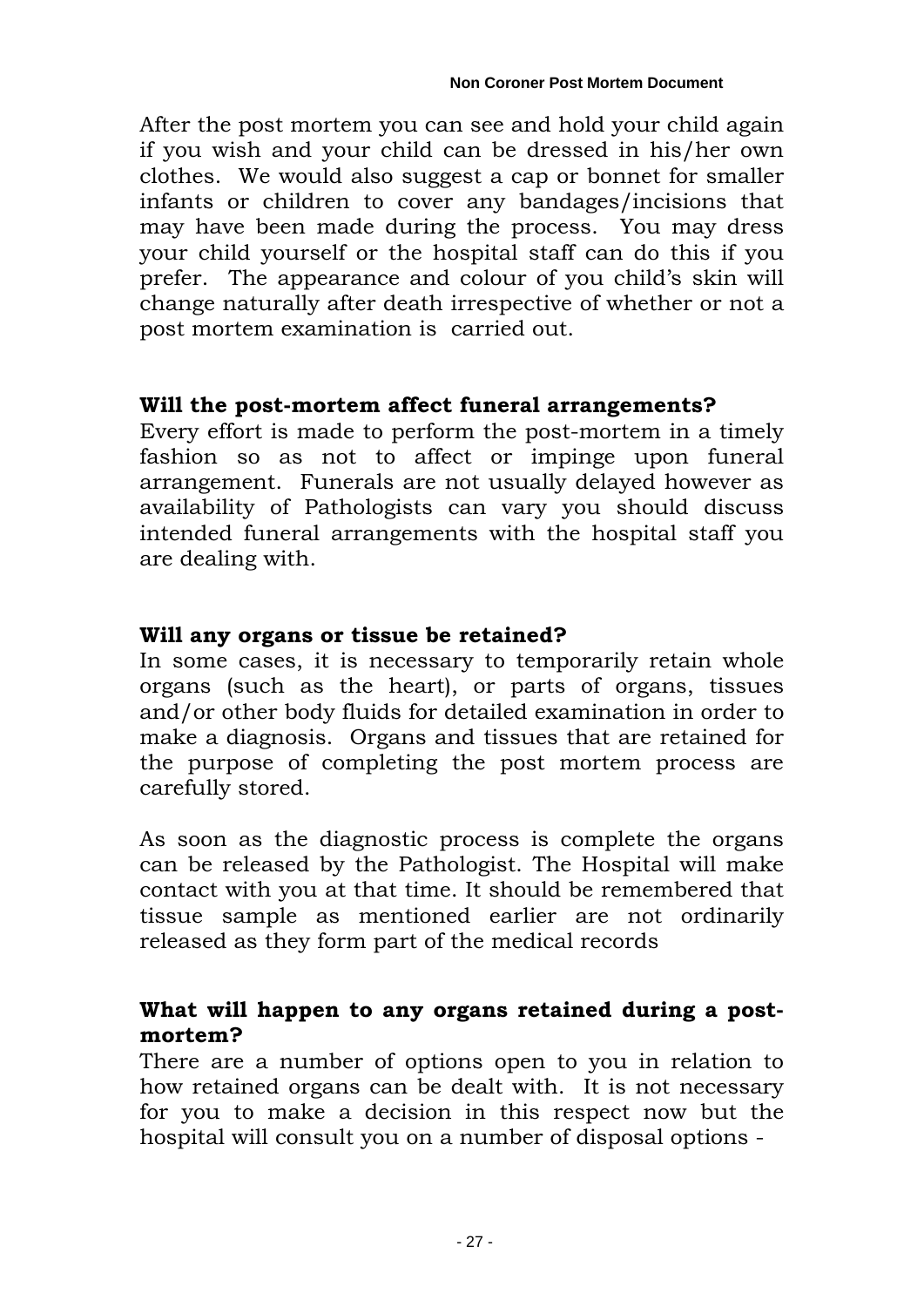- a) Hospital arranges burial or cremation without your participation and in line with normal practices.
- b) Hospital arranges burial or cremation in line with any specific request that you may have..
- c) Next of kin takes responsibility for disposal of deceased child's organs. The organs are given to you on the understanding that they will be buried or cremated in an approved place. To achieve this, it is recommended that you use an undertaker for this process.
- d) d. You might like to consider giving the organ(s) for medical/education and research purposes. This means that the organ(s) are kept indefinitely by the hospital and used in the training of medical students and doctors. In such cases they are appropriately prepared, annoymised and if their educational value ceases at any time in the future they will be disposed of in keeping with practice at the time. In some rare instances they are preserved and framed as medical museum specimens.

When the organ(s) are no longer needed they will be respectfully disposed of by the Hospital in accordance with the policy at that time.

### **Will the post-mortem report be available?**

Post-Mortem reports can be obtained on request from the Hospital. As laboratory tests can take time to complete the report itself may not be available for some months.

Post mortem reports contain a lot of clinical/medical terminology and if you do want to know the full results you might find in more helpful to accept an invitation to meet with the medical staff when the report is finalised, or perhaps have the report itself released to an appropriate person who can help to interpret the findings – such as your General Practitioner.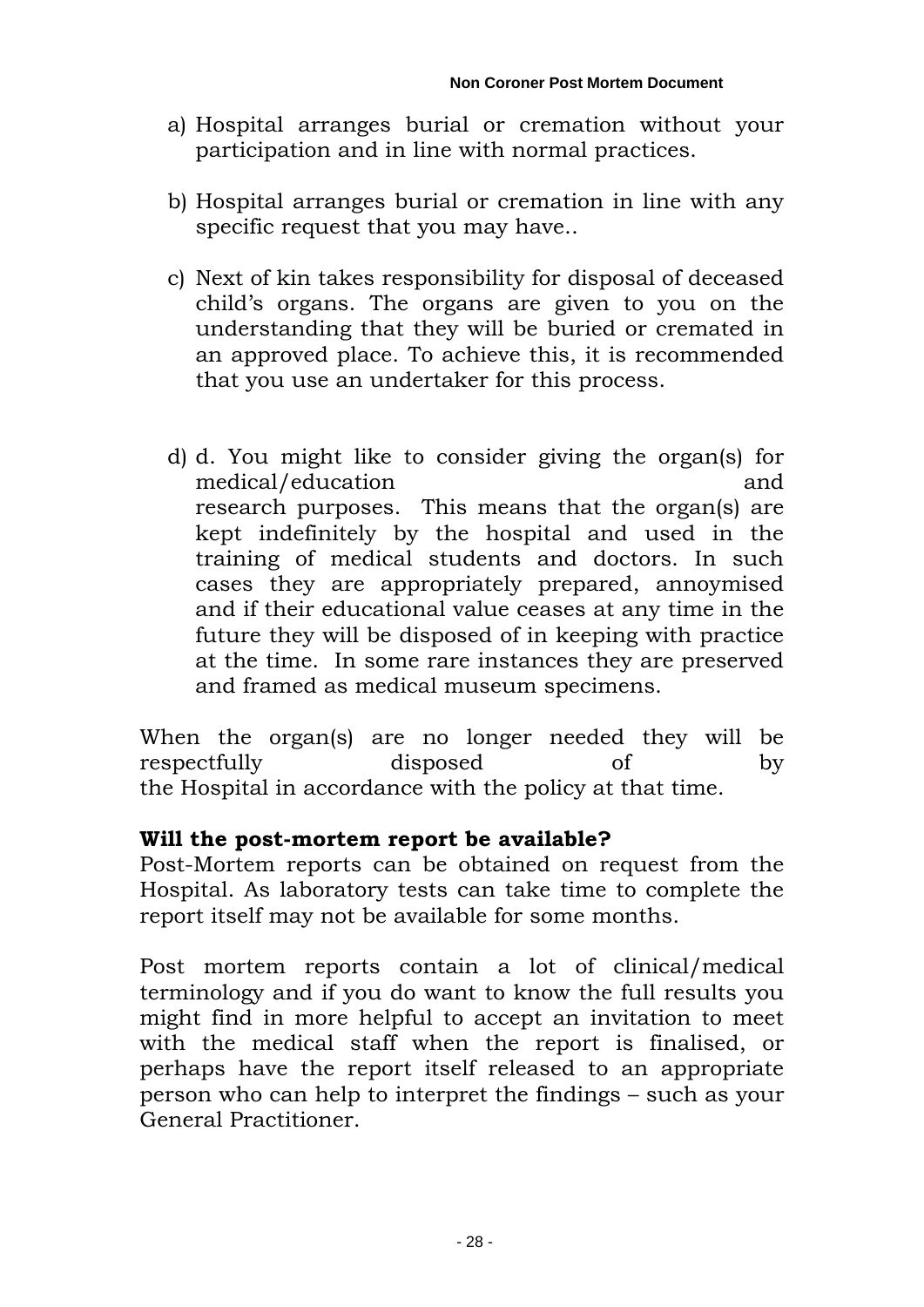# **Who issues the Death Certificate?**

The Hospital issues a notification of the death to the registrar of Deaths, Birth and Marriages and thereafter the death certificate becomes available from the registrar Deaths, Birth and Marriages. If a hospital Post-Mortem is carried out the Hospital may not issue the notification to the Registrar until laboratory tests are completed.

The relevant Registrar's office is located at:

*We hope that we have provided you with enough information on the different areas of post mortem examinations. If you have any questions that you feel have not been answered or if you have any queries you should not hesitate to ask.*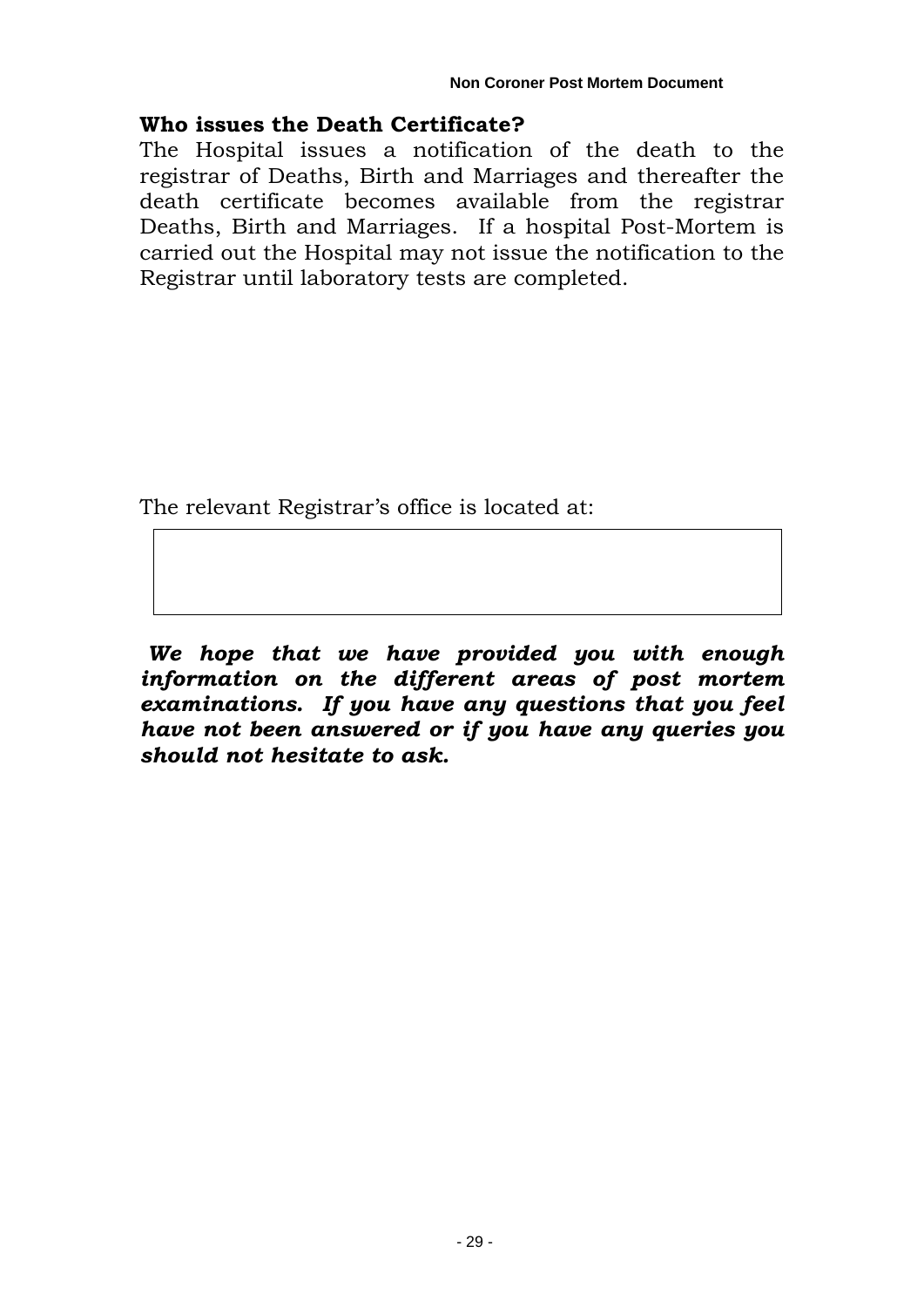

EASTERN REGIONAL HEALTH AUTHORITY ÚDARÁS RÉIGIÚNDA SLÁINTE AN OITHIR

# *Protocol/Guideline for Hospitals and other relevant agencies in providing a Quality Response to Families in relation to Coroners post mortem practices*

 *December 2002*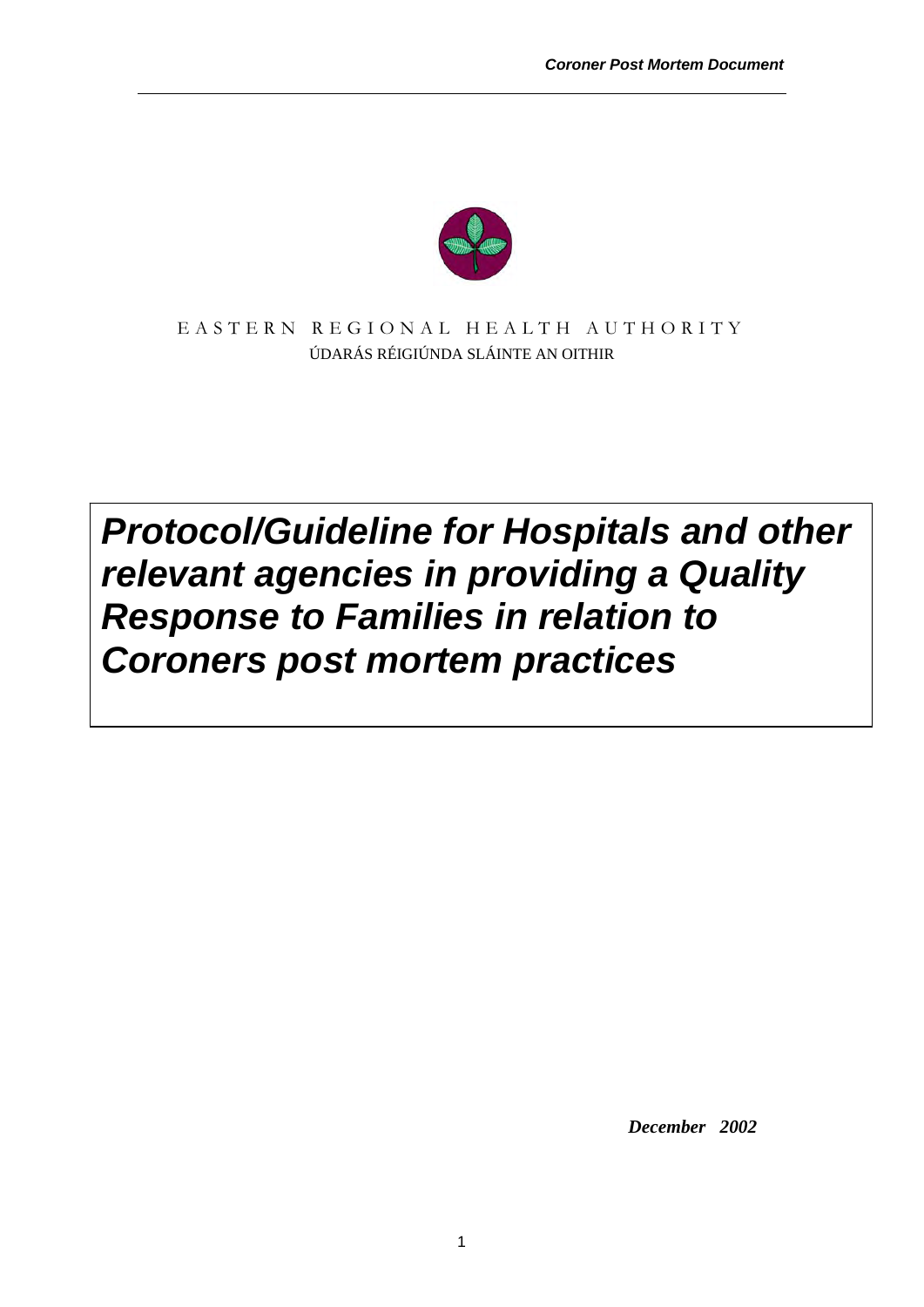| Introduction                                                                                                                                                                                          | $\mathbf{1}$   |
|-------------------------------------------------------------------------------------------------------------------------------------------------------------------------------------------------------|----------------|
| Scope of this Review                                                                                                                                                                                  | 3              |
| 1. Circumstances where there's an obligation to notify the coroner of a<br>death                                                                                                                      | $\overline{4}$ |
| 2. Coroner notification process                                                                                                                                                                       | 5              |
| 3. Communication with families                                                                                                                                                                        | 6              |
| <b>Coroner Post Mortem Process</b><br>Choices in relation to Organ Retention and disposal<br>following completion of Post Mortem Examination<br><b>Disposal Options</b><br><b>Burial</b><br>Cremation |                |
| 4. Organ Storage following completion of the Coroners Examination                                                                                                                                     | 11             |
| Short term storage for Diagnostic Purposes                                                                                                                                                            |                |
| Longer term storage for Education and Research                                                                                                                                                        |                |
| <b>Religious Beliefs</b>                                                                                                                                                                              |                |
| <b>Record Management</b>                                                                                                                                                                              |                |
| <b>Sample Family Information Leaflets</b>                                                                                                                                                             |                |
| 1. Coroner Post Mortem Examinations - Adults                                                                                                                                                          | 14             |
| 2. Coroner Post Mortem Examinations - Children                                                                                                                                                        | 20             |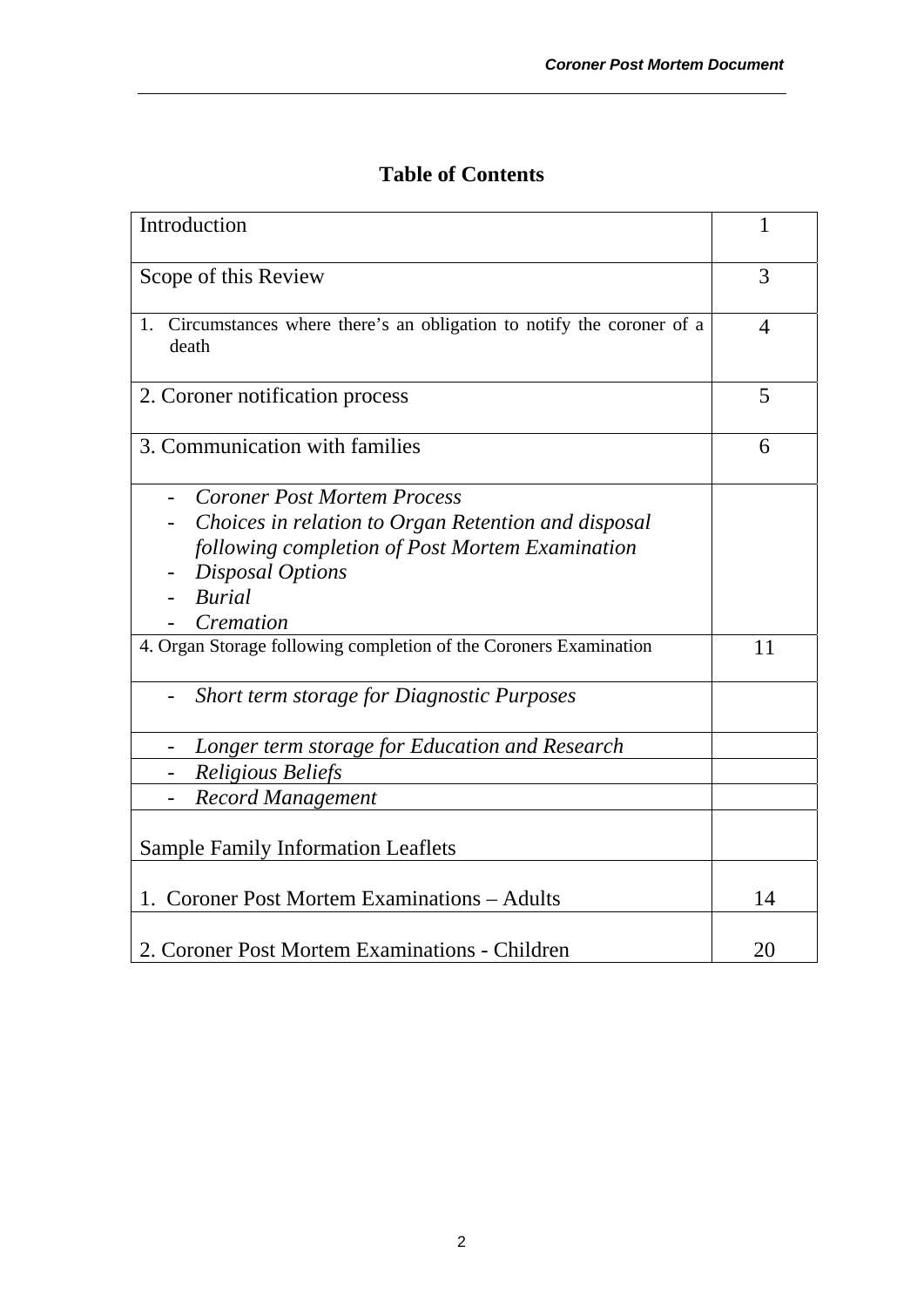#### **INTRODUCTION**

This document is intended to provide advice/guidance to hospital personnel in relation to procedures to be followed in coroner post mortem cases. It recognises that individual hospitals may need to modify the guidelines somewhat to reflect local issues/considerations. It should, however, be remembered that the primary purpose of this document was an attempt to standardise practice between and among hospitals – as such efforts should be made to keep local modifications to a minimum.

It is recommended that hospitals review their policies and guidelines in the area of post mortem practice on a regular basis. **It is not intended that this document be provided to families/relatives –**  sample family information sheets are provided separately for this purpose in the appendices. **A separate document dealing with procedures in "non-coroner" post mortems is also available in your hospital.** 

It will be appreciated that consent is not required from the next of kin where the coroner orders the post mortem examination. However these guidelines acknowledge that a balance needs to be struck between providing enough information to ensure families/relatives fully understand what is involved, while at the same time recognising the need for sensitivity and empathy at a time of great upset.

Although consent is not required in Coroner's post mortem cases, the next of kin have certain choices with regard to organ retention and disposal once the Coroner has completed his/her work. This document places significant emphasis on the need for adequate consultation with grieving relatives in this context.

3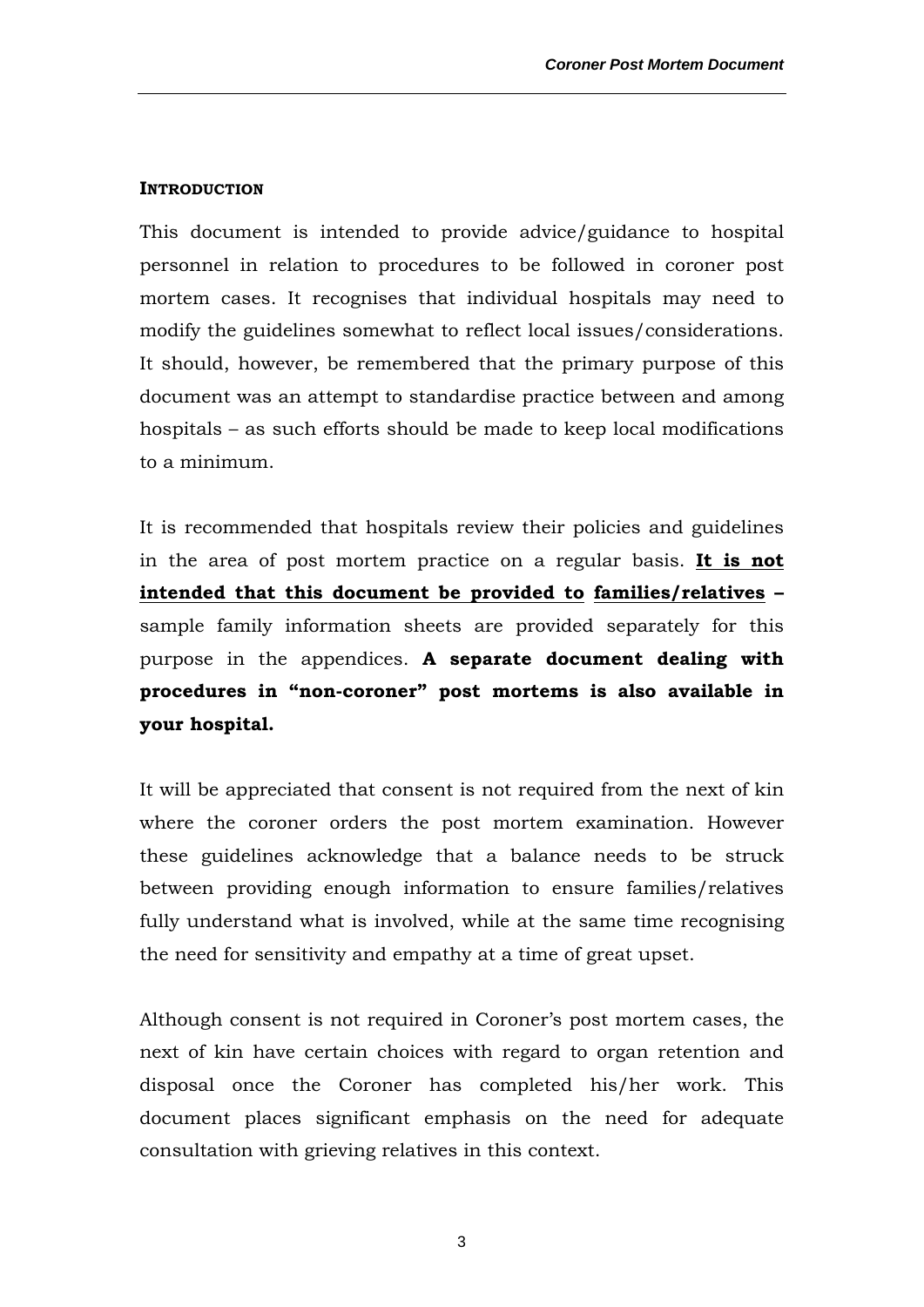There is no doubt that providing all necessary information is, at times, a difficult and stressful task. Where a clinician was involved in the care of the deceased it is considered desirable that he/she should communicate with family on the issues surrounding the post mortem. Not withstanding this, a multidisciplinary approach to supporting relatives will often be appropriate. It is therefore suggested that in addition to the senior clinician the following professionals be included in this team and drawn on as required:

Nursing/Midwifery staff Bereavement counsellor Medical social worker Pathologist Pastoral care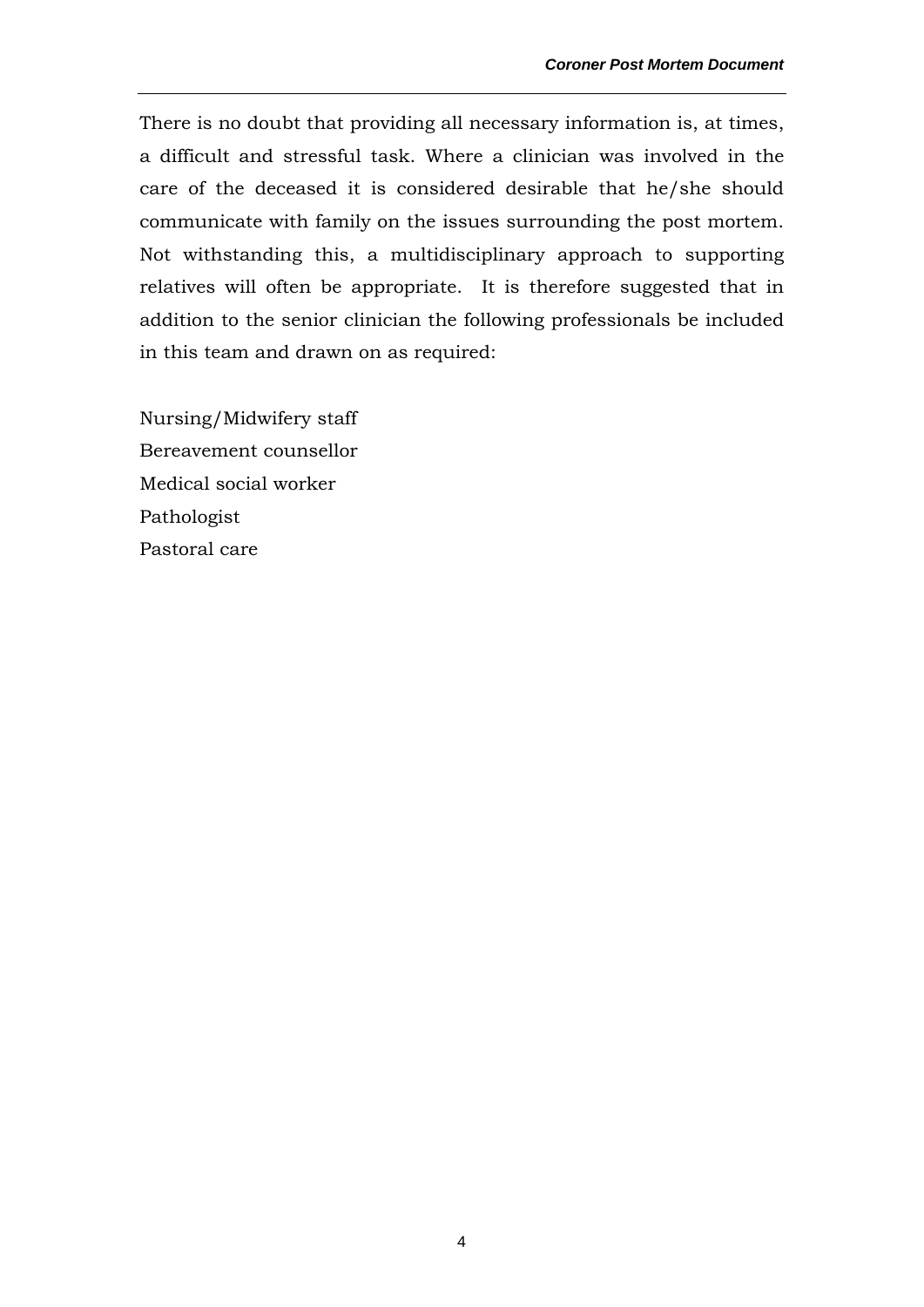#### **SCOPE OF THIS DOCUMENT**

This document deals with the following issues

- 1. Circumstances where there is an obligation to notify the coroner of a death.
- 2. Coroner notification process
- 3. Communication with families key issues to be covered
- 4. Organ storage following completion of the Coroners examination.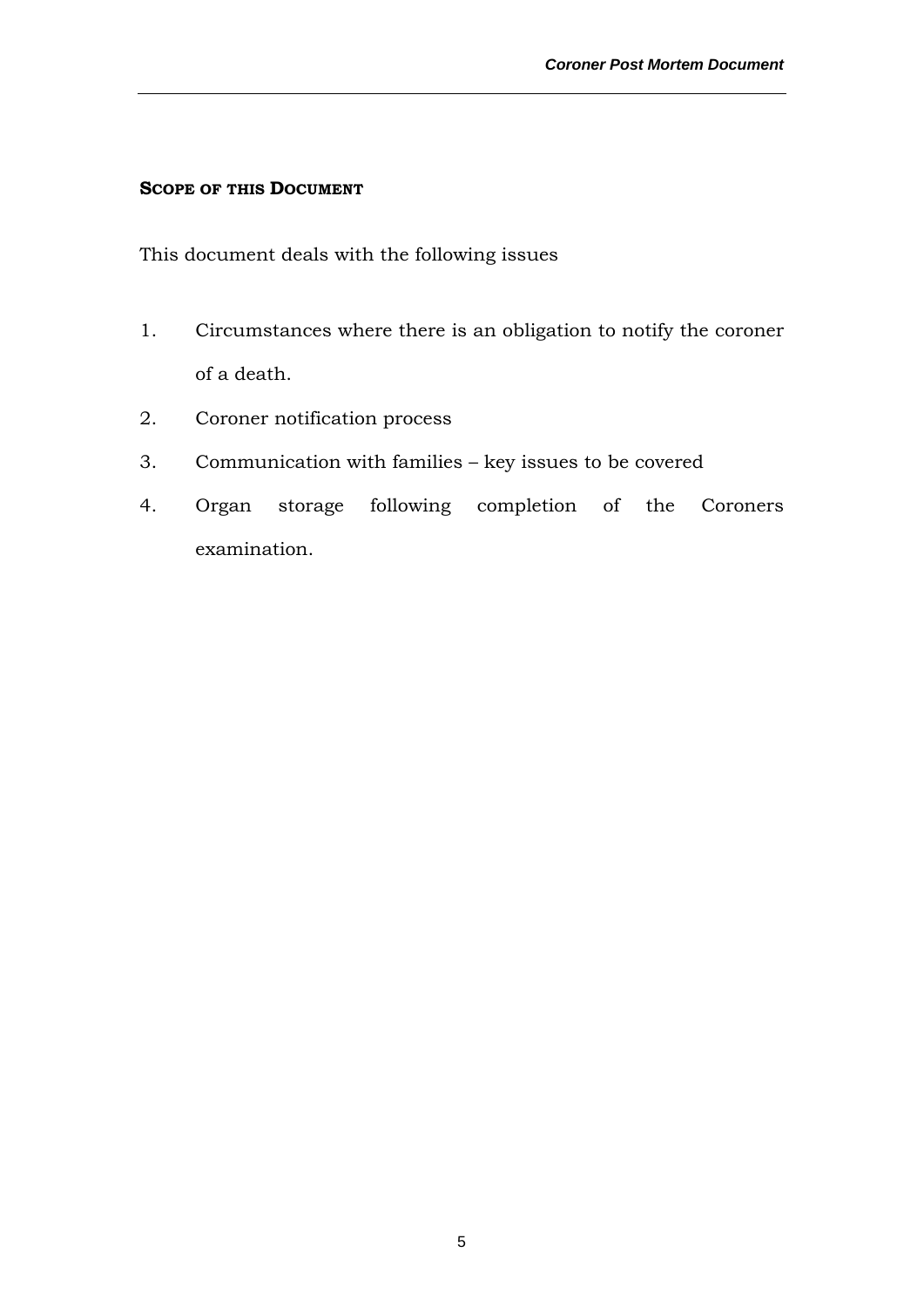# **1. Circumstances where there an obligation to notify the coroner of a death**

When a patient dies and the death falls within the criteria for reportable deaths laid down by the Coroner's Act, 1962 there is an obligation to notify the Coroner's Office.

In cases of sudden, unnatural or violent death there is a legal responsibility on the doctor, registrar of deaths, funeral undertaker, householder and every person in charge of any institution or premises in which the deceased person was residing at the time of his/her death to report such a death to the Coroner. Deaths, which are usually reported to the Coroner, include the following: -

- Where the death may have resulted from an accident, suicide or homicide;
- Where any question of misadventure arises in relation to the treatment of the deceased.
- Where a patient dies before a diagnosis is made.
- When death occurred while a patient was undergoing an operation or was under the effect of an anaesthetic;
- Where the death occurred during or as a result of any procedure;
- Where death resulted from any industrial disease;
- Where death was due to neglect or lack of care;
- Where death has occurred in a mental institution.
- Where death has occurred within 24 hours of admission
- It is important to emphasise that if the clinician has any doubt as to whether the death is reportable he/she should make contact with the Coroner. This should be recorded.

6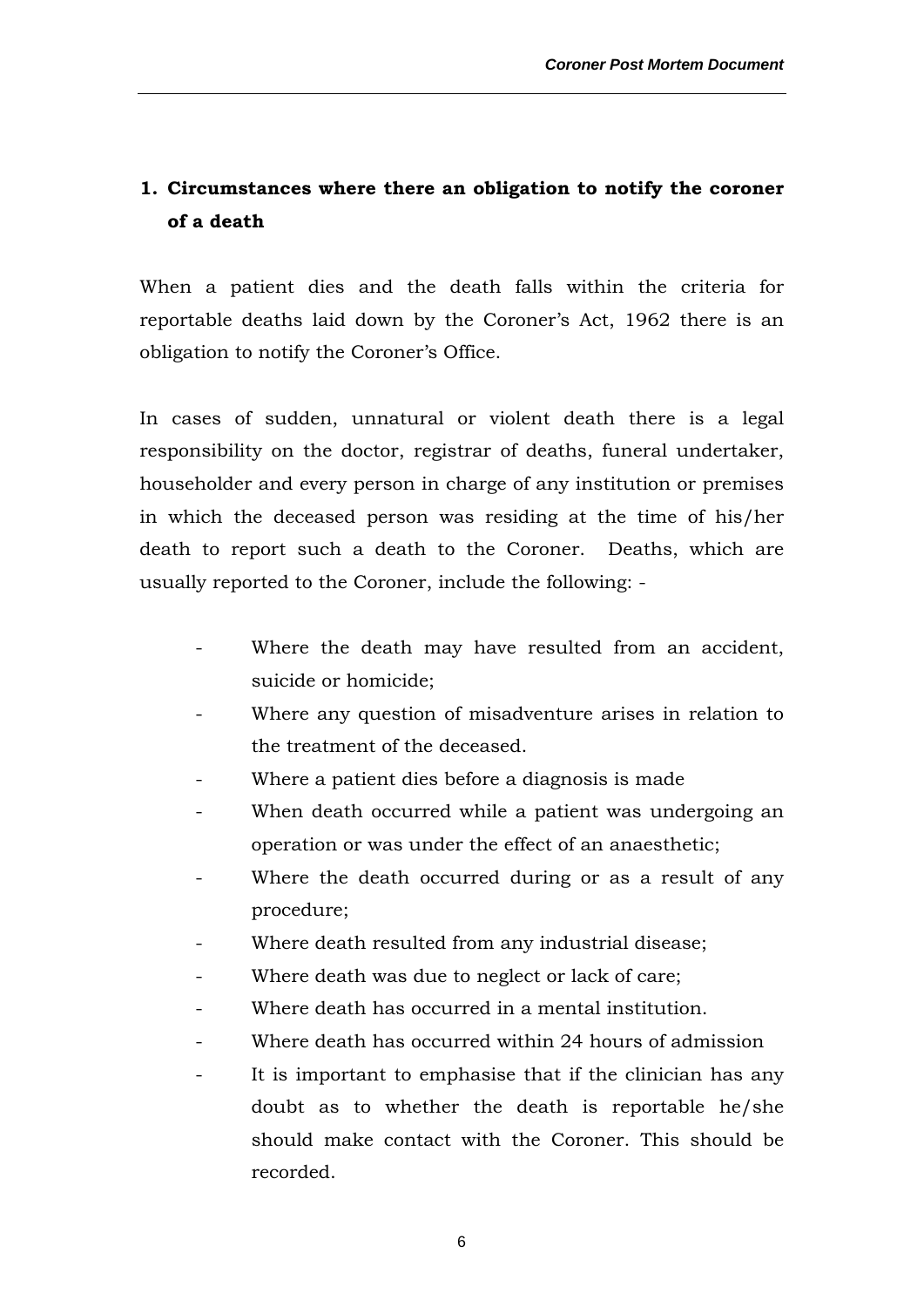If a death falls within the above criteria every effort should be made to inform the family of the likelihood of a Coroners Post mortem before they leave the hospital.

#### **2. Coroner notification process**

In the case of Coroner's Post Mortem the following points should be carefully recorded by the hospital concerned:

- The circumstances of death that warranted notifying the Coroner:
- The name of the person who made the decision to notify the Coroner;
- The date and time of notification
- The name of the person who was notified in the Coroner's **Office**
- The decision taken by the Coroner's Office.

#### **3. Communication with families – key issues to be covered**

Whilst the Family's consent is not required they should be helped to understand the following

- Why it has been necessary to notify the Coroner; and
- That the Coroner has a legal duty to investigate the death and as such consent for the post mortem is not required:
- What the post mortem process itself entails;
- Their choices in relation to organ retention and disposal following completion of the post mortem process.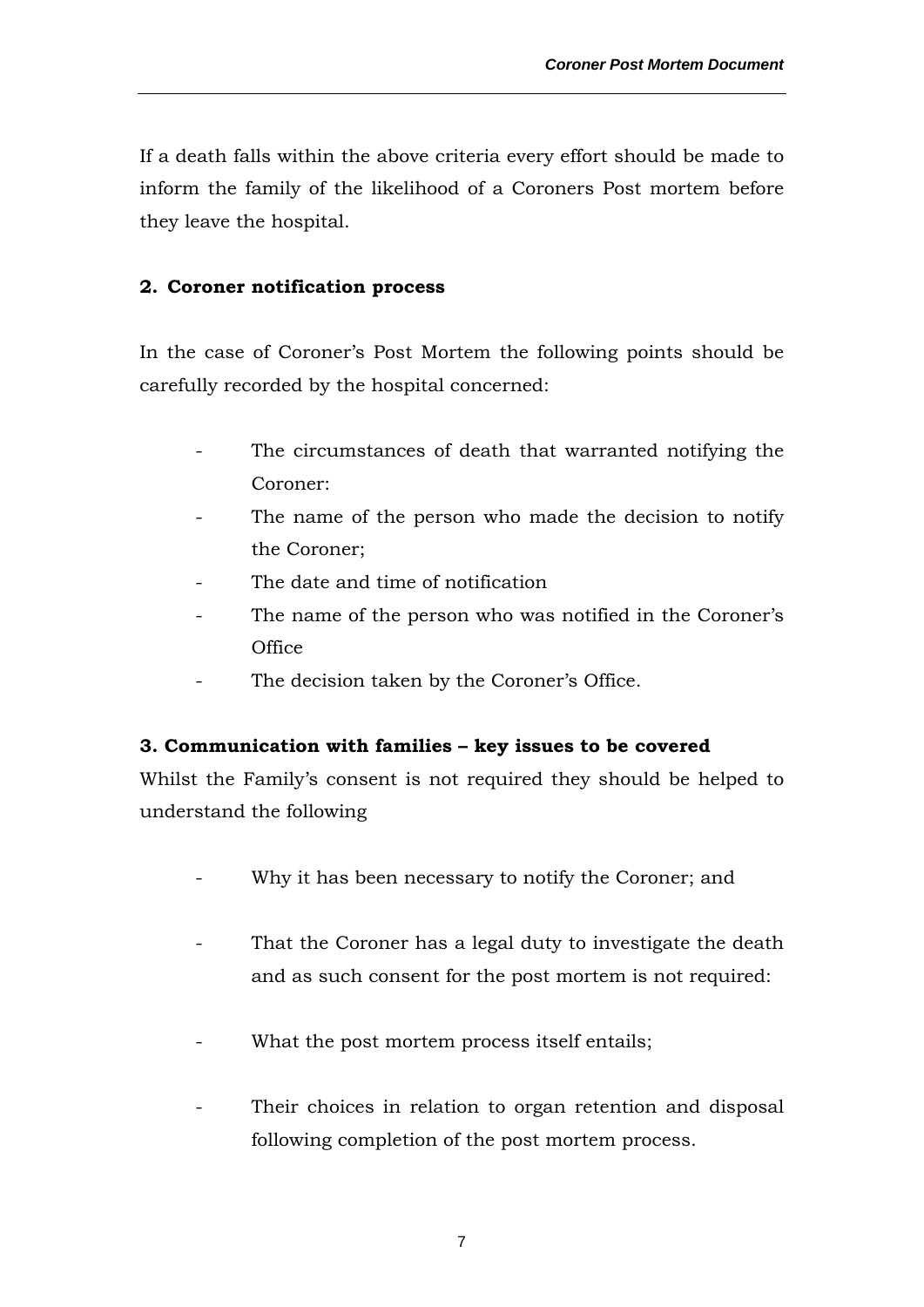The following is an outline of the issues to be covered by the hospital in its communication with the family in relation to the post mortem process and the choices they have in relation to organ retention and disposal.

#### **CORONER POST MORTEM PROCESS -**

- The purpose a coroners post mortem is to establish the cause of death (post mortems can also reveal other conditions knowledge of which might be of benefit to family members)
- The procedure will be performed by a pathologist, or other doctor directed by the Coroner who in these circumstances is acting independently of the hospital on the Coroner's behalf. Families should be advised that the post mortem may not always be undertaken in the hospital or by a hospital pathologist as these matters are entirely at the Coroners discretion.
- In order to examine the organs of the body it is necessary to remove them for weighing, measuring and dissection as part of the coroners post mortem;
- tissue samples are taken for the purposes of histological blocks and slides and that these form part of a long term post mortem record which is ordinarily stored by the hospital; It should be emphasised that disposal of these is ill advised as there will be no histology record for the family
- clinical video/photography/x-rays may be used as part of the post mortem process and become part of the post mortem records;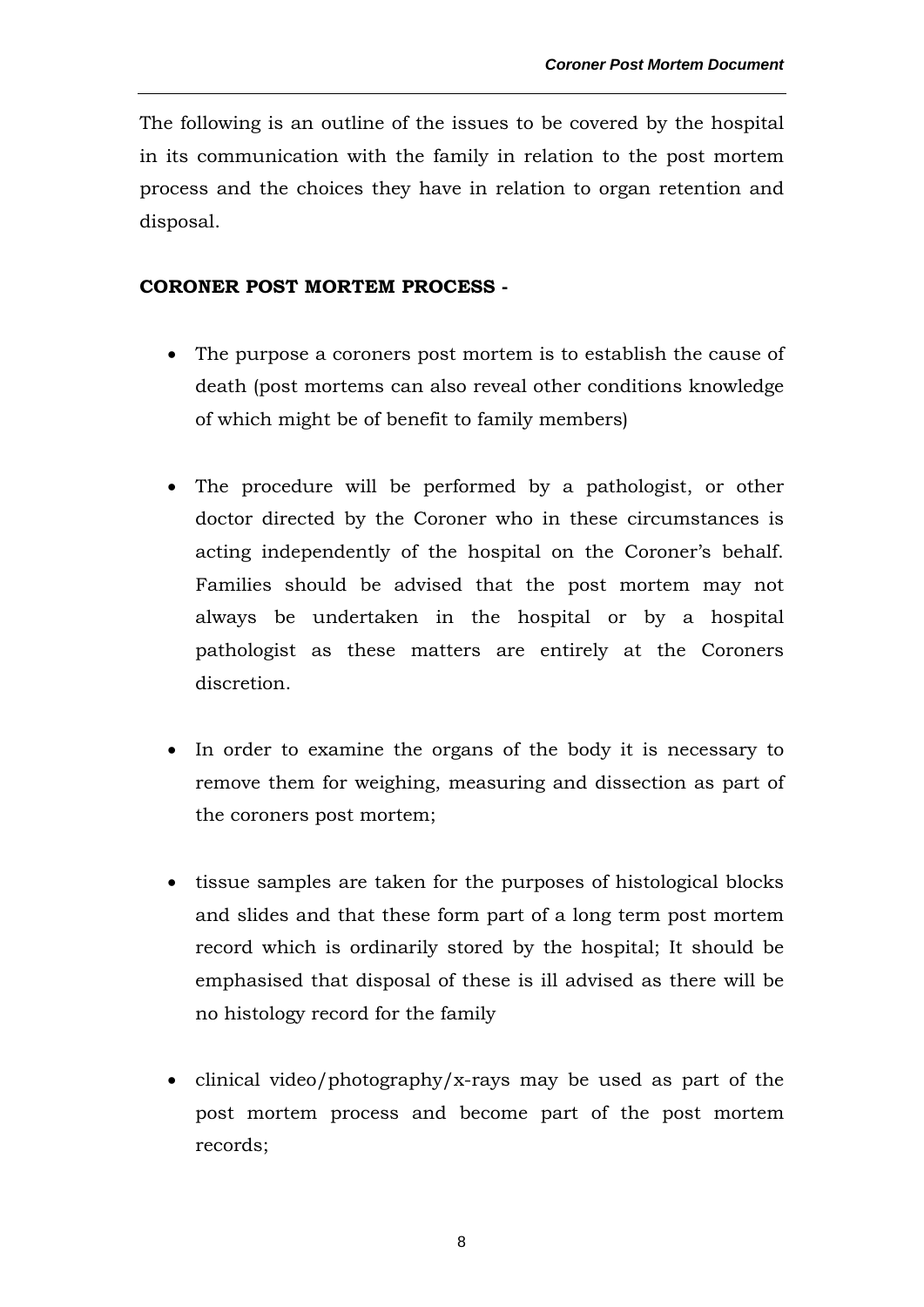- it is possible that organs will be retained as part of the post mortem process for the purpose of establishing/clarifying the cause of death.
- the arrangements for storage of organs during the post mortem process;
- how the deceased will look when released for the funeral;
- whether the post mortem will delay the funeral;
- whether the organs, or parts of organs, tissues and/or other body fluids examined will be returned to the body prior to burial;
- choices available to families in relation to any organs/parts of organs that might have been retained after the funeral (see 3.1 below)
- how the death is registered by the Coroner.

# **Choices in relation to Organ Retention and Disposal following Completion of Post Mortem Examination**

When discussing the post mortem process with the families it should be explained that in the event of the coroner having to retain organs there will be choices in relation to what will happen to the organs once the coroner has no further need of them. It should be emphasised that no decision on organ retention and disposal are required at this stage.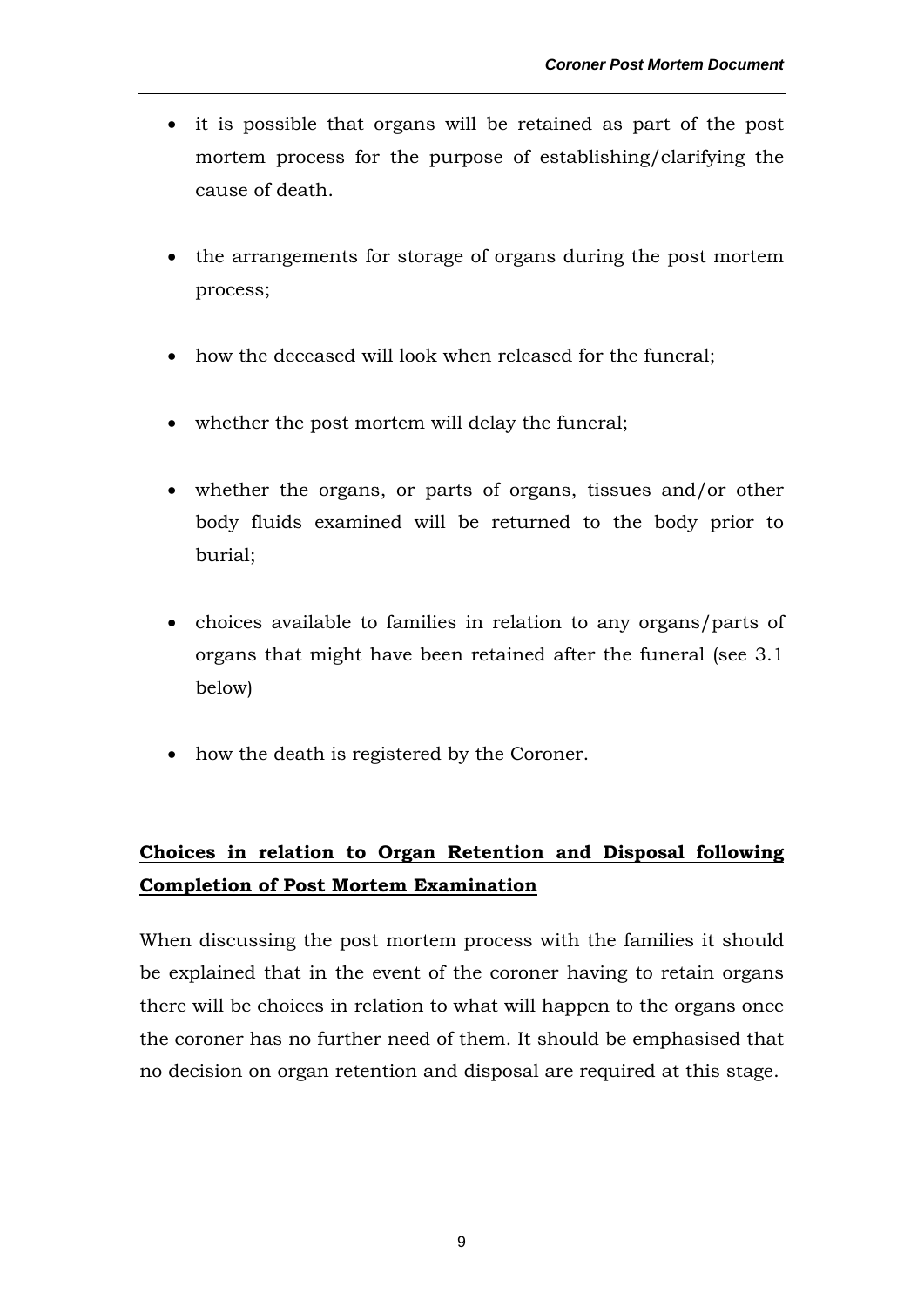#### **Choices in relation to organ retention**

The choices in relation to organ retention following the completion of the post mortem process should be explained to families. At the outset it should be pointed out that if the pathologist requests permission to retain organ/parts there of for educational/research purposes after the coroner has completed his/her process the informed consent of the next of kin is required.

The discussion in relation to obtaining this consent should cover how organs or part of organs will be used and stored. It should be fully explained to relatives that on completion of any education or research organs will be disposed of in a respectful and dignified manner. If organs, or parts of organs, tissues and/or other body fluids are being used for education purposes relatives should be made aware that in a very small minority of cases organs are used as medical museum specimens for teaching purposes. In such cases they are appropriately prepared, anonymised and if they become obsolete in the future they are disposed of in keeping with practice at that time;

Where the family do not wish to give the organs for this purpose the following disposal options are open to them:

#### *Disposal Options*

The key aim for hospitals should be to preserve as much choice as is practicable for families in making a decision relating to dignified and respectful disposal. The preferred options for disposal are burial and cremation.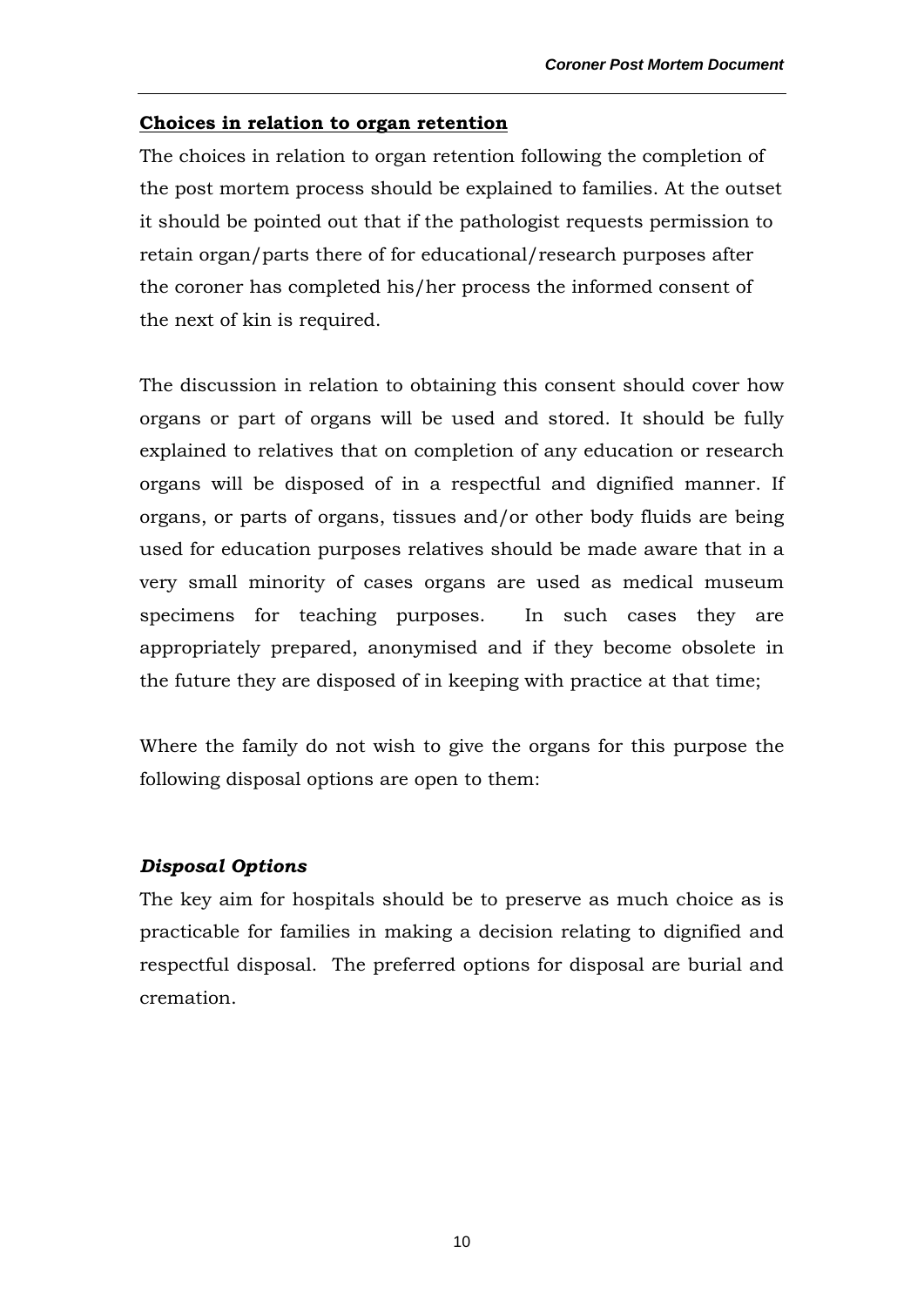The three disposal options available are outlined as follows

- Hospital arranges burial or cremation at the request of the relative/family and without their involvement.
- Hospital arranges burial or cremation at the request of relative/family but where there is consultation with relative/family.
- Next of kin takes responsibility for disposal of deceased's organs

#### **Where next of kin take responsibility for disposal**

When a family wishes to make its own burial or cremation arrangements the hospital should ensure that the family receives the organs and tissues of the deceased in a dignified manner i.e. in an individual casket appropriately sealed and in a location such as a hospital oratory or family room. In recognition of the health concerns the hospital should strongly and actively encourage families to use an undertaker for this process so as to ensure that appropriate disposal takes place.

#### **Where the hospital take responsibility for disposal**

When the hospital take responsibility details with regard to the processes of burial and cremation should be outlined in full:

#### *Burial*

In the case of a hospital arranged burial, it should be explained that organs and remaining tissues will be appropriately sealed, clearly identified and buried in a hospital plot at a named cemetery. It is noted that some hospitals bury organs and tissues communally. If this is the case it should be explained to relatives that such organs are sealed and identified and that the burial takes places when a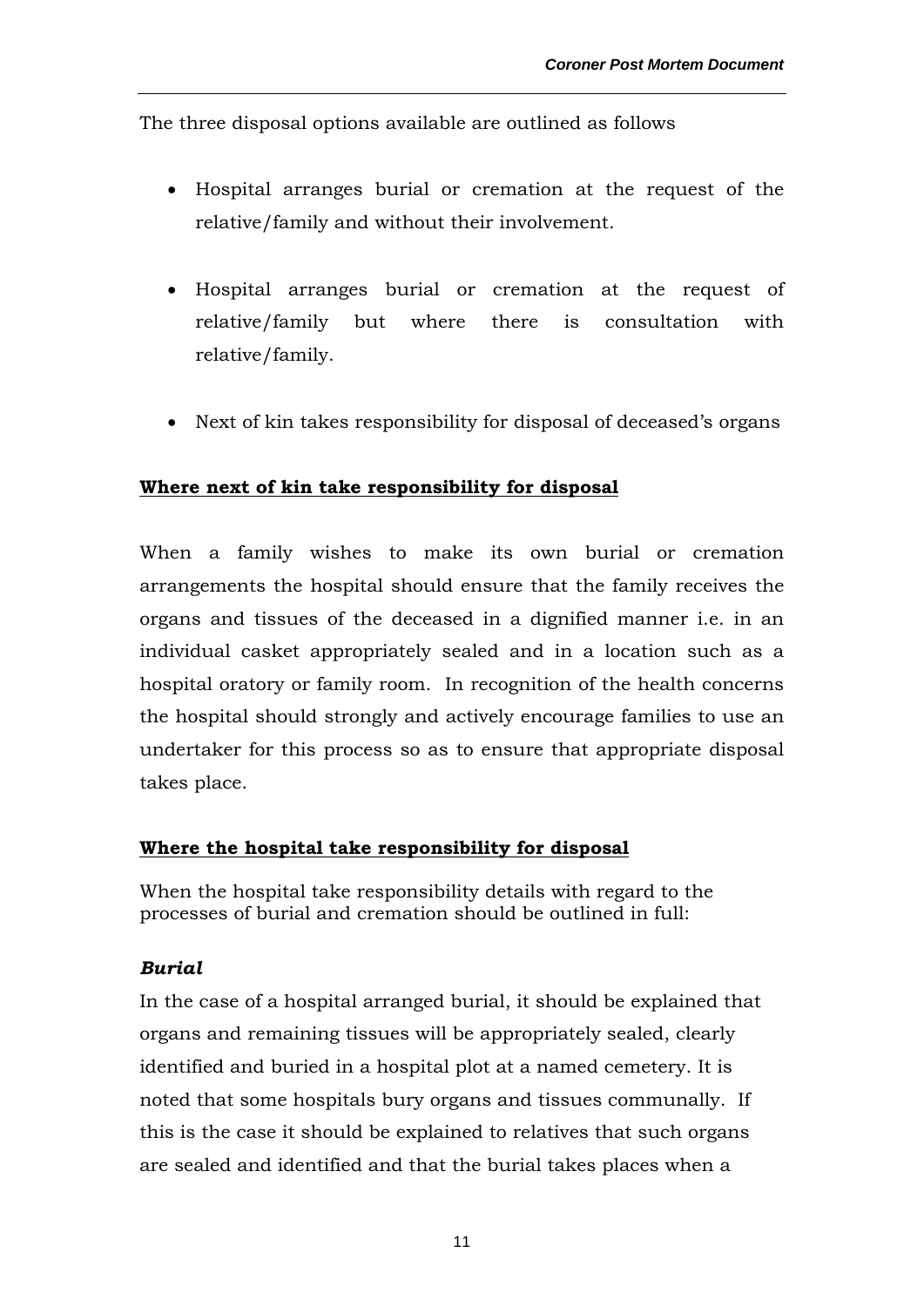sufficient number of organs and tissues have accumulated for burial. An appropriate ceremony should take place prior to burial. If families so wish they may attend this ceremony. A register of such burials should be maintained.

#### *Cremation*

For the purposes of a hospital-arranged cremation, organs should be appropriately sealed, identified and sent to a named crematorium. It should be made clear to the family that cremating any part of the body in the absence of bone does not result in ashes. It is essential that relatives understand that there will not, in fact, be any ash left from the organs/tissue. Families should be informed that detailed forms need to be completed prior to cremation.

The information booklet on Coroner Post Mortems that accompanies this set of guidelines should be given to relatives to complement this discussion.

A sample Coroner's Post Mortem Acknowledgement Form is contained in Appendix 2 of this document. Relatives should be asked to sign Section A of this document acknowledging:

- that the Coroner's Post Mortem process has been explained to them;
- that they understand that it may involve retention of organs, or parts of organs, tissues and/or other body fluids for diagnostic purposes and that this is not governed by informed consent;
- that they have been given an appropriate information leaflet;

12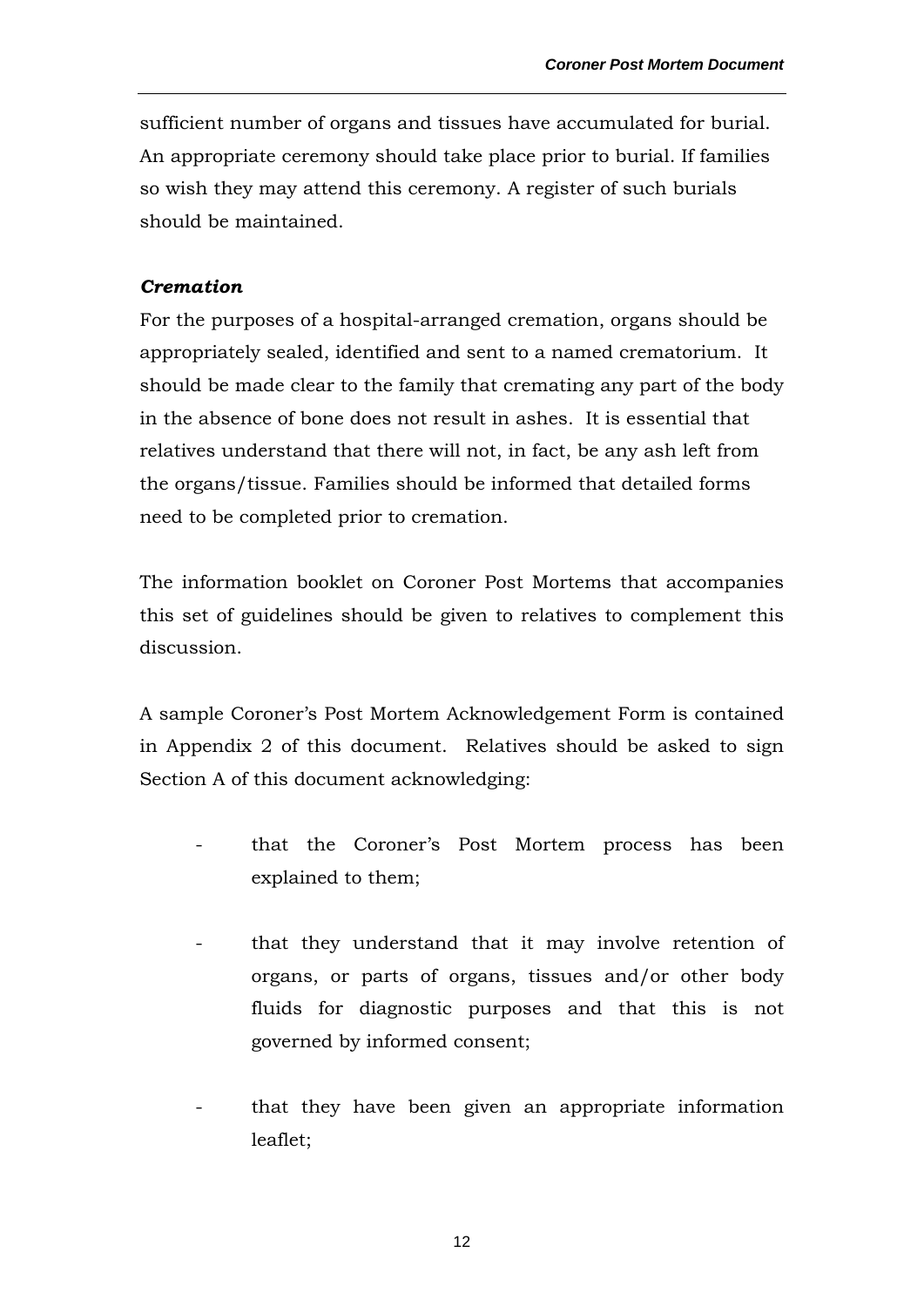that there are options available to them with regard to any subsequent retention and disposal of organs, or parts of organs, tissues and/or other body fluids.

The sample form in appendix 2 covers the consent that is needed for the permanent retention of organs, or parts of organs, tissues and/or other body fluids for medical education and research purposes. This issue should be fully discussed with relatives including how such organs would be stored and disposed of in the long term.

# **4. Organ Storage following completion of the Coroners Examination**

It is important that hospitals ensure that best practice with regard to the storage of such organs and tissues is adhered to. Organs that are retained must be stored in a respectful manner and be clearly identifiable. Where consent has been given for organ retention the hospital should ensure that the organs, or parts of organs, are kept together as far as is practicable.

 The following offers guidance on issues relating to storing organs and tissues:

#### *Short Term Storage for Diagnostic Purposes*

Organs and tissues that are retained for the purpose of completing the post mortem process should be kept in appropriate containers that are clearly identified, traceable and stored in a designated secure area. As soon as the diagnostic process is complete the organs can and should be released as soon as is appropriate. The disposal options for organs and tissues retained as part of the post mortem process are discussed in paragraph 3. above

In the case of all organs, or parts of organs, tissues and/or other body fluids including blocks and slides, that have been retained as part of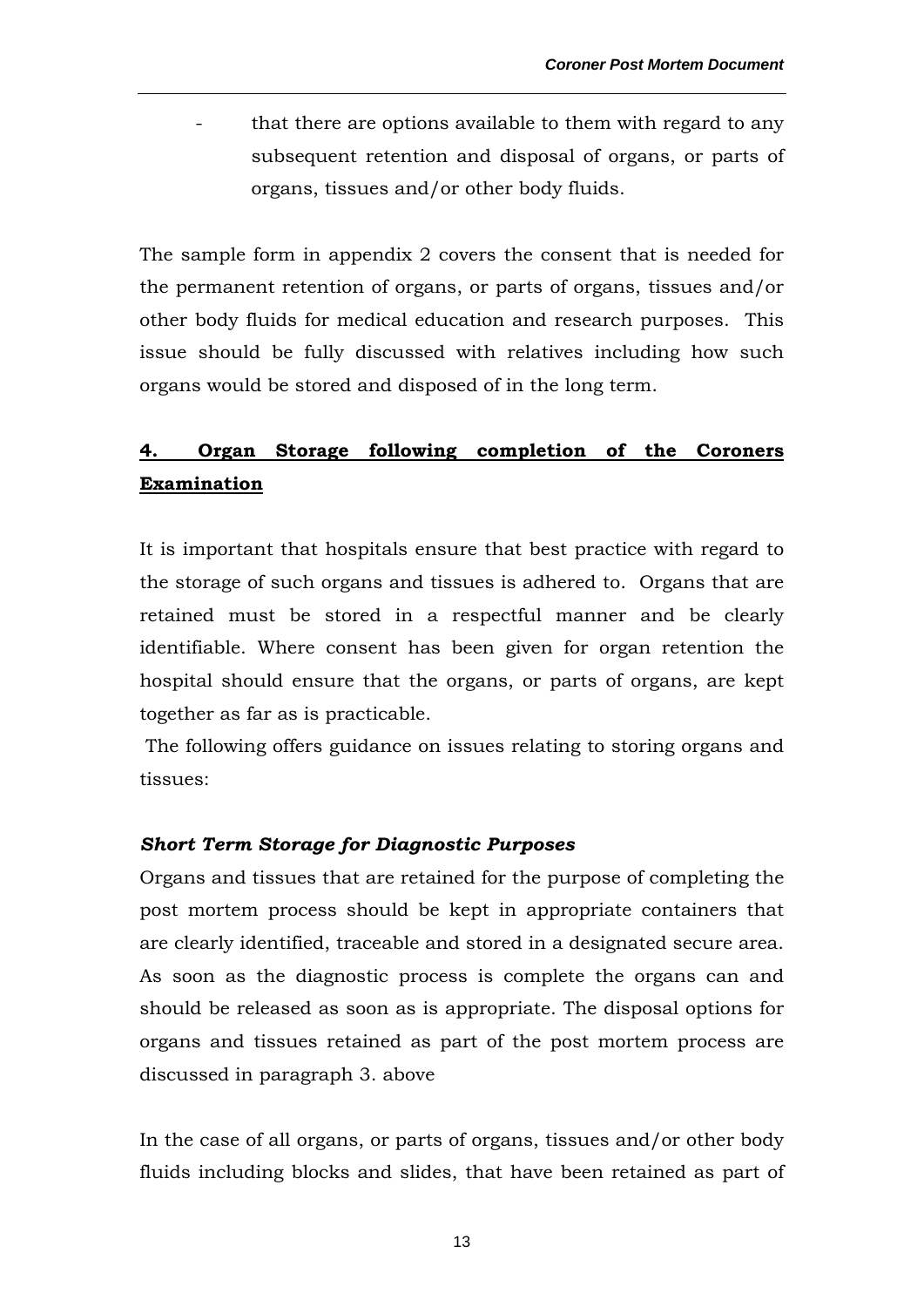the post mortem process a document tracking system should be in operation so that they can be traced and located with ease.

#### *Longer Term Storage for Education and Research*

In the case where informed consent has been given for retention of organs, or parts of organs, tissues and/or other body fluids for education and research purposes there are a number of broad principles, which should under pin the storage arrangements. In order to ensure due respect these procedures will include security, ventilation, and proper archiving arrangements.

#### *Religious Beliefs*

There are many cultural traditions associated with death and the burial process. It is important that in the context of the options associated with disposal that members of the multidisciplinary team dealing with the family are sensitive to their practices. To ensure this, hospitals will need to give due consideration to staff training needs with regard to awareness/understanding of cultural traditions.

#### *Record Management*

The practice of having a secure and effective way of recording information surrounding the death and subsequent post mortem is central to the issue of post mortem and organ retention. All medical and pathology records should be reviewed to reflect the following information.

- (a) name, hospital medical reference number and date of birth;
- (b) date and place of death/miscarriage;
- (c) name and address of next of kin;
- (d) copy of hospital notification to Coroner
- (e) confirmation of post mortem carried out and that it was ordered by the coroner
- (f) name of pathologist and others in attendance;
- (g) post mortem report including reference number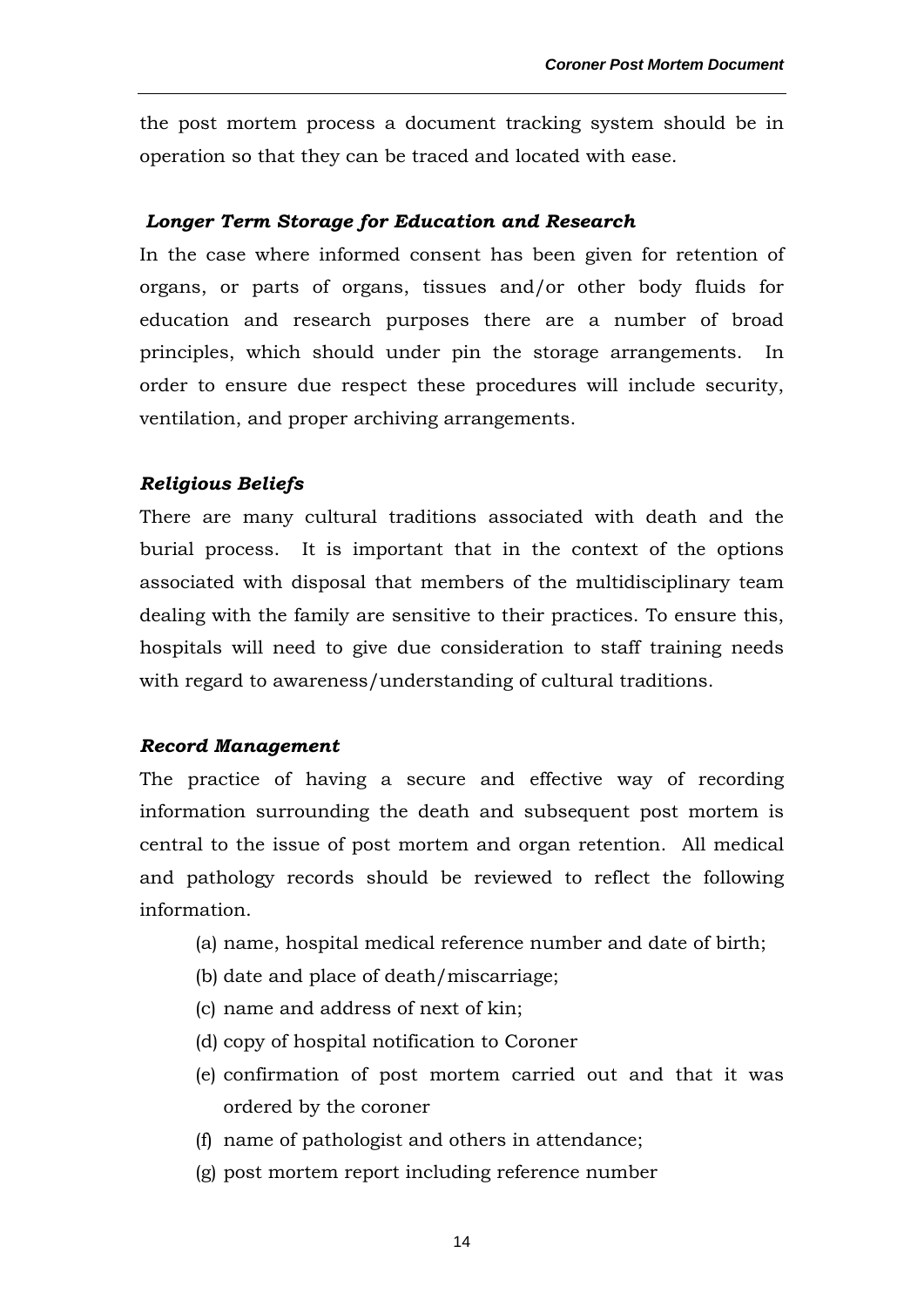- (h) date of post mortem examination;
- (i) date of preliminary/final post mortem reports;
- (j) record of specific instruction(s) from Coroner;
- (k) record of retained organs, other samples, wax blocks, slides, photographs, x-rays;
- (l) Record of family choices in relation to retention of organs for education and research purposes;
- (m) Record of family choices in relation to disposal options;
- (n) Record of date and method of disposal if appropriate:
- (o) date that final report sent to Coroner;
- (p) case notes;
- (q) copy of any other relevant correspondence or notes;
- (r) name and address of general practitioner;
- (s) date of when post mortem report sent to general practitioner; (subject to the coroners approval)
- (t) record of all communication with next of kin;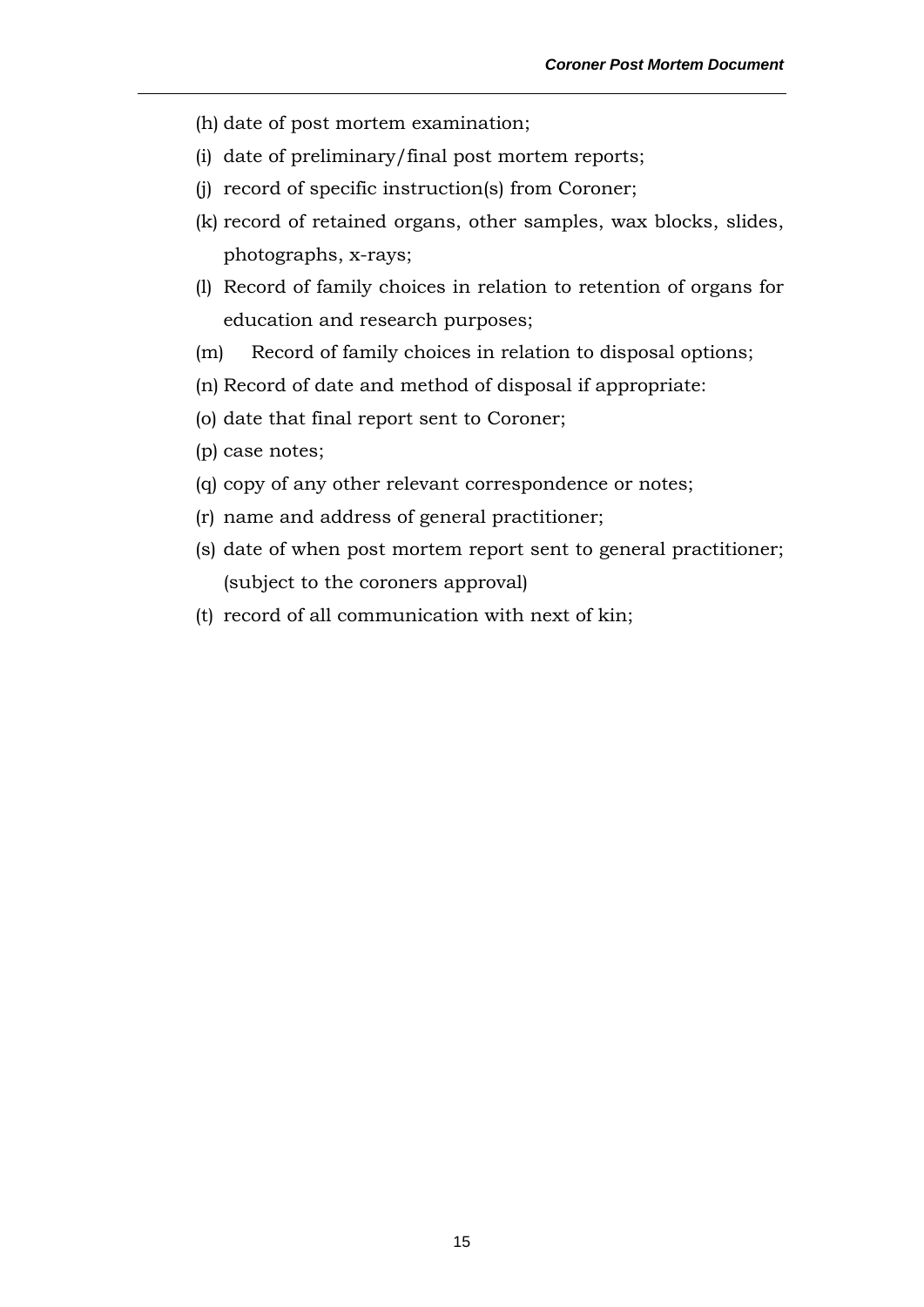

# EASTERN REGIONAL HEALTH AUTHORITY **ÚDARÁS RÉIGIÚNDA SLÁINTE AN OITHIR**

*SAMPLE FAMILY INFORMATION LEAFLET* 

**1. Coroner Post Mortem Examinations - Adults**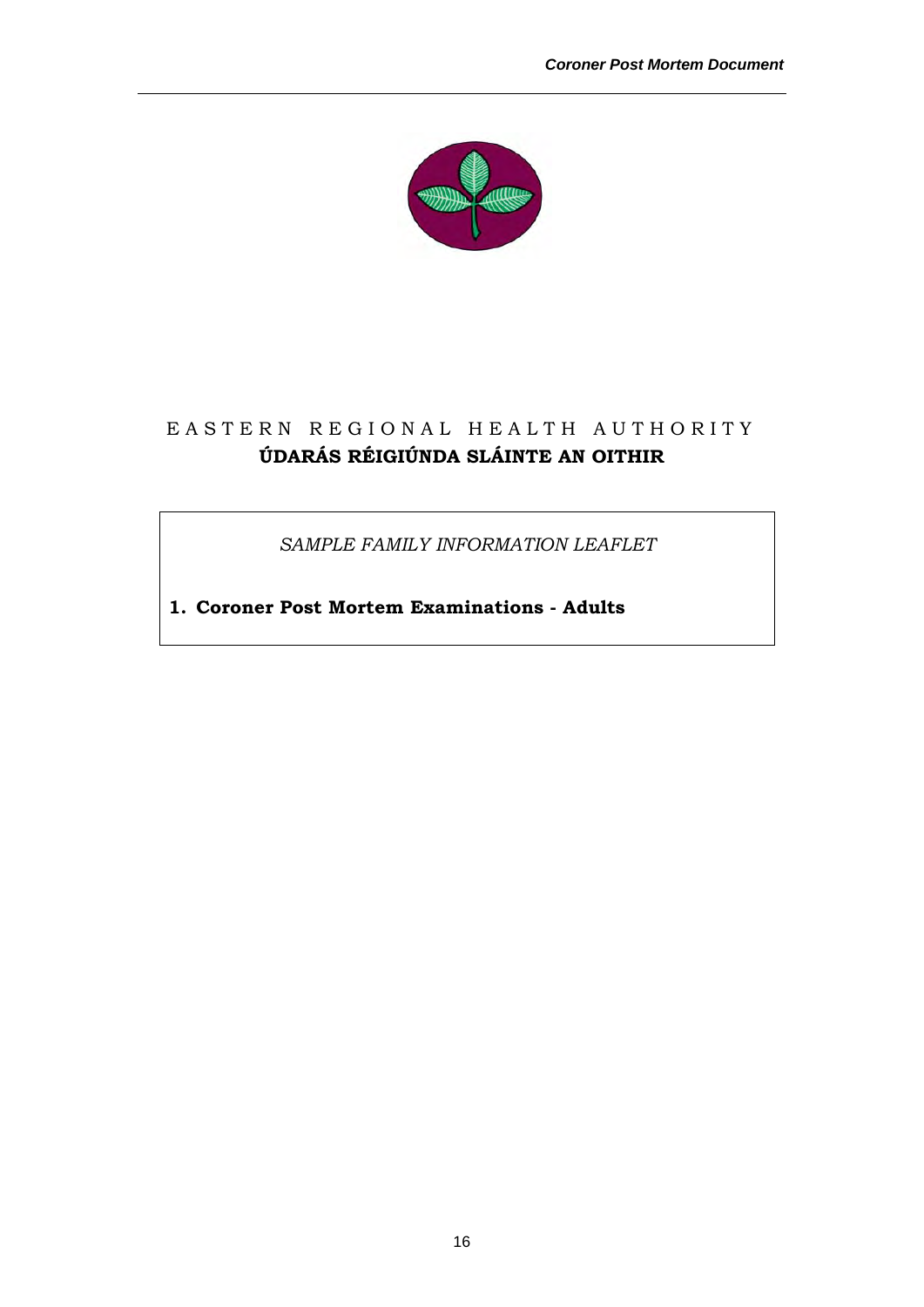#### **Introduction**

A Post-Mortem (which is also called an autopsy) is the medical examination of a person that takes place after death. It may seem somewhat insensitive of us to bring up the question of a post mortem at this difficult time for you and your family. However, as a post mortem has been ordered by the Coroner it is important that we give enough information for you to understand what is involved.

This information leaflet is intended to help you understand what a Post Mortem examination entails and why it is important. Specifically, it sets out the role of the Coroner and why he/she orders post mortems. It is important to state that while your consent is not required for a Coroner's post mortem to proceed, you do have some choices once the post mortem is completed. In this context, we want to respect your wishes in every way we can. If there is anything you don't fully understand or would like to discuss further, please do not hesitate to contact a member of staff that you are dealing with in the hospital.

# **Who is the coroner and why does he/she order post mortem examinations?**

The Coroner is an independent official of the State who has a legal responsibility to investigate death in certain circumstances. These circumstances include accidental, unexpected or unexplained deaths and deaths that occur soon after admission to hospital or soon after an operation.

The Coroner can legally order a post mortem examination even if it is against your wishes and following review of the post mortem report he/she will decide whether or not an inquest will take place.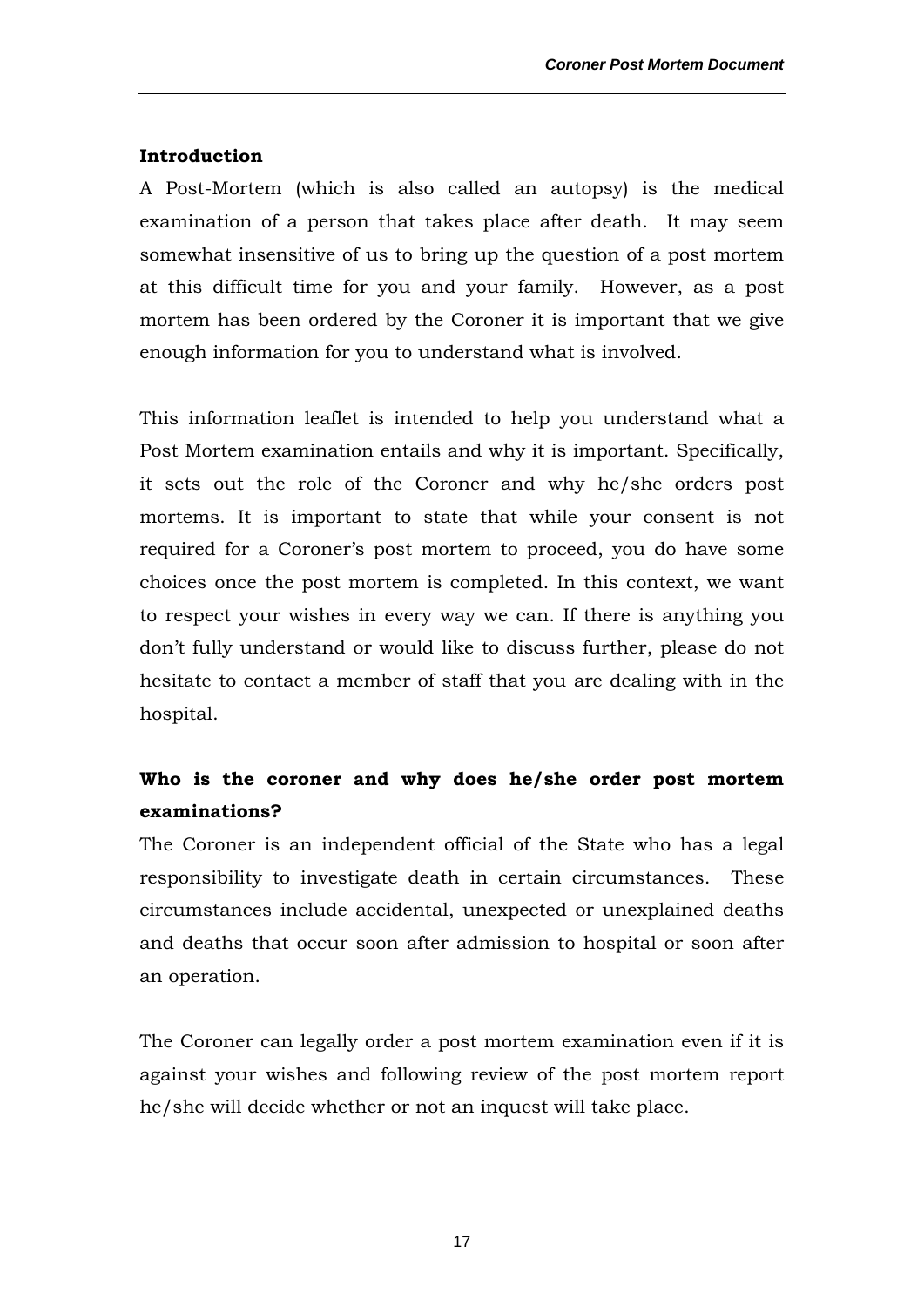#### **Why are Post-Mortem examinations carried out?**

The post-mortem examination is one of the most informative investigations in

medicine. It provides objective details on a person's illness or injuries and on the

response to any treatment given to them. The primary purpose is to provide detailed information on the cause of death. However there are also potential benefits that can arise, such as, providing families with information on previously undiagnosed conditions, which might be helpful to know about. It can also greatly assist doctors in the treatment of other people.

#### **What does a post mortem entail?**

A post mortem examination is performed by a specially trained doctor called a Pathologist who specialises in the study of disease. The Pathologist acts on behalf of the Coroner and independently of the hospital. He/she is usually assisted by a technician.

During the Post-Mortem the body is carefully examined and any abnormalities or injuries are noted. Examination of all internal organs such as the brain, heart, lungs, and glands takes place. Incisions are made to allow the organs to be removed and studied in detail. X-rays and photographs may be taken during the examination.

Small portions of tissue from organ/organs are kept to prepare microscopic blocks and slides. These slides are carefully examined to establish a diagnosis and they become part of the post mortem record. A small amount of blood may also be kept to facilitate biochemical, metabolic and toxicology analysis.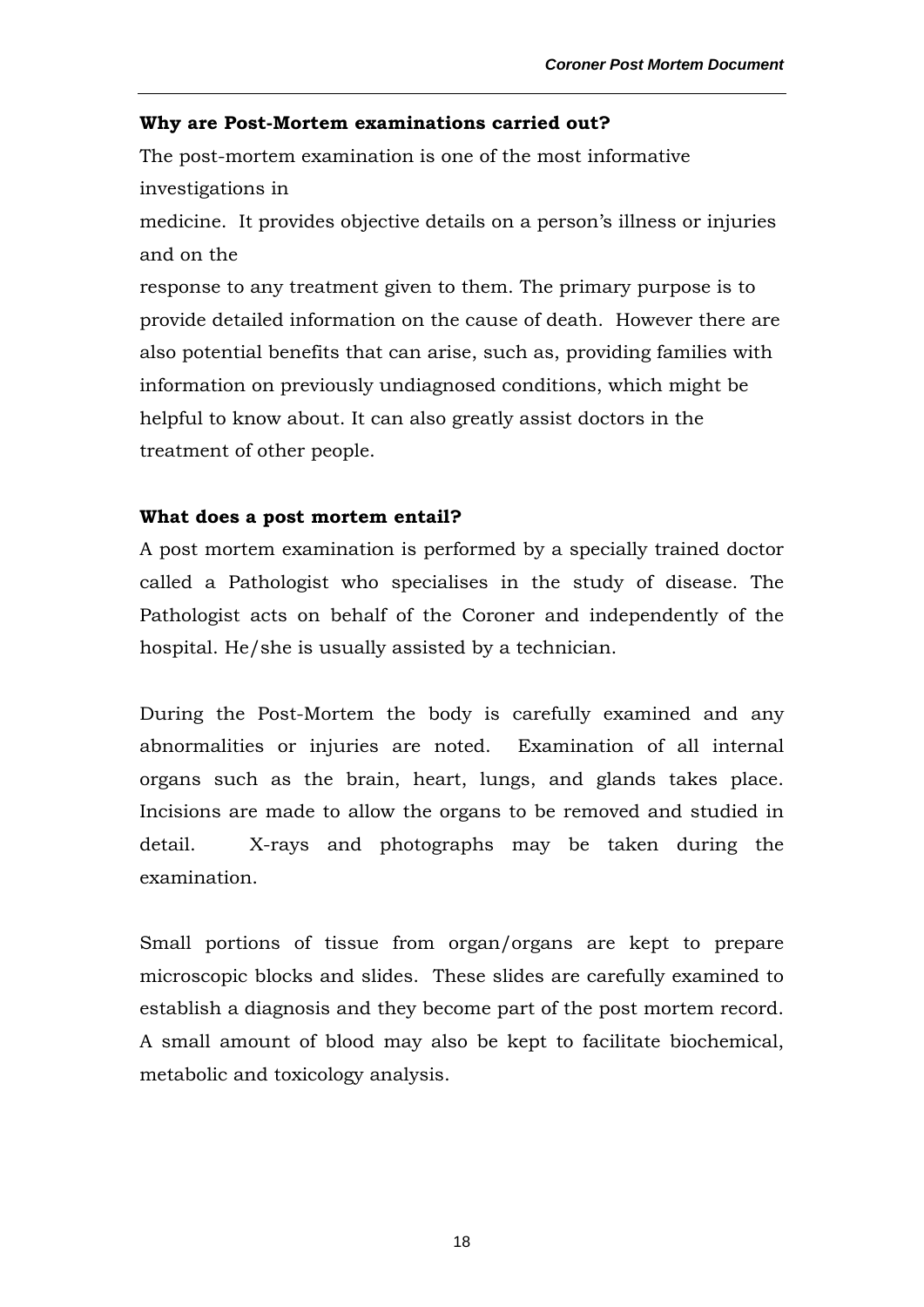#### **Appearance of the deceased after the Post-Mortem**

Relatives are often concerned about the appearance of their loved one after the Post Mortem examination. Incisions are carefully stitched and dressed as neatly as possible and as facial disfiguration should not occur it is not usually obvious from the appearance of the deceased that a Post-Mortem has been undertaken.

#### **Will the post-mortem affect funeral arrangements?**

The body cannot be released until the Coroner agrees. Every effort is made to perform the post-mortem in a timely fashion so as not to affect or impinge upon funeral arrangements. However as the Coroner must first agree to release the body for the funeral you should discuss intended funeral arrangements with the hospital/mortuary staff.

#### **Will any organs or tissue be retained?**

In some cases, it is necessary to temporarily retain whole organs or parts of organs, tissues and/or other body fluids for detailed examination in order to establish/clarify the cause of death. Other organs and/or tissues that are retained for the purpose of completing the post mortem process are carefully stored. Small tissue samples are taken and kept in blocks and slides and these form part of the post mortem record.

#### **What will happen to any organs retained during a post-mortem?**

As soon as the Coroner indicates that he/she has no further need for the organs they can be released by the Pathologist. There are a number of options open to you in relation to how retained organs can be dealt with. It is not necessary for you to make a decision in this respect now but so that you fully understand what is involved the hospital will consult with you on a number of disposal options: -

a) The Hospital arranges burial or cremation without your participation in line with normal practice.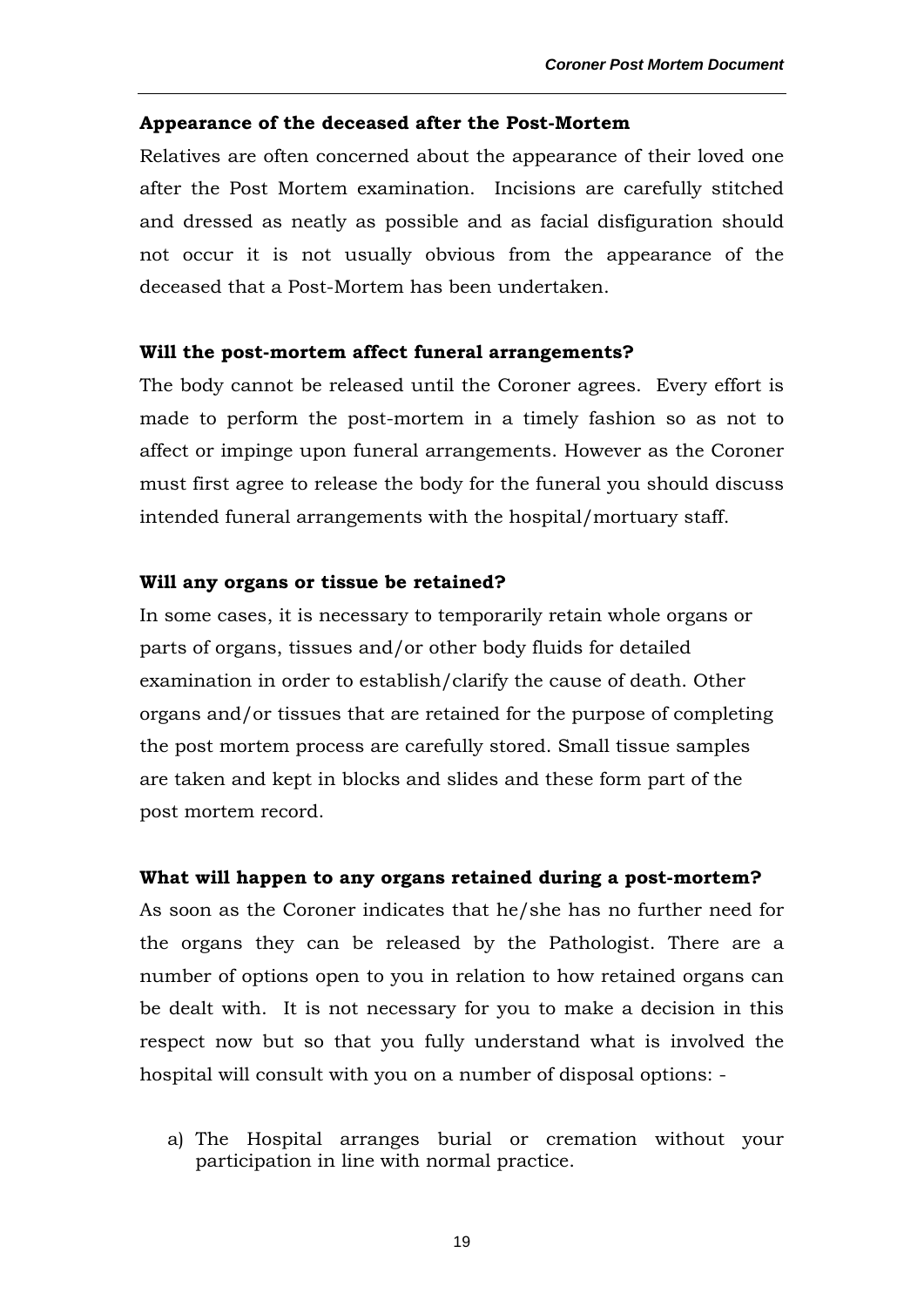- b) The hospital arranges burial or cremation in line with any specific request that you may have.
- c) The organs are given to you on the understanding that they will be buried or cremated in an approved place. To achieve this, it is recommended that you use an undertaker for this process.
- *d)* You might like to consider giving the organ(s) for medical/education and research purposes. This means that the organs are kept indefinitely by the hospital and can be very valuable in ongoing medical training. In such cases they are appropriately prepared, anonymised and if their educational value ceases at any time in the future they will be disposed of in keeping with practice at the time. In some rare instances they are preserved as medical museum specimens. When the organs are no longer needed they will be respectfully disposed of by the Hospital in accordance with the policy at that time*.*

As started above you do not need to make a decision now in relation to how retained organs will be dealt with at this time. The hospital will make contact with you as soon as possible after the Coroner has completed his/her work

#### **Will the post-mortem report be available?**

Post-Mortem reports can only be released on foot of approval of the Coroner. Once the Coroners approval has been given, a meeting can be arranged with hospital staff to discuss the post mortem findings. This meeting can only be arranged when the Coroner has completed his/her work. As laboratory tests can take time to complete, it may not be possible to arrange the meeting for some months.

If, for some reason, you do not wish to attend a meeting but would still like specific information about the post mortem findings, you can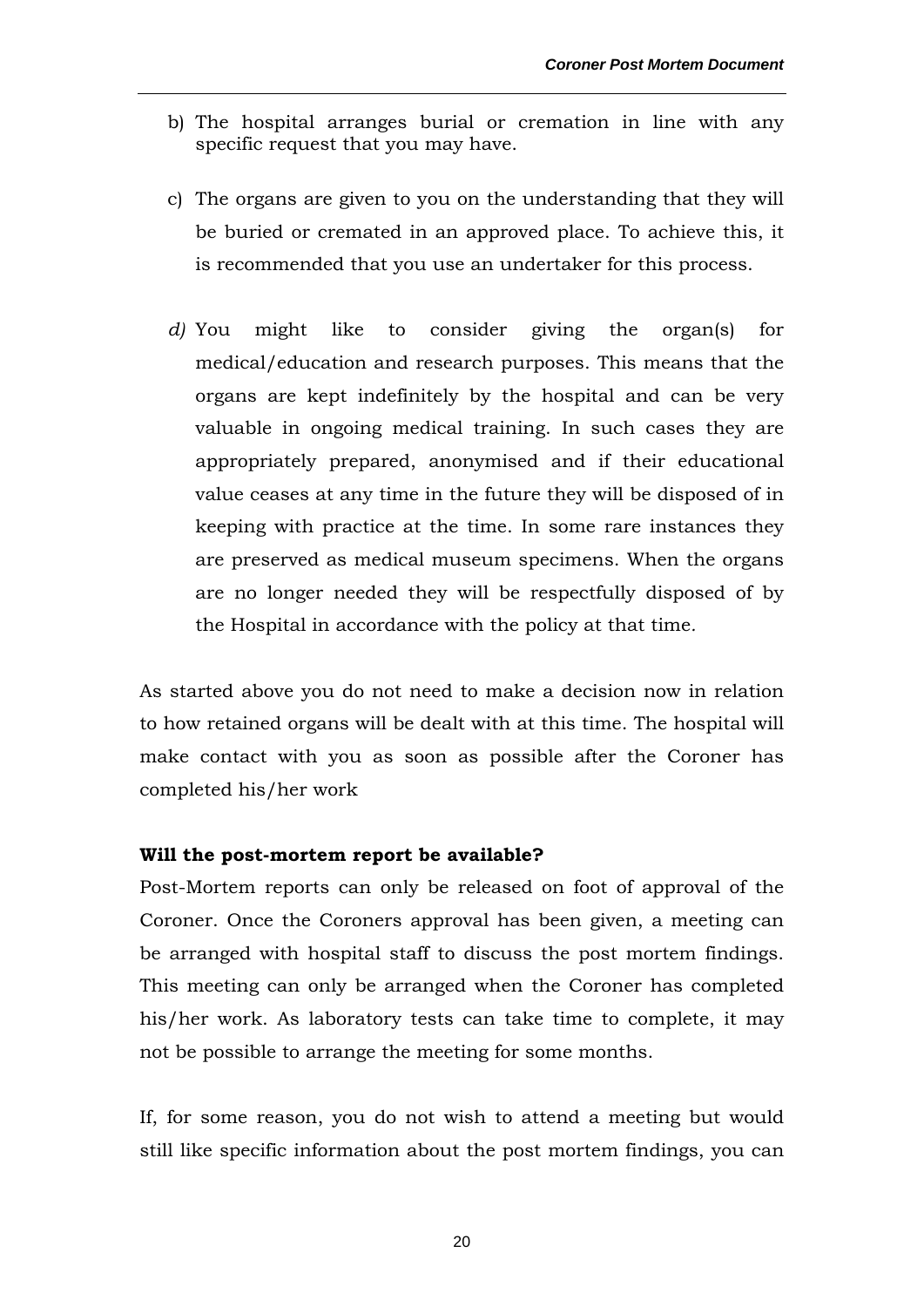request a copy of the post mortem report from the Coroner. Again this may take some time as laboratory tests are being completed.

It should be appreciated that post mortem reports contain a lot of specialist clinical/medical terminology. For this reason it might be more helpful to have the report released to an appropriate person who can to interpret the findings – such as your General Practitioner.

#### **Who issues the Death Certificate?**

The Coroner issues a notification of the death to the registrar of Deaths, Births and Marriages. This does not take place until the Coroner has completed his/her work. Accordingly, a Post-Mortem might cause delay in the Death Certificate becoming available. If the certificate is likely to be needed more urgently for some reason you should contact the Coroner's office, as an interim certificate of death may be available.

The relevant Registrar's office is located at:

*We hope that we have provided you with enough information on the different issues relating to the post mortem examination. If you have any questions that you feel have not been answered or if you have any queries you should not hesitate to ask.*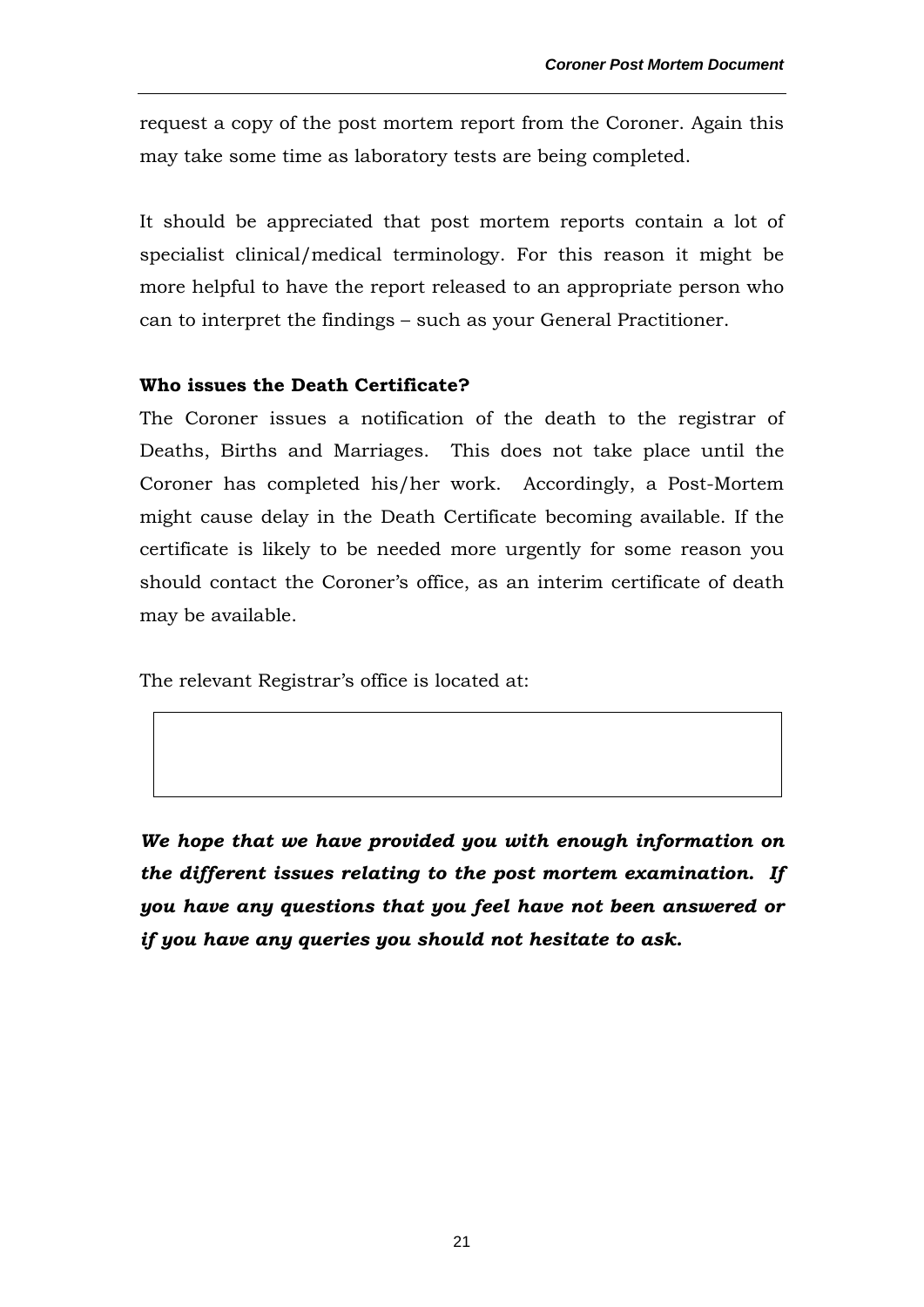

# EASTERN REGIONAL HEALTH AUTHORITY **ÚDARÁS RÉIGIÚNDA SLÁINTE AN OITHIR**

*SAMPLE FAMILY INFORMATION LEAFLET* 

**2. Coroner Post Mortem Examinations - Children**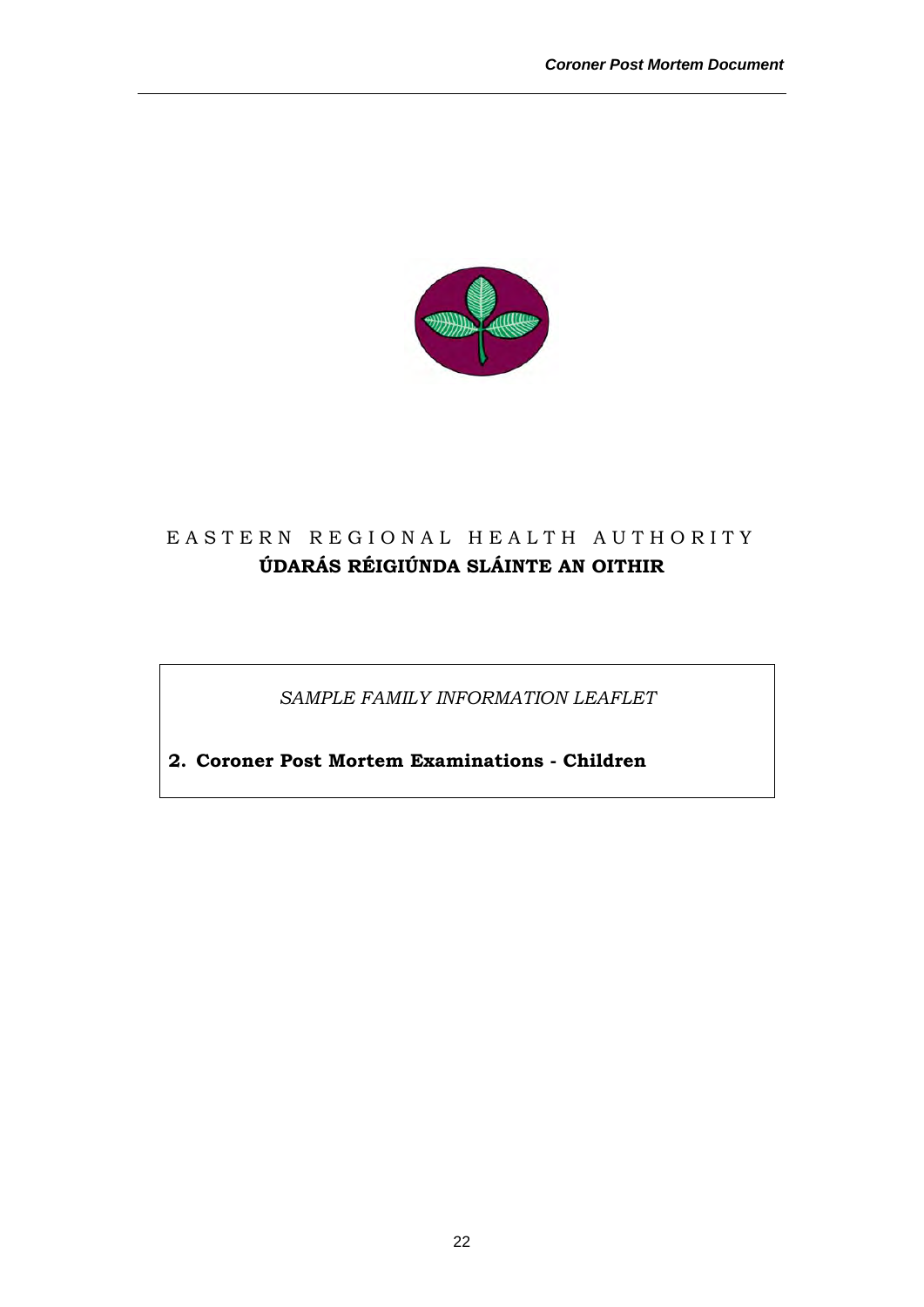#### **Introduction**

A Post-Mortem (which is also called an autopsy) is the medical examination of a person that takes place after death. It may seem somewhat insensitive of us to bring up the question of a post mortem at this difficult time for you and your family. However, as a post mortem has been ordered by the Coroner it is important that we give enough information for you to understand what is involved.

This information leaflet is intended to help you understand what a Post Mortem examination entails and why it is important. Specifically, it sets out the role of the Coroner and why he/she orders post mortems. It is important to state that while your consent is not required for a Coroner's post mortem to proceed you do have some choices once the post mortem is complete and in this regard we want to respect your wishes in every way we can. If there is anything you don't fully understand or would like to discuss further, please do not hesitate to contact a member of staff that you are dealing with in the hospital.

# **Who is the coroner and why does he/she order post mortem examinations?**

The Coroner is an independent official of the State who has a legal responsibility to investigate death in certain circumstances. These circumstances include accidental, unexpected or unexplained deaths and deaths that occur soon after admission to hospital or soon after an operation.

The Coroner can legally order a post mortem examination even if it is against your wishes and following review of the post mortem report he/she will decide whether or not an inquest will take place.

#### **Why are Post-Mortem examinations carried out?**

The post-mortem examination is one of the most informative investigations in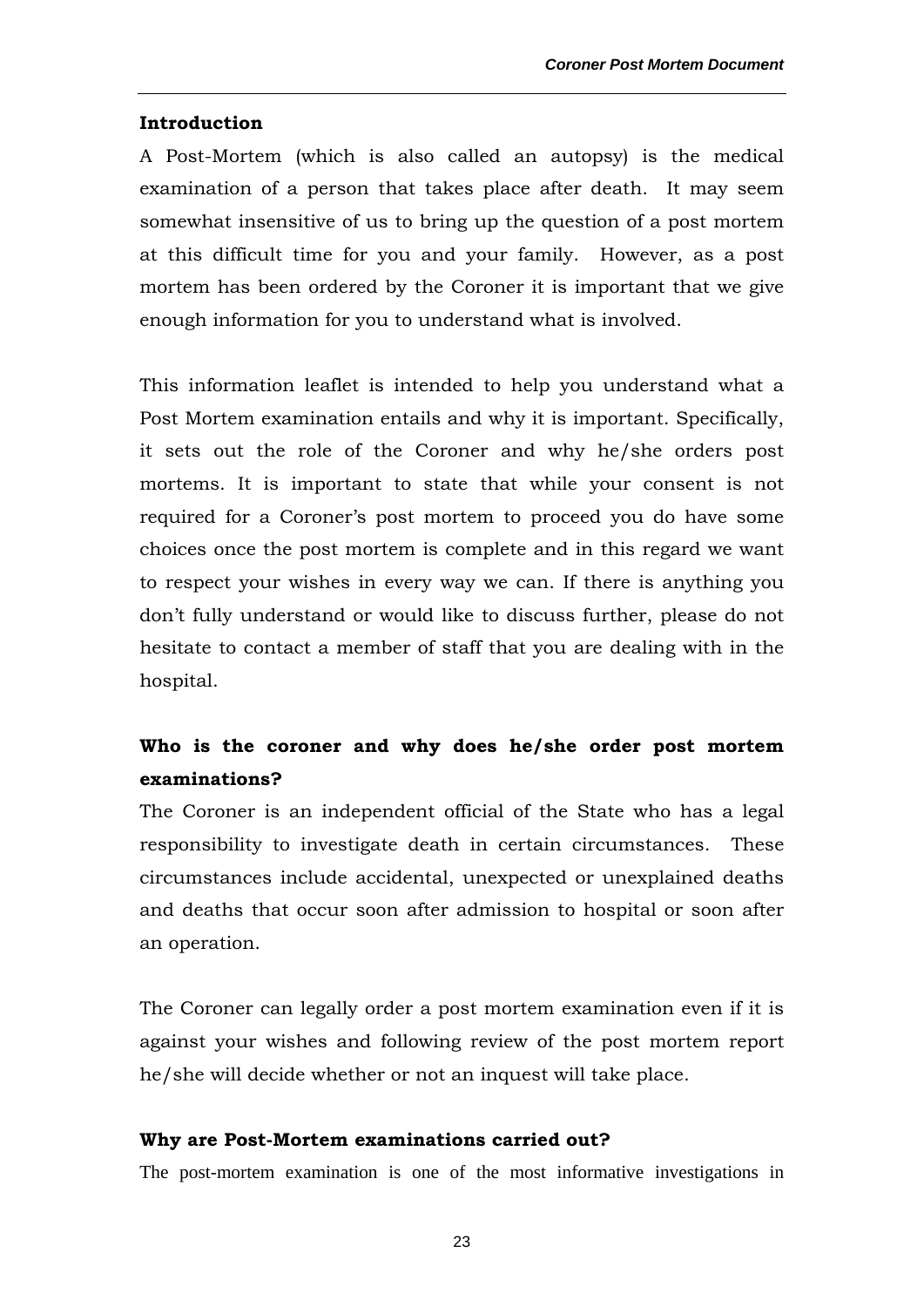medicine. It provides objective details on a person's illness or injuries and on the response to any treatment given to them. The primary purpose is to provide detailed information on the cause of death. However there are also potential benefits that can arise, such as, providing families with information on previously undiagnosised conditions, which might be helpful to know about. It can also greatly assist doctors in the treatment of other people.

#### **What does a Post-Mortem entail?**

A post mortem examination is carried out by a specially trained doctor called a Pathologist who specialises in the study of disease. The Pathologist acts on behalf of the Coroner and independently of the hospital. He/she is usually assisted by a technician who is also specially trained. The examination is done with the same care that would be used if the child were having an examination, your child is treated in a respectful and caring manner throughout the examination.

During the Post-Mortem the body is carefully examined and any abnormalities or injuries are noted. Examination of all internal organs such as the brain, heart, lungs, and glands takes place. Incisions are made to allow the organs to be removed and studied in detail. X-rays and photographs may be taken during the examination.

Small portions of tissue from organ/organs are kept to prepare microscopic blocks and slides. These slides are carefully examined to establish a diagnosis and they become part of the post mortem record. A small amount of blood may also be kept to facilitate biochemical, metabolic and toxicology analysis.

#### **Appearance of your child after the Post-Mortem**

24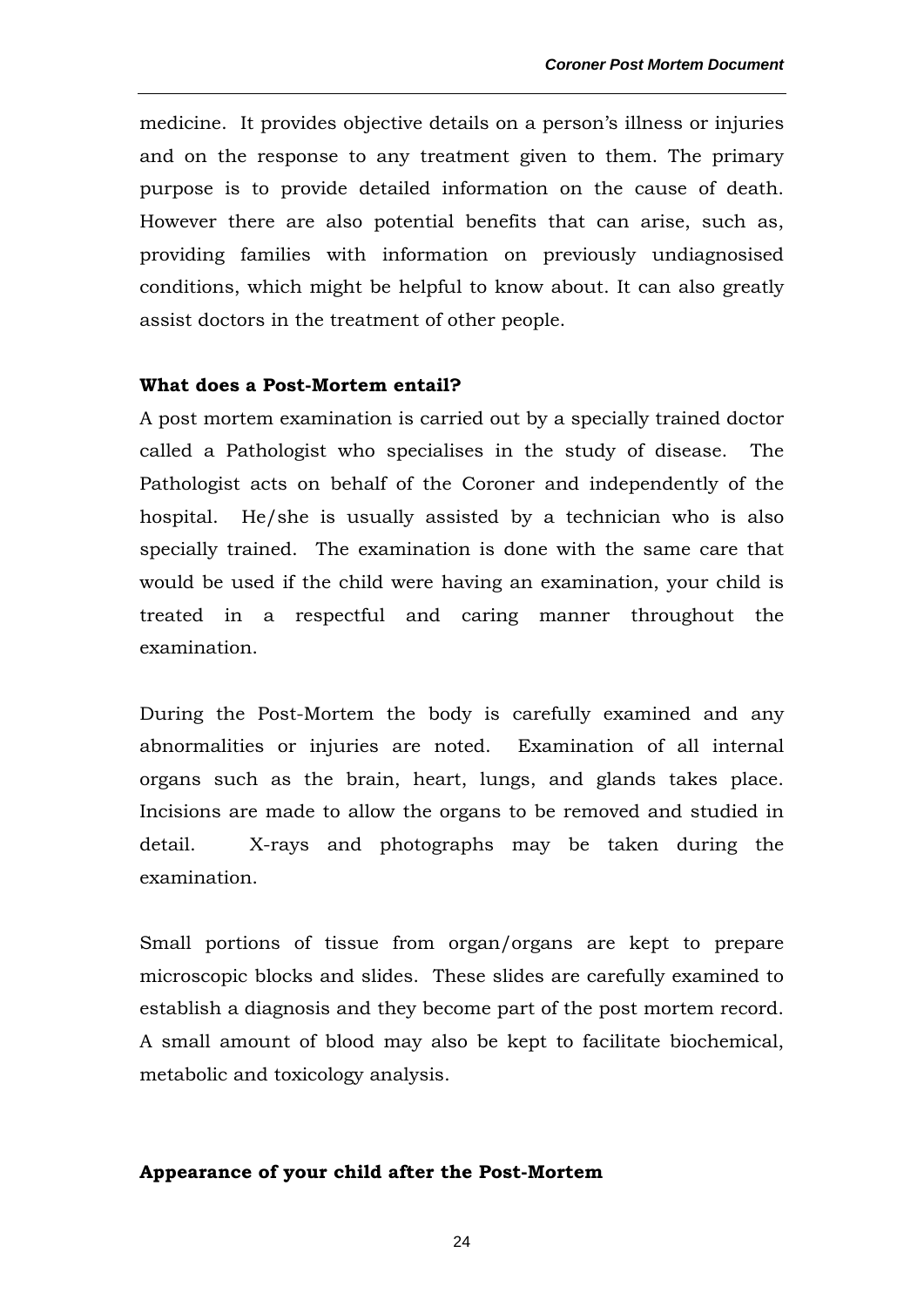Parents are often concerned about the appearance of their child after the Post Mortem examination. Incisions are carefully stitched and dressed as neatly as possible. As facial incisions are not usually necessary it should not be obvious from the appearance of the child that a Post-Mortem has been undertaken.

After the post mortem you can see and hold your child again if you wish and children can be dressed in their own clothes. We would also suggest a cap or bonnet for smaller infants or children. You may dress your child yourself or the hospital staff can do this if you prefer. The appearance and colour of your child's skin will change naturally after death.

#### **Will the post-mortem affect funeral arrangements?**

The body cannot be released until the Coroner agrees. Every effort is made to perform the post-mortem in a timely fashion so as not to affect or impinge upon funeral arrangements. However as the Coroner must first agree to release the body for the funeral you should discuss intended funeral arrangements with the hospital/mortuary staff.

#### **Will any organs or tissue be retained?**

In some cases, it is necessary to temporarily retain whole organs (such as the heart), or parts of organs, tissues and/or other body fluids for detailed examination in order to establish /clarify a cause of death. Small tissues samples that are retained for the purpose of completing the post mortem process are carefully stored.

#### **What will happen to any organs retained during a post-mortem?**

As soon as the Coroner indicates that he/she has no further need for the organs they can be released by the Pathologist. There are a number of options open to you in relation to how retained organs can be dealt with. It is not necessary for you to make a decision in this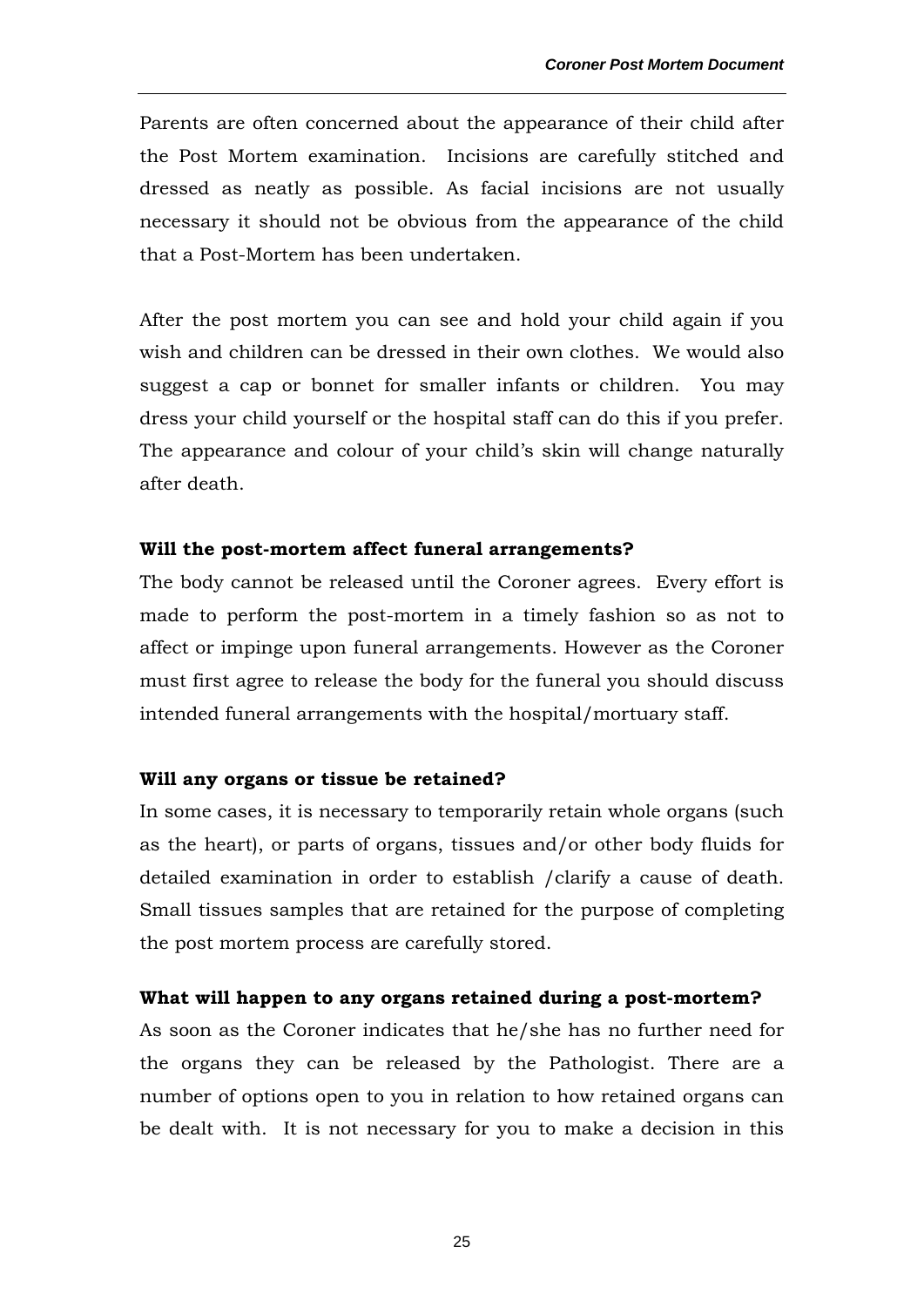respect now but so that you fully understand what is involved the hospital will discuss the disposal options below: -

- a) The Hospital arranges burial or cremation without your participation in line with normal practice.
- b) The hospital arrange burial or cremation in line with any specific request that you may have.
- c) .The organs are given to you on the understanding that they will be buried or cremated in an approved place. To achieve this, it is recommended that you use an undertaker for this process.
- *d)* You might like to consider giving the organ(s) for medical/education and research purposes. This means that the organs are kept indefinitely by the hospital and can be very valuable in ongoing medical training. In such cases they are appropriately prepared, anonymised and if their educational value ceases at any time in the future they will be disposed of in keeping with practice at the time. In some rare instances they are preserved as medical museum specimens. When the organs are no longer needed they will be respectfully disposed of by the Hospital in accordance with the policy at that time*.*

#### **Will the post-mortem report be available?**

Post-Mortem reports are not released routinely. If you would like specific information about the post mortem findings you should speak with hospital staff about the possibility of arranging a meeting when the report becomes available. This meeting can only be arranged when the Coroner has completed his/her work. As laboratory tests can take some time to complete it may not be possible for the meeting to be arranged for some months.

If, for some reason, you do not wish to attend a meeting but would still like specific information the post mortem findings you can request